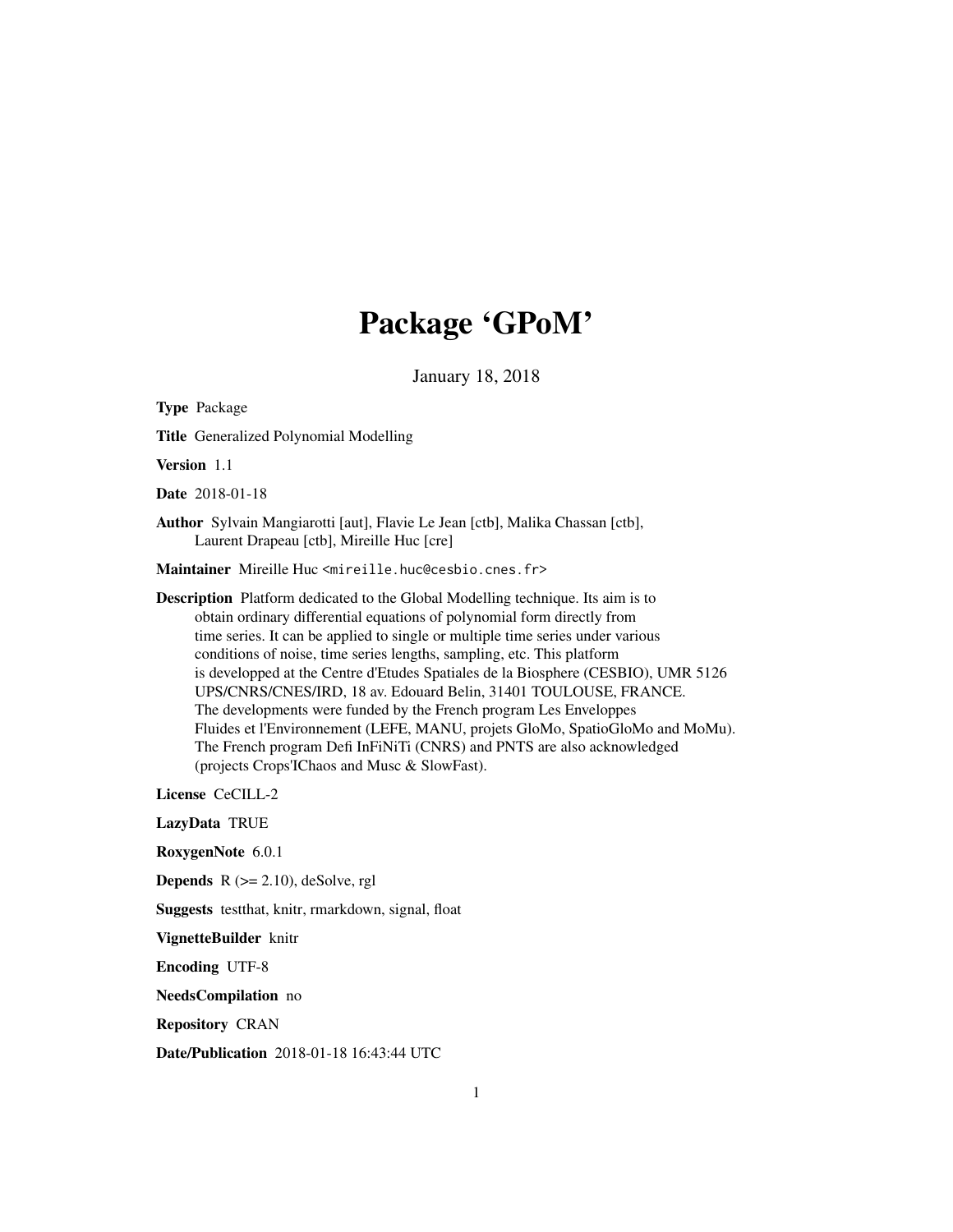44

## <span id="page-1-0"></span>R topics documented:

| $GPoM\text{-}package \dots \dots \dots \dots \dots \dots \dots \dots \dots \dots \dots \dots \dots \dots \dots \dots$<br>$\overline{2}$ |
|-----------------------------------------------------------------------------------------------------------------------------------------|
| allMod_nVar3_dMax2 data set $\dots \dots \dots \dots \dots \dots \dots \dots \dots \dots \dots \dots \dots \dots$<br>$\overline{4}$     |
| 5                                                                                                                                       |
| 6                                                                                                                                       |
| $\overline{7}$                                                                                                                          |
| $\overline{9}$                                                                                                                          |
| $\overline{9}$                                                                                                                          |
| 10                                                                                                                                      |
| 11                                                                                                                                      |
| 12                                                                                                                                      |
| 12                                                                                                                                      |
| 13                                                                                                                                      |
| 13                                                                                                                                      |
| 14                                                                                                                                      |
| 15                                                                                                                                      |
| 17                                                                                                                                      |
| 18                                                                                                                                      |
| 21                                                                                                                                      |
| 25                                                                                                                                      |
| 26                                                                                                                                      |
| 27                                                                                                                                      |
| 29                                                                                                                                      |
| 31                                                                                                                                      |
| 32                                                                                                                                      |
| 33                                                                                                                                      |
| 34                                                                                                                                      |
| 35                                                                                                                                      |
| 36                                                                                                                                      |
| 37                                                                                                                                      |
| 38                                                                                                                                      |
| 39                                                                                                                                      |
| 40                                                                                                                                      |
| 40                                                                                                                                      |
| 42                                                                                                                                      |
| 43                                                                                                                                      |
|                                                                                                                                         |

## **Index**

GPoM-package

GPoM package: Generalized Polynomial Modelling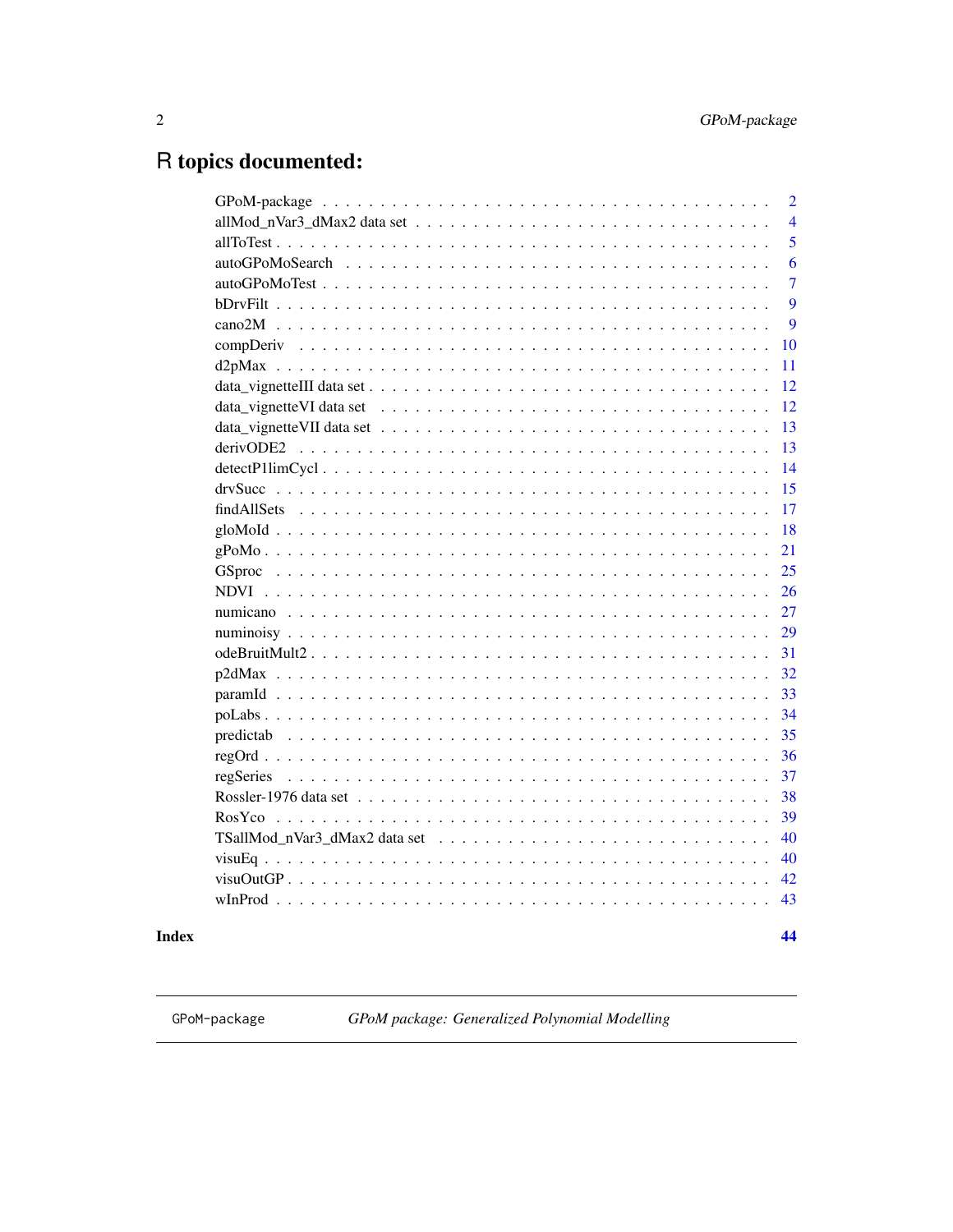#### GPoM-package 3

#### Description

GPoM is a platform dedicated to the Global Modelling technique. Its aim is to obtain deterministic models of Ordinary Differential Equations from observational time series. It applies to single and to multiple time series. With single time series, it can be used: to detect low-dimnesional determinism and low-dimensional (deterministic) chaos. It can also be used to characterize the observed behavior, using the obtained models as a proxy of the original dynamics, as far as the model validation could be checked. With multiple time series, it can be used: to detect couplings between observed variables, to infer causal networks, and to reformulate the original equations of the observed system (retro-modelling). The present package focuses on models in Ordinary Differential Equations of polynomial form. The package was designed to model weakly predictable dynamical behaviors (such as chaotic behaviors). Of course, it can also apply to more of fully predictable behavior, either linear or nonlinear. Several vignettes are associated to the package which can be used as a tutorial, and it also provides an overlook of the diversity of applications and at the performances of the tools. Users are kindly asked to quote the corresponding references when using the package (see hereafter).

#### Note

#### FOR USERS

This package was developped at Centre d'Etudes Spatiales de la Biosphere (Cesbio, UMR 5126, UPS-CNRS-CNES-IRD, http://www.cesbio.ups-tlse.fr). An important part of the developments were funded by the French program Les Enveloppes Fluides et l'Environnement (LEFE, MANU, projets GloMo, SpatioGloMo and MoMu). The French program Défi InFiNiTi (CNRS) and PNTS are also acknowledged (projects Crops'IChaos and Musc & SlowFast).

If you apply this package to single time series, please quote [6]. If you apply it to multivariate time series, please quote [10]. If you apply it to infer couplings among time series, please quote [8]. If you apply it to classification, please quote [11].

## HISTORICAL BACKGROUND

The global modelling technique was initiated during the early 1990s [1-3]. It takes its background from the Theory of Nonlinear Dynamical Systems. Earlier investigations can also be found in the fields of Electrical Engineering and Statistics but these mainly focused on linear problems [4]. The approach became applicable to the analysis of real world environmental behaviours by the end of the 2000s [5-7]. Recent works have shown that the approach could be applied to numerous other dynamical behaviors [8-10]. Global modelling aims to obtain deterministic models directly from observed time series.

#### Author(s)

Sylvain Mangiarotti, Flavie Le Jean, Malika Chassan, Laurent Drapeau, Mireille Huc.

Maintainer: M. Huc <mireille.huc@cesbio.cnes.fr>

#### References

[1] J. P. Crutchfield and B. S. McNamara, 1987. Equations of motion from a data series, Complex Systems. 1, 417-452.

[2] Gouesbet G., Letellier C., 1994. Global vector-field reconstruction by using a multivariate polynomial L2 approximation on nets, Physical Review E, 49 (6), 4955-4972.

[3] C. Letellier, L. Le Sceller, E. Marechal, P. Dutertre, B. Maheu, G. Gouesbet, Z. Fei, and J.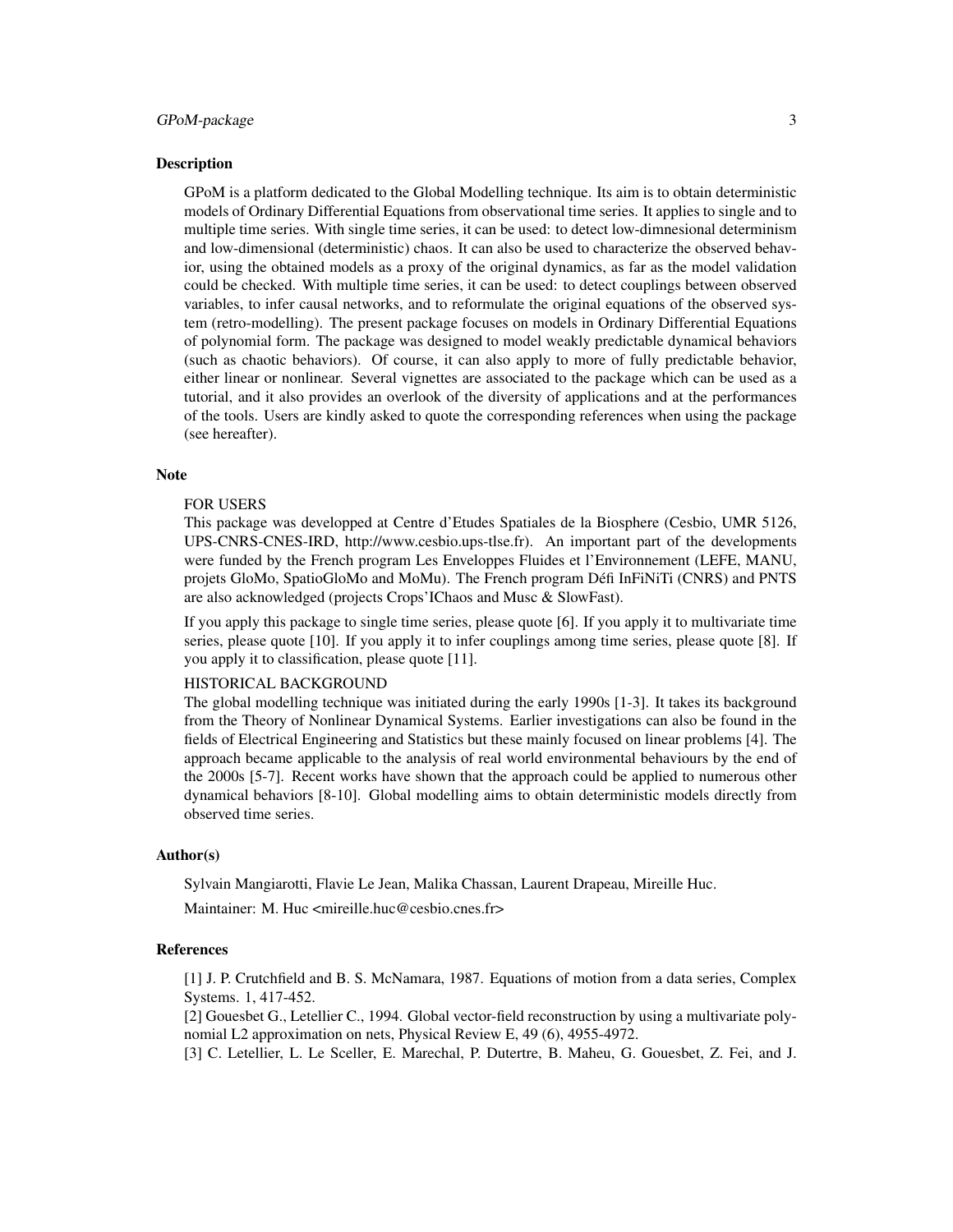<span id="page-3-0"></span>L. Hudson, 1995. Global vector field reconstruction from a chaotic experimental signal in copper electrodissolution, Physical Review E, 51, 4262-4266.

[4] L. A. Aguirre & C. Letellier, Modeling nonlinear dynamics and chaos: A review, Mathematical Problems in Engineering, 2009, 238960.

C. Letellier, L. Le Sceller, E. Marechal, P. Dutertre, B. Maheu, G. Gouesbet, Z. Fei, and J. L. Hudson, 1995. Global vector field reconstruction from a chaotic experimental signal in copper electrodissolution, Physical Review E 51, 4262-4266.

[5] J. Maquet, C. Letellier, and L. A. Aguirre, 2007. Global models from the Canadian Lynx cycles as a first evidence for chaos in real ecosystems, Juornal of Mathematical Biology. 55(1), 21-39.

[6] Mangiarotti S., Coudret R., Drapeau L., & Jarlan L., 2012. Polynomial search and global modeling : Two algorithms for modeling chaos, Physical Review E, 86, 046205.

[7] Mangiarotti S., Drapeau L. & Letellier C., 2014. Two chaotic models for cereal crops observed from satellite in northern Morocco. Chaos, 24(2), 023130.

[8] Mangiarotti S., 2015. Low dimensional chaotic models for the plague epidemic in Bombay (1896-1911). Chaos, Solitons and Fractals, 81A, 184-186.

[9] Mangiarotti S., Peyre M. & Huc M., A chaotic model for the epidemic of Ebola Virus Disease in West Africa (2013-2016). Chaos, 26, 113112, 2016.

[10] Mangiarotti S., 2014. Modelisation globale et Caracterisation Topologique de dynamiques environnementales - de l'analyse des enveloppes fluides et du couvert de surface de la Terre a la caracterisation topolodynamique du chaos. Habilitation to Direct Research, University of Toulouse 3, France.

[11] Mangiarotti S., Sharma A.K., Corgne S., Hubert-Moy L., Ruiz L., Sekhar M., Kerr Y., Can the global modelling technique be used for crop classification? Chaos, Solitons & Fractals, in press.

allMod\_nVar3\_dMax2 data set

*Numerical description of a list of eighteen three-dimensional chaotic sytems (see vignette* VII\_Retro-Modelling*)*

### Description

A list named allMod\_nVar3\_dMax2 of matrix providing the numerical description of eighteen threedimensional chaotic systems:

Lorenz-1963 (\$L63), Rössler-1976 (\$R76), Burke & shaw 1981 (\$BS81), Lorenz-1984 (\$L84), Nosé & Hooer 1986 (\$NH86), Genesio & Tosi 1992 (\$GT92), Spott systems 1994 (\$SprF, \$SprH, \$SprK, \$SprO, \$SprP, \$SprG, \$SprM, \$SprQ, \$SprS), Chlouverakis & Sprott 2004 (\$CS2004), Li 2007 (\$Li2007) and the Cord system by Aguirre & Letellier 2012 (\$Cord2012). Each dynamical system is provided as a matrix: each column corresponds to one equation, each lines to the polynomial coefficients which order is following the convetion defined by function polabs ( $nVar = 3$ ,  $dMax = 2$ ).

#### Usage

allMod\_nVar3\_dMax2

#### Format

An object of class list of length 18.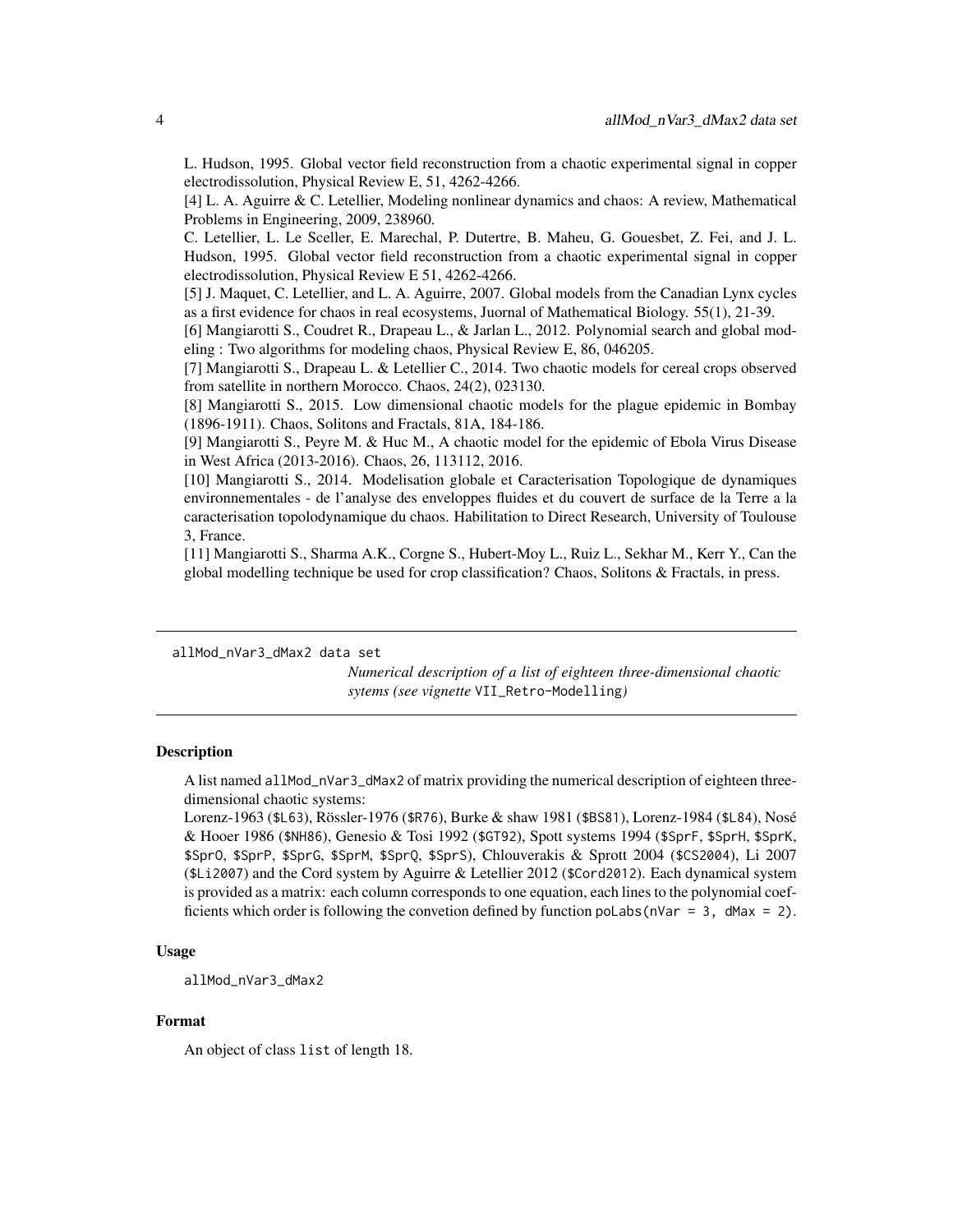#### <span id="page-4-0"></span>allToTest 5

## Author(s)

Sylvain Mangiarotti, Mireille Huc.

## References

All the references are provided in vignette VII\_retro-modelling.

| allToTest | A list providing the description of six models tested by the function |
|-----------|-----------------------------------------------------------------------|
|           | autoGPoMoTest.                                                        |

## Description

List of 6 models available for tests (by autoGPoMoTest). Each model (\$mToTest1, \$mToTest2, etc.) is provided as a matrix of dimension 10 \* 3. Each column corresponds to one equation. The order of the coefficients follows the conventions defined by poLabs(nVar = 3, dMax = 2).

#### Usage

allToTest

## Format

An object of class list of length 6.

#### Author(s)

Sylvain Mangiarotti, Mireille Huc

```
###########
# example #
###########
data("allToTest")
# 6 models are available in this list:
names(allToTest)
# The parameter of their formulation (nVar and dMax)
# can be retrieved:
nVar <- dim(allToTest$mToTest6)[2]
dMax <- p2dMax(nVar = 3, pMaxKnown = dim(allToTest$mToTest6)[1])
# Their equation can be edited as follows:
visuEq(nVar, dMax, allToTest$mToTest6, approx = 2)
```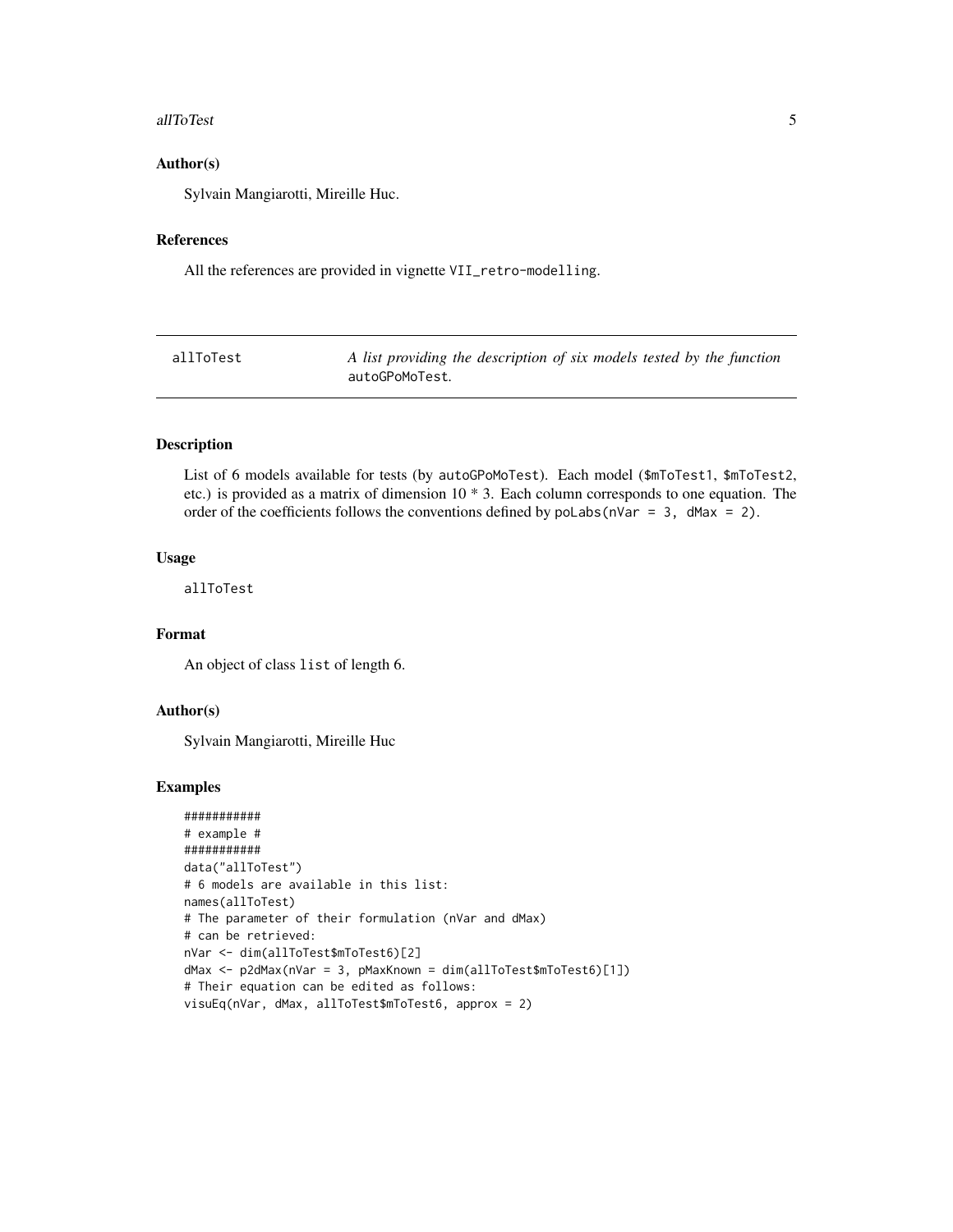## Description

This algorithm aims to get an ensemble of possible models which integrability will be tested later with function autoGPoMoTest. By default, all the terms are considered available (Some of the terms can be excluded intentionally using the option filterReg). The maximum size of the equation depends on the model dimension nVar, and on the maximum polynomial degree dMax. The algorithm removes polynomial terms one by one using a leave-one-out method.

#### Usage

```
autoGPoMoSearch(data, dt, nVar = nVar, dMax = dMax, weight = NULL,
  show = 0, underSamp = NULL, filterReg = NULL)
```
#### Arguments

| data      | Input Time series: Each column is one time series that corresponds to one vari-<br>able.                                                                                                             |
|-----------|------------------------------------------------------------------------------------------------------------------------------------------------------------------------------------------------------|
| dt        | Time sampling of the input series.                                                                                                                                                                   |
| nVar      | Number of variables considered in the polynomial formulation.                                                                                                                                        |
| dMax      | Maximum degree of the polynomial formulation.                                                                                                                                                        |
| weight    | A vector providing the binary weighting function of the input data series (0 or<br>1). By default, all the values are set to 1.                                                                      |
| show      | Provide $(2)$ or not $(0-1)$ visual output during the running process.                                                                                                                               |
| underSamp | Number of points used for undersampling the data. For undersamp $= 1$ the<br>complete time series is used. For undersamp $= 2$ , only one data out of two is<br>kept, etc.                           |
| filterReg | A vector that specifies the template for the equation structure (for one single<br>equation). The convention defined by polabs is used. Value is 1 if the regressor<br>is available, 0 if it is not. |

#### Value

A list of two matrices:

\$filtMemo describes the selected terms (1 if the term is used, 0 if not)

\$KMemo provides the corresponding coefficients

## Author(s)

Sylvain Mangiarotti, Flavie Le Jean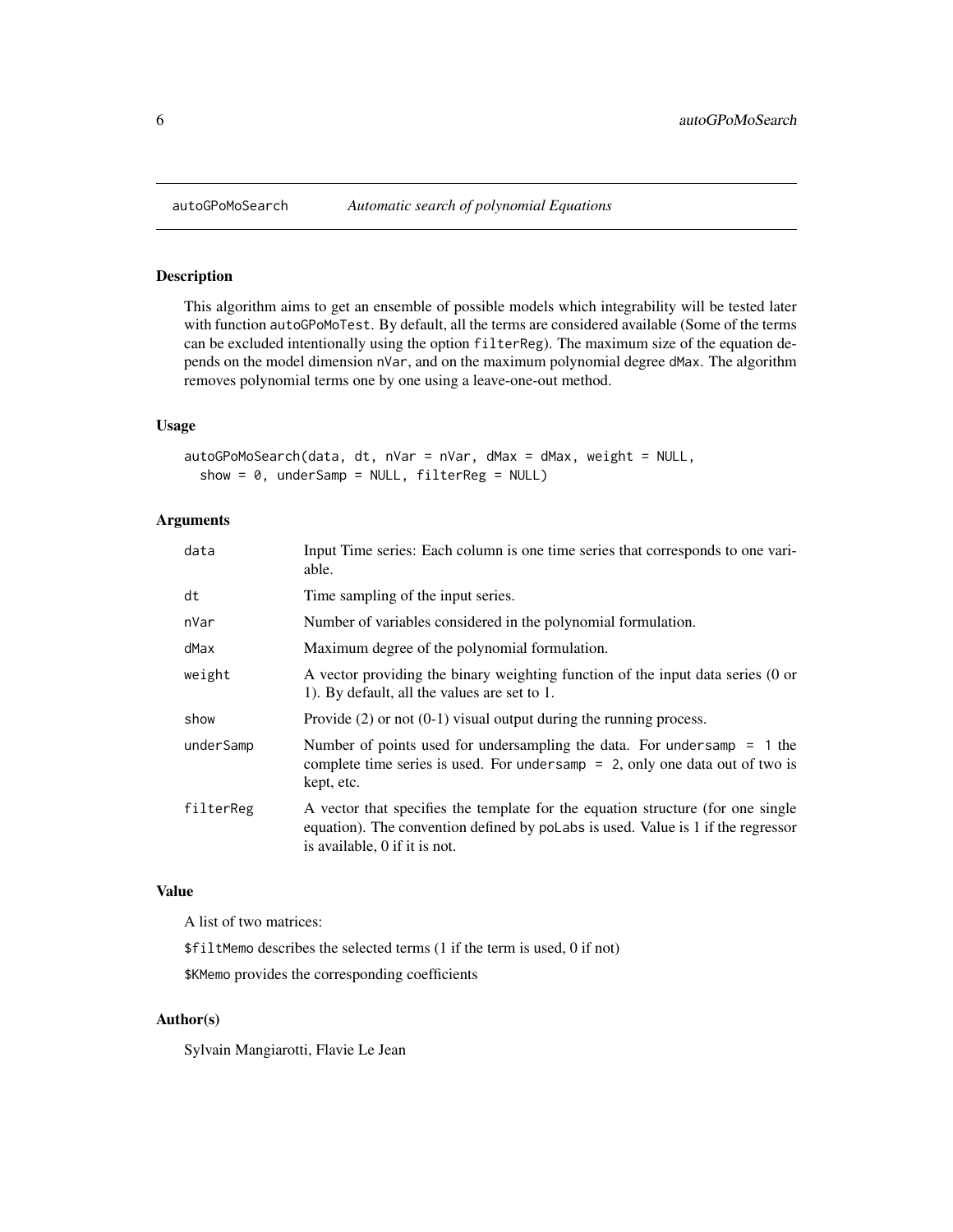## <span id="page-6-0"></span>autoGPoMoTest 7

#### See Also

[autoGPoMoTest](#page-6-1), [gPoMo](#page-20-1), [findAllSets](#page-16-1), [poLabs](#page-33-1)

#### Examples

```
# Load data
data('RosYco')
# Search for potential models
filt = autoGPoMoSearch(RosYco[, 2], nVar = 3, dMax = 2,dt = 1/125, show = 1)
# As an example, the equations of the fourth line has the following terms:
polabs(nVar = 3, dMax = 2)[filtsfiltMemo[5, ] != 0]# which coefficients correspond to
\text{cbind}(filt$KMemo[5,], \text{polabs}(nVar = 3, dMax = 2))[filt$filtMemo[5,] != 0,]
```
<span id="page-6-1"></span>autoGPoMoTest *Tests the numerical integrability of models and classify their dynamical regime*

## Description

Tests the numerical integrability of provided models (these may have been obtained with function autoGPoMoSearch), and classify these models as Divergent, Fixed Points, Periodic or not Unclassified (potentially chaotic).

#### Usage

```
autoGPoMoTest(data, tin = NULL, dt = NULL, nVar = nVar, dMax = dMax,show = 1, verbose = 1, allKL = allKL, IstepMin = 10,
  IstepMax = 10000, tooFarThreshold = 4, LimCyclThreshold = 0,
  fixedPtThreshold = 1e-08, method = "rk4")
```
#### Arguments

| data    | Input Time series: Each column is one time series that corresponds to one vari-<br>able.                                           |
|---------|------------------------------------------------------------------------------------------------------------------------------------|
| tin     | Input date vector which length should correspond to the input time series.                                                         |
| dt      | Sampling time of the input time series.                                                                                            |
| nVar    | Number of variables considered in the polynomial formulation.                                                                      |
| dMax    | Maximum degree of the polynomial formulation.                                                                                      |
| show    | Provide $(2)$ or not $(0-1)$ visual output during the running process.                                                             |
| verbose | Gives information (if set to 1) about the algorithm progress and keeps silent if<br>set to $0$ .                                   |
| allKL   | A list of all the models $m\bar{\text{0}}$ rest, $m\bar{\text{0}}$ rest, etc. to be tested. Each model is<br>provided as a matrix. |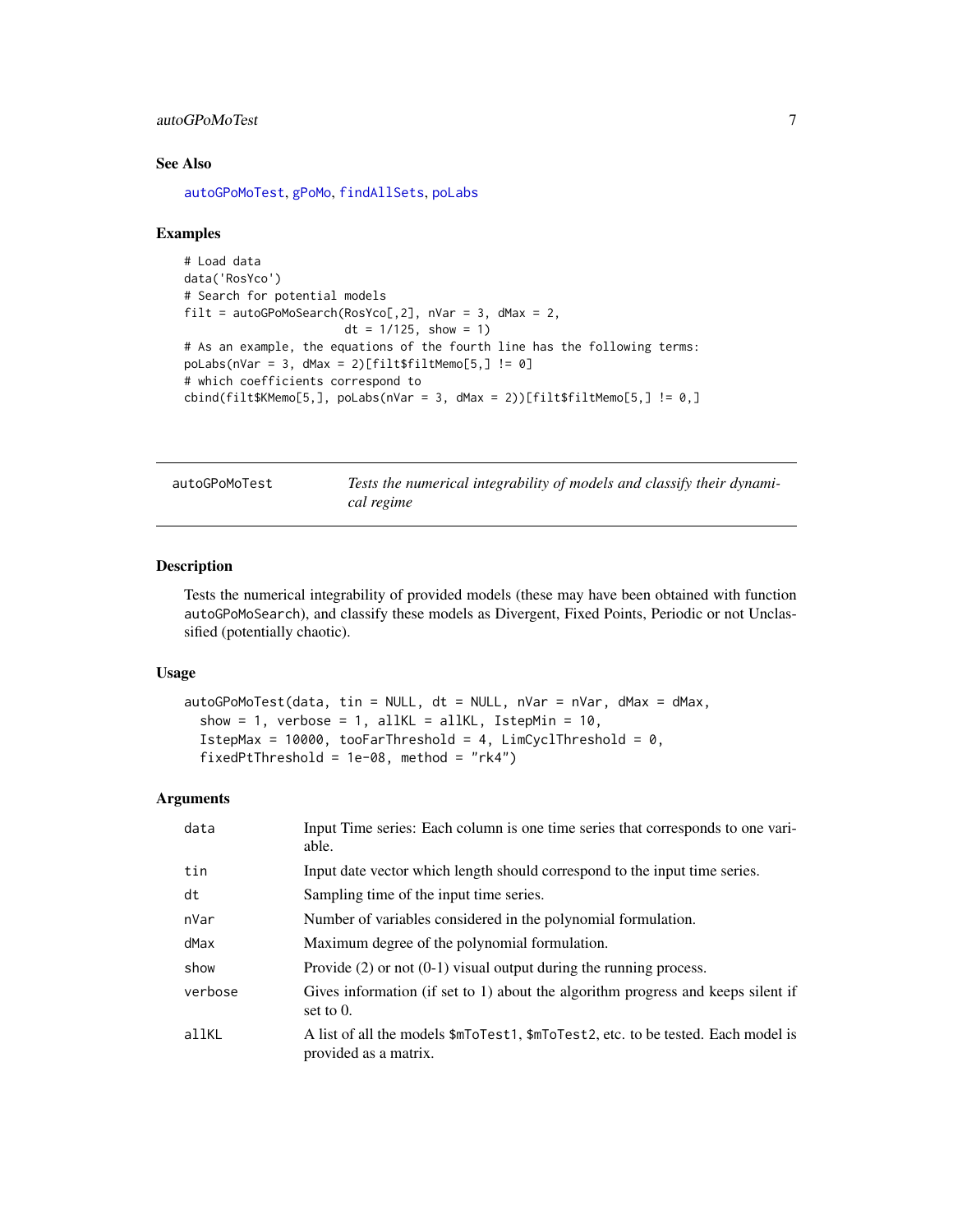<span id="page-7-0"></span>

| IstepMin         | The minimum number of integration step to start of the analysis (by default<br>$IstepMin = 10$ .                                                                                                                                              |
|------------------|-----------------------------------------------------------------------------------------------------------------------------------------------------------------------------------------------------------------------------------------------|
| <b>IstepMax</b>  | The maximum number of integration steps for stopping the analysis (by default<br>$IstepMax = 10000$ .                                                                                                                                         |
| tooFarThreshold  |                                                                                                                                                                                                                                               |
|                  | Divergence threshold, maximum value of the model trajectory compared to the<br>data standard deviation. By default a triactory is too far if the distance to the<br>center is larger than four times the variance of the input data.          |
| LimCyclThreshold |                                                                                                                                                                                                                                               |
|                  | Threshold used to detect the limit cycle.                                                                                                                                                                                                     |
| fixedPtThreshold |                                                                                                                                                                                                                                               |
|                  | Threshold used to detect fixed points.                                                                                                                                                                                                        |
| method           | The integration technique used for the numerical integration. By default, the<br>fourth-order Runge-Kutta method (method $=$ 'rk4') is used. Other methods<br>such as 'ode45' or 'lsoda' may also be chosen. See package deSolve for details. |

## Value

A list containing:

\$okMod A vector classifying the models: diverging models (0), periodic models of period-1 (-1), unclassified models (1).

\$coeff A matrix with the coefficients of one selected model

\$models A list of all the models to be tested \$mToTest1, \$mToTest2, etc. and of all selected models \$model1, \$model2, etc.

\$tout The time vector of the output time series (vector length corresponding to the longest numerical integration duration)

\$stockoutreg A list of matrices with the integrated trajectories (variable X1 in column 1, X2 in 2, etc.) for all the models \$model1, \$model2, etc.

## Author(s)

Sylvain Mangiarotti, Flavie Le Jean

#### See Also

[autoGPoMoSearch](#page-5-1), [gPoMo](#page-20-1), [poLabs](#page-33-1)

```
#Example
# Load data:
data('RosYco')
# Structure choice
data('allToTest')
# Test the models
outGPT <- autoGPoMoTest(RosYco, nVar= 3, dMax = 2, dt = 1/125, show=1,
                        allKL = allToTest, IstepMax = 60)
```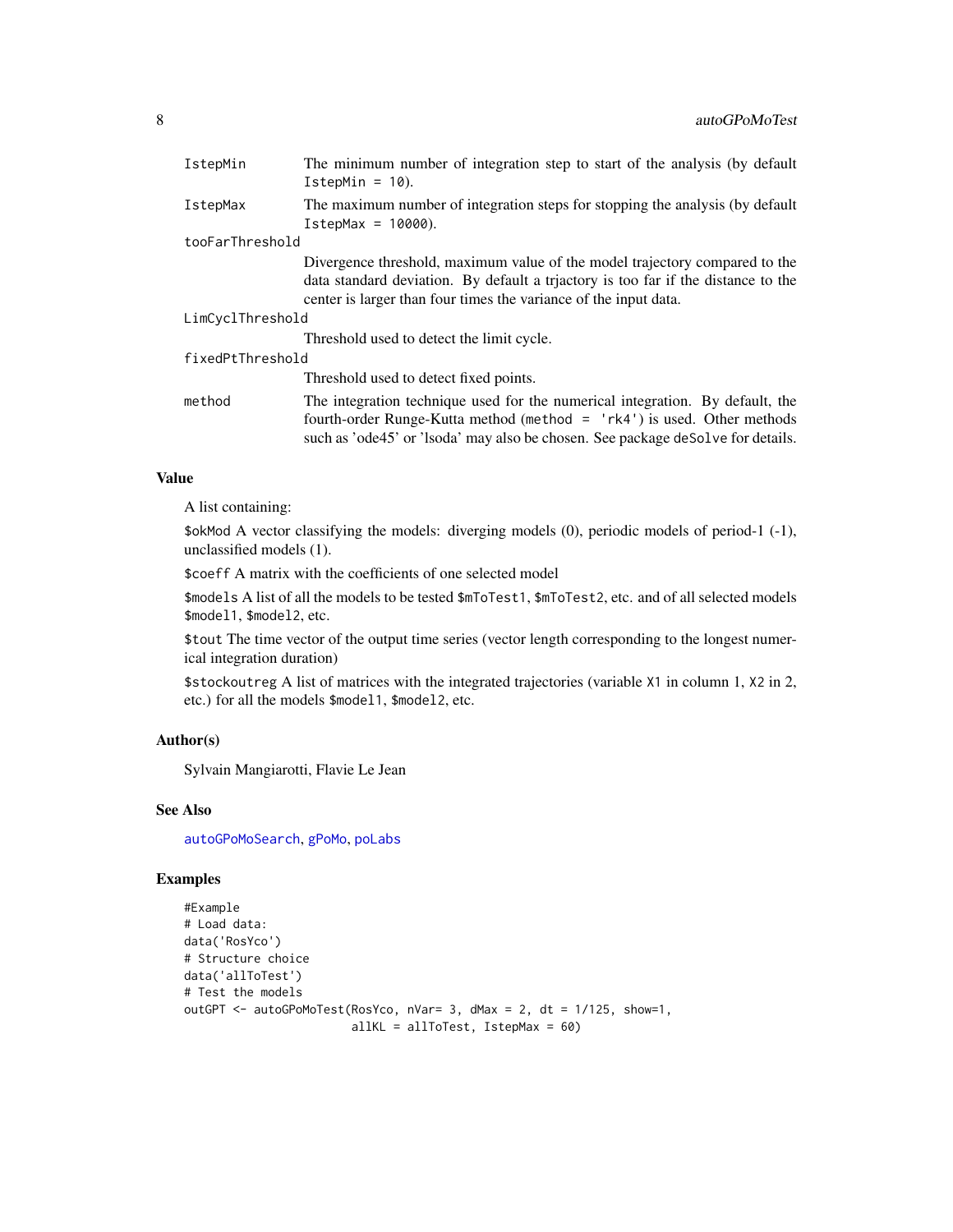<span id="page-8-0"></span>

## Description

Build the Savitzky-Golay derivative filter (Savitzky-Golay, 1964).

## Usage

```
bDrvFilt(nDrv, tstep, winL = 9)
```
### Arguments

| nDrv  | The number of derivatives to be computed.                             |
|-------|-----------------------------------------------------------------------|
| tstep | Sampling time.                                                        |
| winL  | The local window length to be used for computing the derivatives [1]. |

#### Author(s)

Sylvain Mangiarotti

#### References

[1] Savitzky, A.; Golay, M.J.E., Smoothing and Differentiation of Data by Simplified Least Squares Procedures. Analytical Chemistry 36 (8), 1627-1639, 1964.

cano2M *cano2M : Converts a model in canonical form into a matrix form*

## Description

Converts the vectorial formulation of canonical models into a matrix formulation (that is, including explicitely all the equations). For both input, the list of terms follows the convention defined by poLabs.

#### Usage

cano2M(nVar, dMax, poly)

#### Arguments

| nVar | The number of variables                                                           |
|------|-----------------------------------------------------------------------------------|
| dMax | The maximum degree allowed in the formulation                                     |
| polv | A vector of coefficients corresponding to the regressor of the canonical function |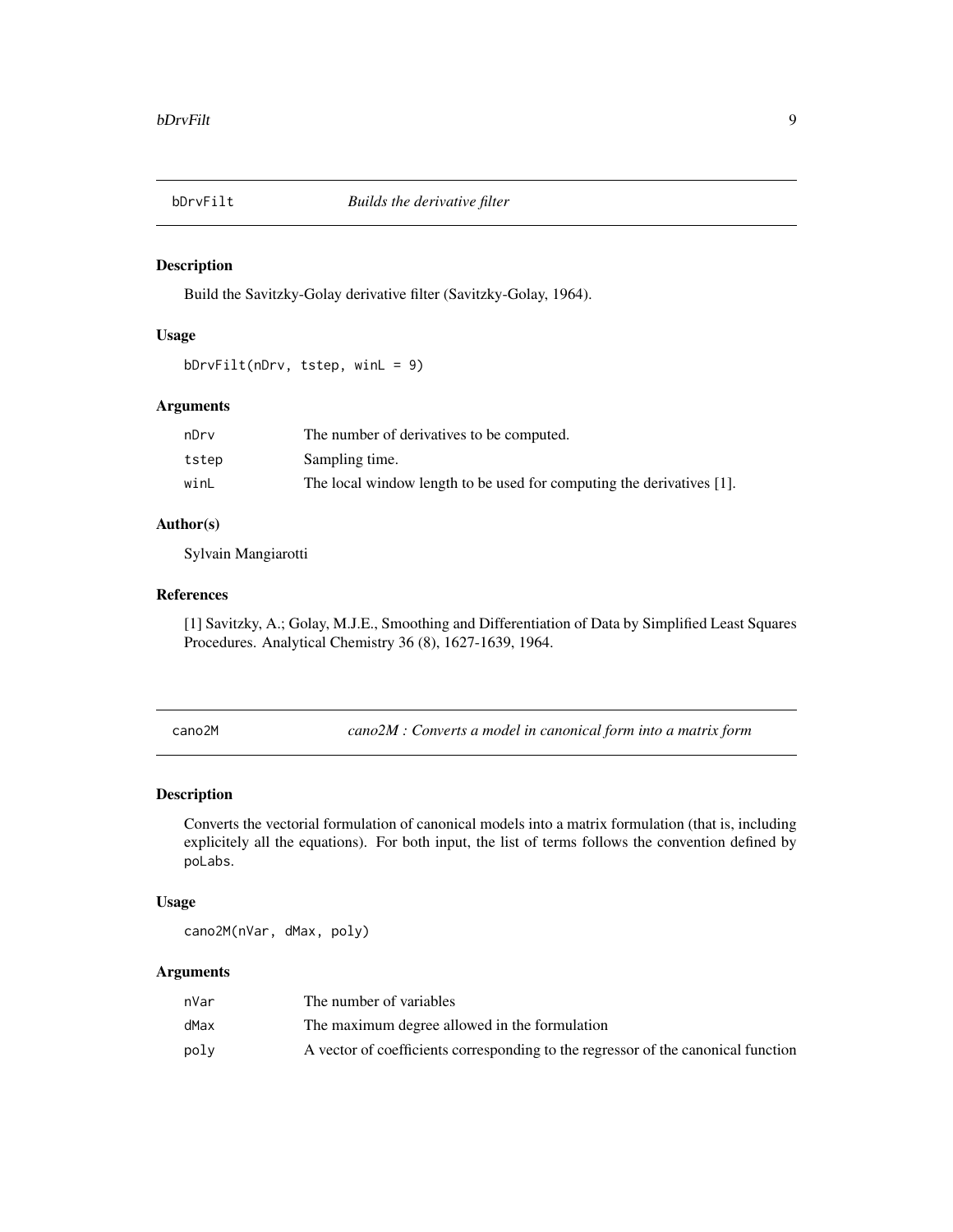#### <span id="page-9-0"></span>Author(s)

Sylvain Mangiarotti, Mireille Huc

## See Also

[drvSucc](#page-14-1), [gPoMo](#page-20-1), [poLabs](#page-33-1)

## Examples

```
# A vector of polynomial terms corresponding to a canonical form:
polyTerms <- c(0.2,0,-1,0.5,0,0,0,0,0,0)
# Convert this vector into a matrix formulation with all the equations:
K <- cano2M(3,2,polyTerms)
# Visualize the equations:
visuEq(3,2,K)
```
<span id="page-9-1"></span>compDeriv *Computes the successive derivatives of a time series*

## Description

Computes the successive derivatives from one single time series, with the Savitzky-Golay approach (1964).

#### Usage

```
compDeriv(TS, nDrv, tstep, winL = 9)
```
## Arguments

| TS    | A single time series provided as a single vector.                                                                                               |
|-------|-------------------------------------------------------------------------------------------------------------------------------------------------|
| nDrv  | The number of derivatives to be computed from the input series. The resulting<br>number of outpout time series will thus be $n\pi = nDrv + 1$ . |
| tstep | Sampling Time of the input time series TS.                                                                                                      |
| winL  | The local window length used for computing the derivatives [1-2].                                                                               |

## Value

A matrix containing the original variable (smoothed by the filtering process) and its nDrv first derivatives (note that winL values of the original time series will be lost both at the begining and the end of the time series due to boundary effect).

## Author(s)

Sylvain Mangiarotti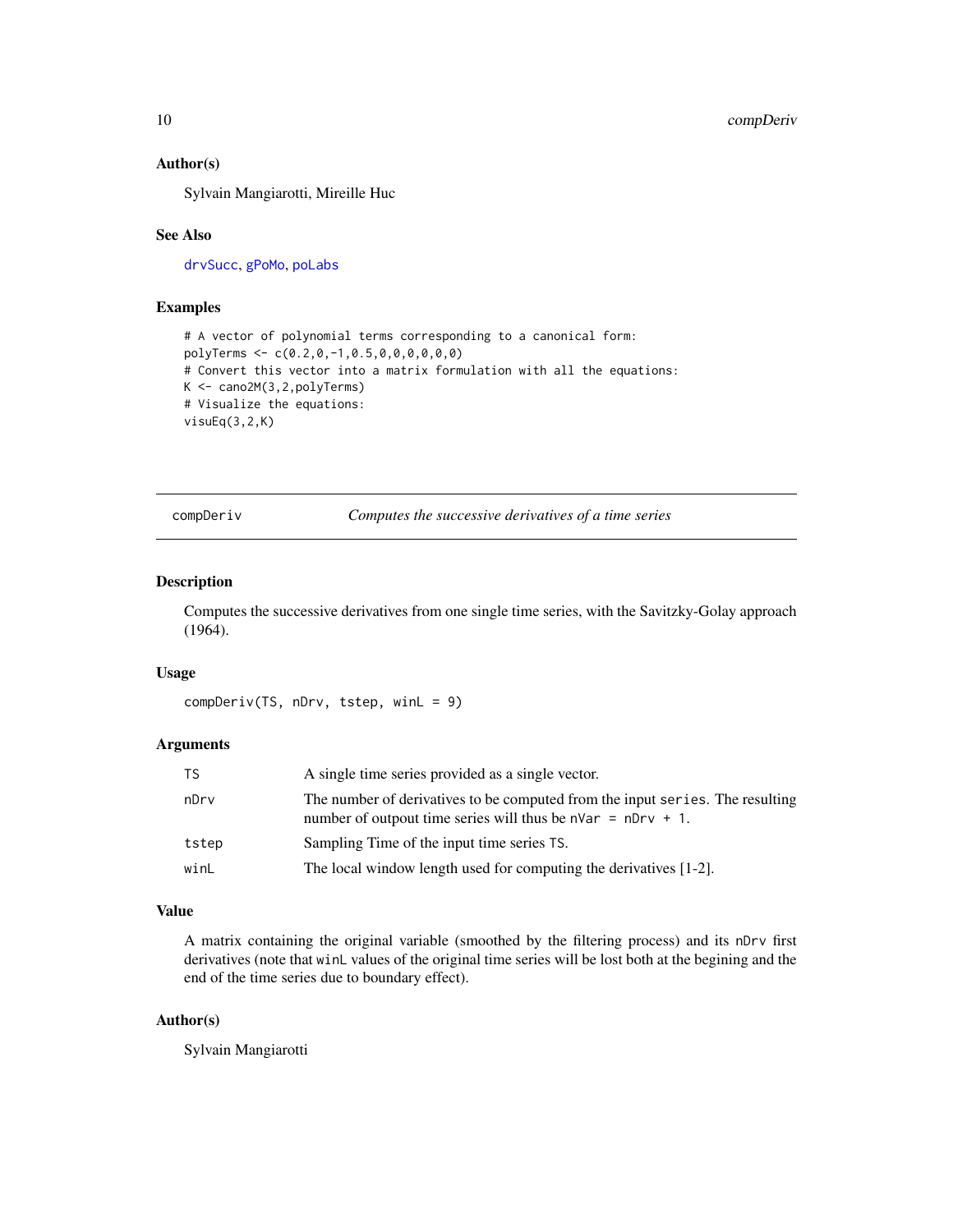#### <span id="page-10-0"></span> $d2pMax$  11

## References

[1] Savitzky, A.; Golay, M.J.E., Smoothing and Differentiation of Data by Simplified Least Squares Procedures. Analytical Chemistry 36 (8), 1627-1639, 1964.

[2] Steinier J., Termonia Y., Deltour, J. Comments on smoothing and differentiation of data by simplified least square procedure. Analytical Chemistry 44 (11): 1906-1909, 1972.

## See Also

[gloMoId](#page-17-1), [gPoMo](#page-20-1), [poLabs](#page-33-1)

d2pMax *Provides the number of polynomial terms* pMax *given* dMax *and* nVar

## Description

Computes the number of polynomial terms pMax used to formulate an equation given the maximal polynomial degree dMax and the number of variables nVar following the conventions as defined by fuction poLabs.

### Usage

d2pMax(nVar, dMaxKnown)

#### Arguments

| nVar      | Number of variables considered in the polynomial formulation. |
|-----------|---------------------------------------------------------------|
| dMaxKnown | The maximum polynomial degree dMax                            |

## Value

The number pMax of polynomial terms used to code a polynomial equation

#### Author(s)

Sylvain Mangiarotti

## See Also

[gloMoId](#page-17-1), [gPoMo](#page-20-1), [poLabs](#page-33-1)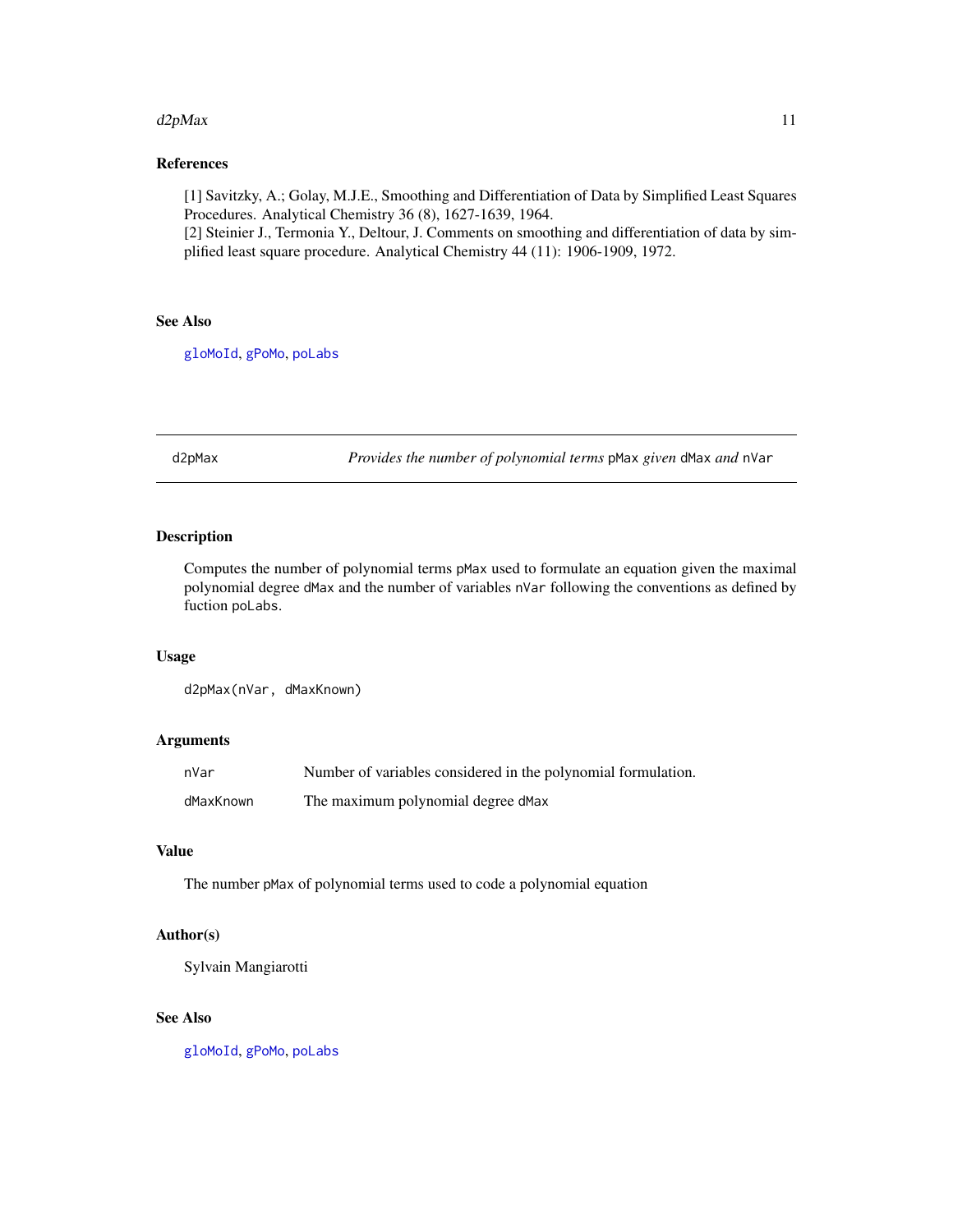## Examples

```
#############
# Example 1 #
#############
# Maximum polynomial degree ?
# number of variables:
nVar < -3# polynomial degree:
dMax <-3# The maximal polynomial degree used for coding the polynomial is:
d2pMax(nVar,dMax)
```
data\_vignetteIII data set *Output of the vignette* III\_Modelling

#### Description

To reduce the computation time, the outputs of the simulations presented in vignette VI have been run beforehand and saved in this file.

## Usage

data\_vignetteIII

#### Format

An object of class list of length 12.

#### Author(s)

Sylvain Mangiarotti, Mireille Huc.

data\_vignetteVI data set

*Output of the vignette* VI\_Sensitivity

## Description

To reduce the computation time, the outputs of the simulations presented in vignette VI have been run beforehand and saved in this file.

#### Usage

data\_vignetteVI

<span id="page-11-0"></span>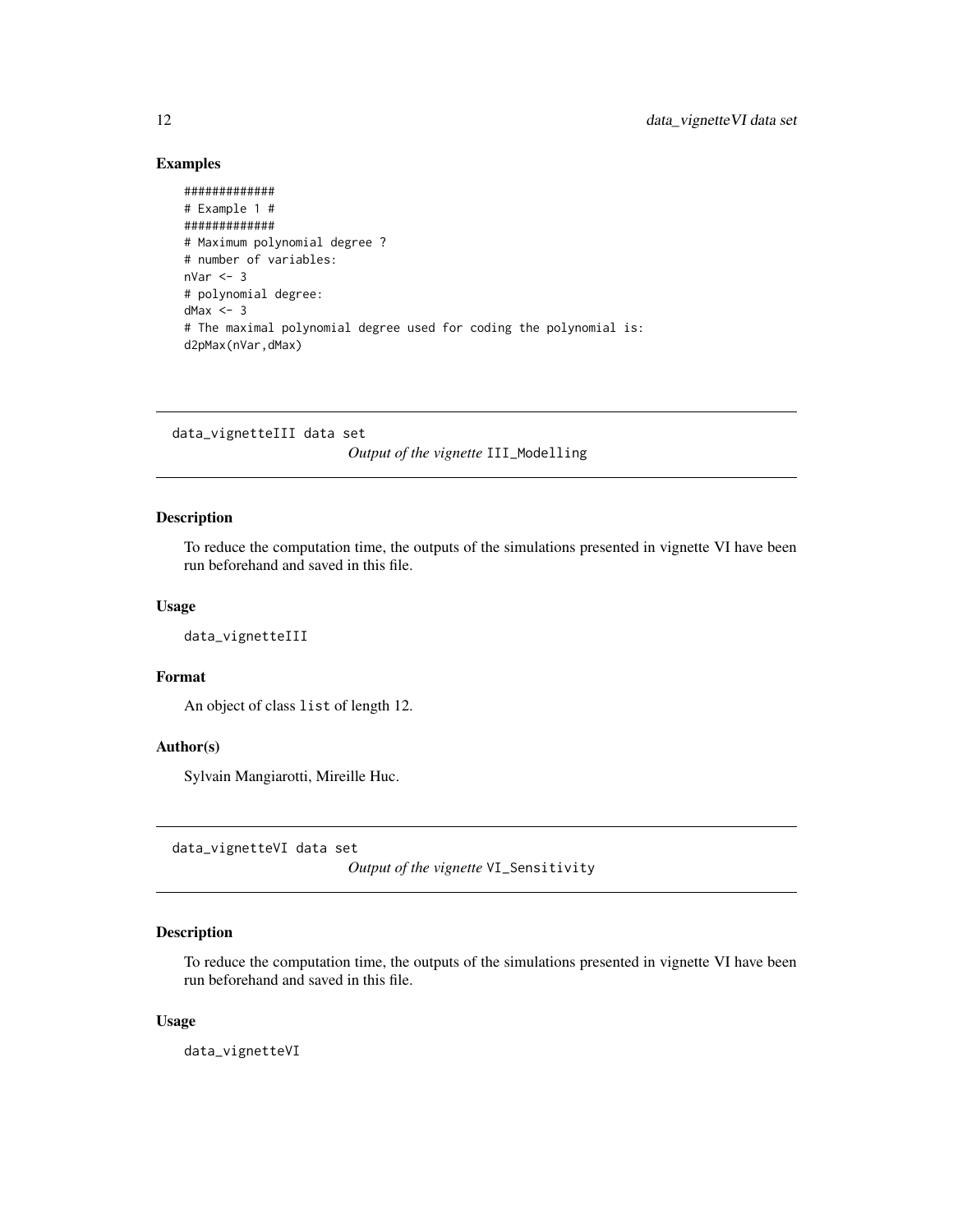## <span id="page-12-0"></span>Format

An object of class list of length 6.

## Author(s)

Sylvain Mangiarotti, Mireille Huc.

data\_vignetteVII data set

*Output of the vignette* VII\_Retro-Modelling

## Description

To reduce the computation time, the outputs of the simulations presented in vignette VII have been run beforehand and saved in this file.

#### Usage

data\_vignetteVII

## Format

An object of class list of length 29.

#### Author(s)

Sylvain Mangiarotti, Mireille Huc.

<span id="page-12-1"></span>

A subfonction for the numerical integration of polynomial equations *provided in a generic form following the convetion defined by function* poLabs*.*

## Description

This function provides the one step integration of polynomial Ordinary Differential Equations (ODE). This function requires the function ode (deSolve package).

## Usage

 $derivODE2(t, x, K, regS = NULL)$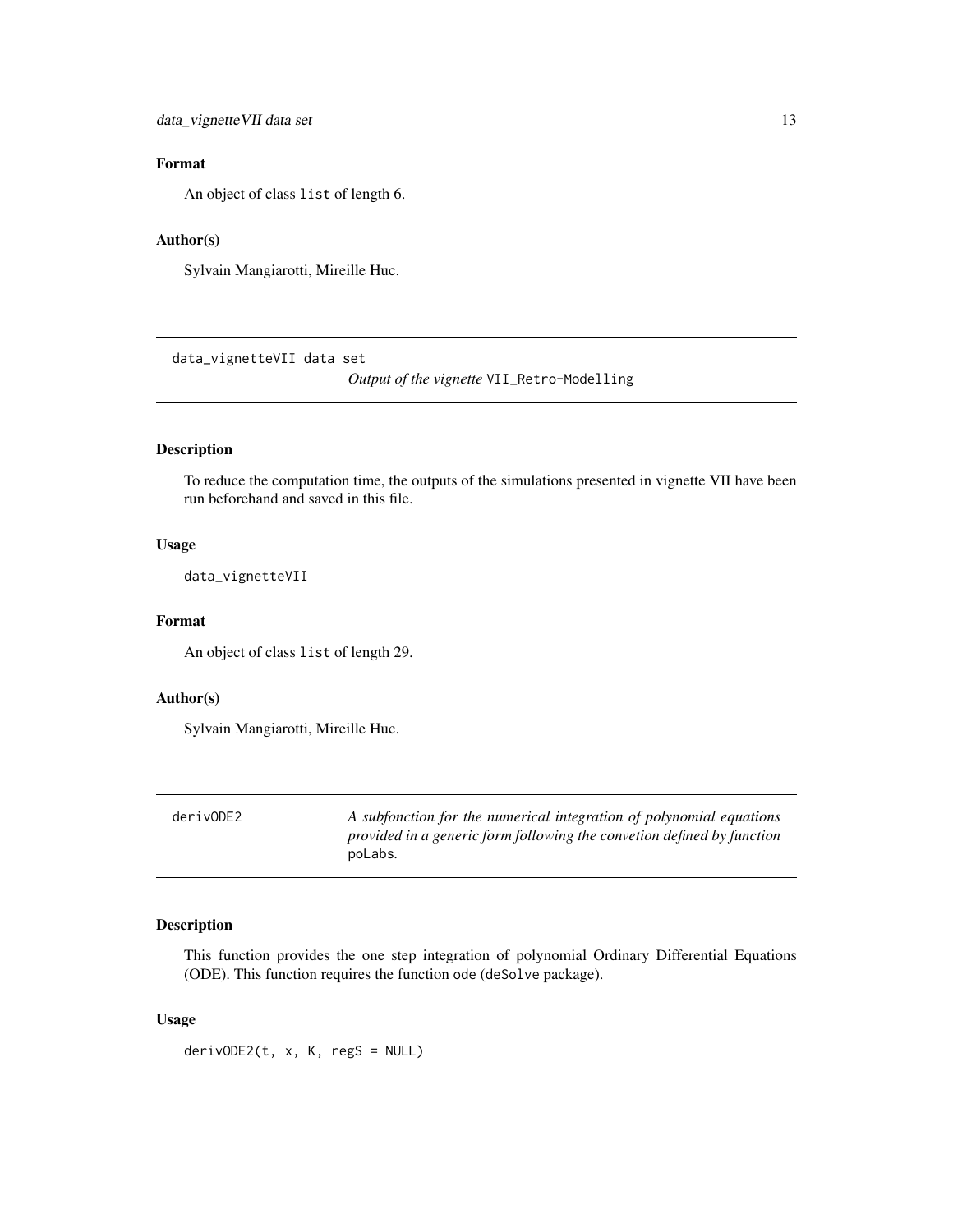## <span id="page-13-0"></span>Arguments

|              | All the dates for which the result of the numerical integration of the model must<br>be provided                                                                                                                                          |
|--------------|-------------------------------------------------------------------------------------------------------------------------------------------------------------------------------------------------------------------------------------------|
| $\mathsf{x}$ | Current state vector (input from which the next state will be estimated)                                                                                                                                                                  |
| К            | A matrix providing the model description: each column corresponds to one<br>equation which polynomial organisation is following the convention defined by<br>function poLabs.                                                             |
| regS         | Current states of each polynomial terms used in polabs. These states can be<br>deduced from the current state vector x (using the function regseries). When<br>available, it can be provided as an input to avoid unecessary computation. |

## Author(s)

Sylvain Mangiarotti

## See Also

[numicano](#page-26-1), [numinoisy](#page-28-1)

detectP1limCycl *Detection of limit cycles of period-1*

## Description

This algorithm aim to detect period-1 limit cycles from trajectories in the phase sapce considered in a bidimensional projection.

## Usage

```
detectP1limCycl(data, LimCyclThreshold = 0.01, show = 2)
```
## Arguments

| data             | A matrix of the trajectory in a 2D space (if more than two columns are provided,<br>only the two first columns are considered) |
|------------------|--------------------------------------------------------------------------------------------------------------------------------|
| LimCyclThreshold |                                                                                                                                |
|                  | The detection threshold                                                                                                        |
| show             | Indicates the deepness of the feedback (from $0$ to $2$ )                                                                      |

## Value

Indicates if a limit cycle is detected (1) or not (0)

## Author(s)

Sylvain Mangiarotti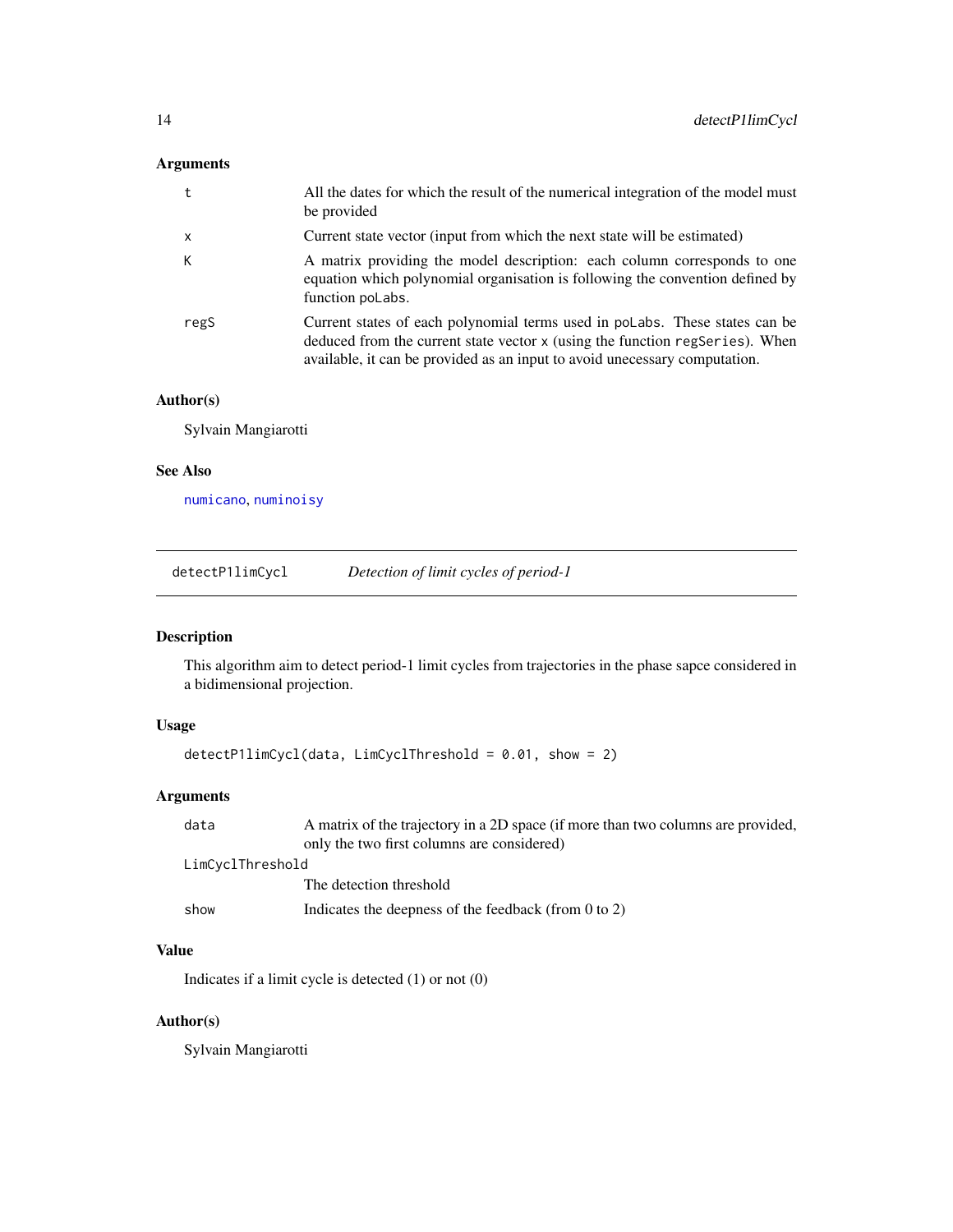#### <span id="page-14-0"></span>drvSucc<sup>15</sup> and the state of the state of the state of the state of the state of the state of the state of the state of the state of the state of the state of the state of the state of the state of the state of the state o

## See Also

[autoGPoMoTest](#page-6-1)

<span id="page-14-1"></span>drvSucc *drvSucc : Computes the successive derivatives of a time series*

## Description

Computes the successive derivatives from one single time series, using the Savitzky-Golay algorithm (1964).

## Usage

drvSucc(tin = NULL, serie, nDeriv, weight = NULL, tstep = NULL, win $L = 9$ )

## Arguments

| tin    | Input date vector which length should correspond to the input time series.                                                                                                                         |
|--------|----------------------------------------------------------------------------------------------------------------------------------------------------------------------------------------------------|
| serie  | A single time series provided as a single vector.                                                                                                                                                  |
| nDeriv | The number of derivatives to be computed from the input time series. The re-<br>sulting number of time series obtained in output will be nDeriv $+1$ .                                             |
| weight | A vector providing the binary weighting function of the input data series (0 or<br>1). By default, all the values are set to 1.                                                                    |
| tstep  | Sampling time of the input time series. Used only if time vector tin is not<br>provided.                                                                                                           |
| winL   | Number (exclusively odd number) of points of the local window used for com-<br>puting the derivatives along the input time series. The Savitzky-Golay filter is<br>used for this purpose $[1,2]$ . |

## Value

A list containing:

\$serie The original time serie

\$tin The time vector containing the dates corresponding to the original time series

\$tstep The time step (assumed to be regular)

\$tout The time vector of the output series

seriesDeriv A matrix containing the original time series (smoothed by the filtering process) in the first column and its nDeriv + 1 successive derivatives in the next ones. Note that winL values of the original time series will be lost, that is (winL - 1)/2 at the begining and (winL - 1)/2 at the end of the time series due to a computation boundary effect).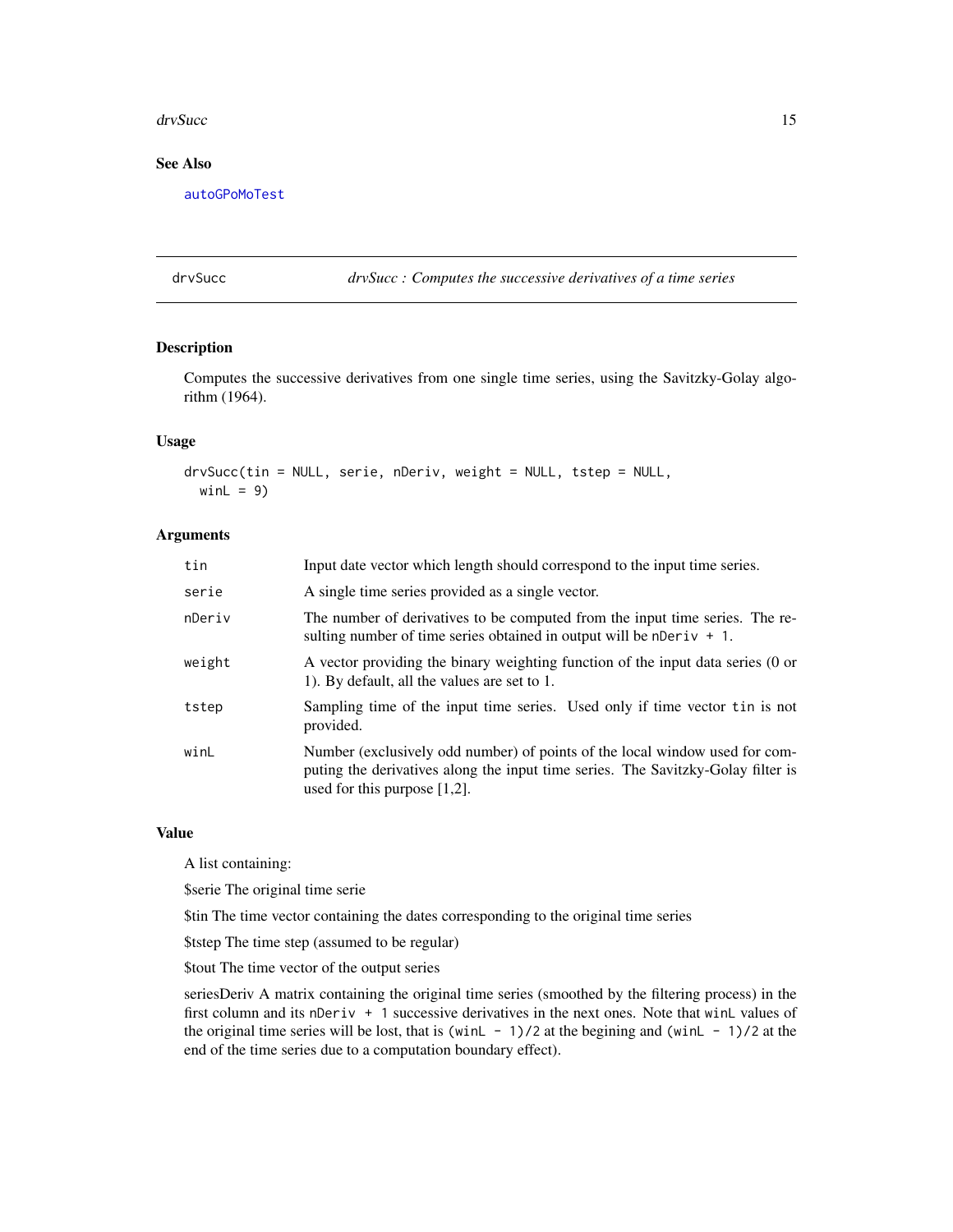#### <span id="page-15-0"></span>Author(s)

Sylvain Mangiarotti, Mireille Huc

#### References

[1] Savitzky, A.; Golay, M.J.E., Smoothing and Differentiation of Data by Simplified Least Squares Procedures. Analytical Chemistry 36 (8), 1627-1639, 1964.

[2] Steinier J., Termonia Y., Deltour, J. Comments on smoothing and differentiation of data by simplified least square procedure. Analytical Chemistry 44 (11): 1906-1909, 1972.

## See Also

[gloMoId](#page-17-1), [gPoMo](#page-20-1), [poLabs](#page-33-1), [compDeriv](#page-9-1)

```
#############
# Example 1 #
#############
# Generate a time series:
tin \leq - seq(0, 5, by = 0.01)
data <- 2 * sin(5 * tin)dev.new()
par(mfrow = c(3, 1))# Compute its derivatives:
drv \leq drvSucc(tin = tin, nDeriv = 2, serie = data, winL = 5)
#
# plot original and filtered series
plot(tin, data, type='l', col = 'black', xlab = 't', ylab = 'x(t)')
lines(drv$tout, drv$seriesDeriv[,1], lty = 3, lwd = 3, col = 'green')
#
# analytic 1st derivative
firstD <- 10 * cos(5 * tin)
# plot both
plot(tin, firstD, type = 'l', col = 'black', xlab = 't', ylab = 'dx/dt')
lines(drv$tout, drv$seriesDeriv[,2], lty = 3, lwd = 3, col = 'green')
#
# analytic 2nd derivative
scdD \leftarrow -50 \times \sin(5 \times \tan)# plot both
plot(tin, scdD, type = 'l', col = 'black', xlab = 't', ylab = 'd2x/dt2')
lines(drv$tout, drv$seriesDeriv[,3], lty=3, lwd = 3, col = 'green')
#############
# Example 2 #
#############
# load data:
data("Ross76")
tin <- Ross76[,1]
data <- Ross76[,2]
```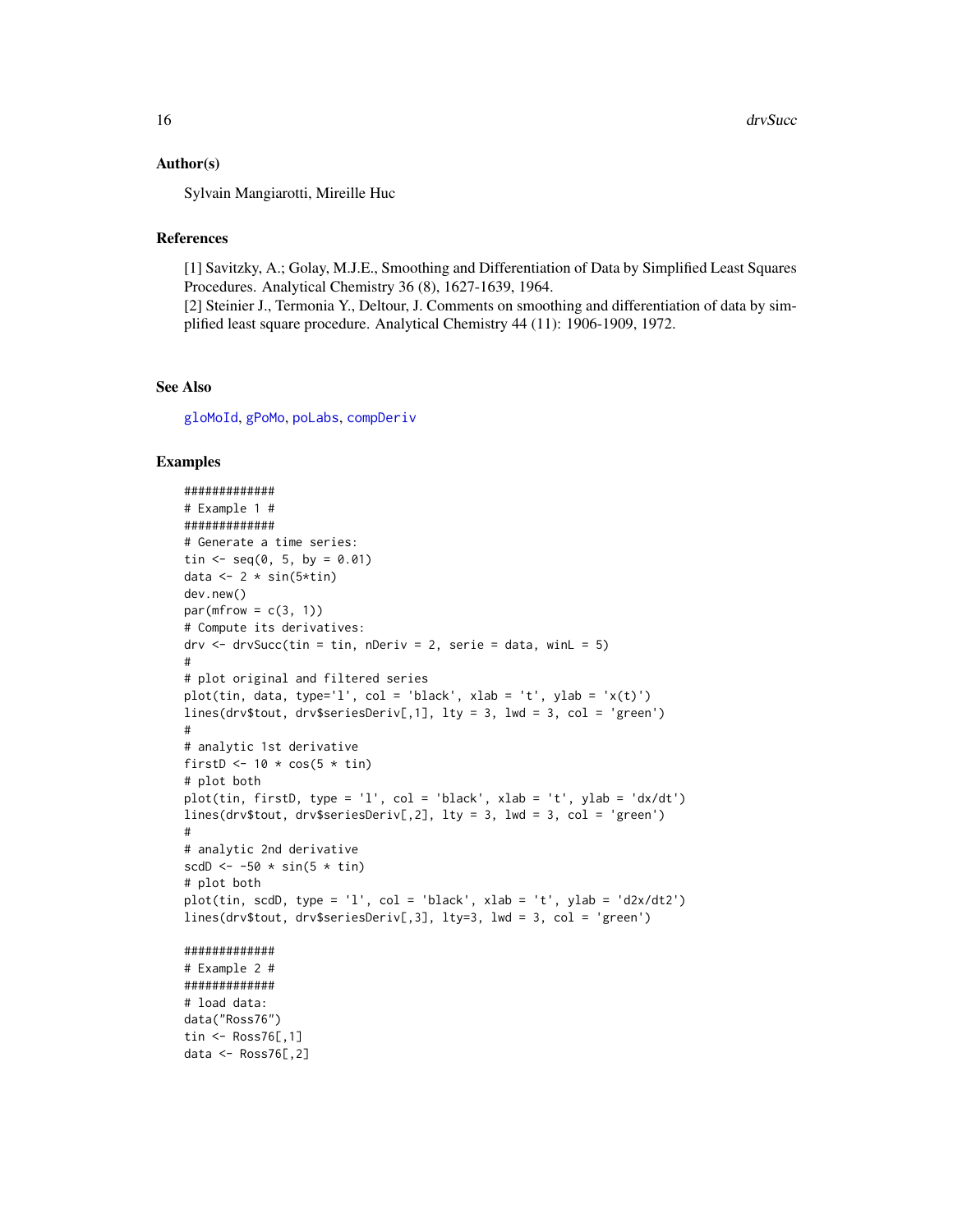```
# Compute the derivatives
drvOut <- drvSucc(tin, data, nDeriv=4)
dev.new()
par(mfrow = c(3, 1))# original and smoothed variable:
plot(drvOut$tin, drvOut$serie,
     type='p', cex = 1, xlab = 'time', ylab = 'x(t)')lines(drvOut$tout, drvOut$seriesDeriv[,1], type='p', col='red')
lines(drvOut$tout, drvOut$seriesDeriv[,1], type='l', col='red')
# 1st derivative:
plot(drvOut$tout, drvOut$seriesDeriv[,2],
     type='p', col='red', xlab = 'time', ylab = 'dx(t)/dt')
lines(drvOut$tout, drvOut$seriesDeriv[,2], type='l', col='red')
# 2nd derivative:
plot(drvOut$tout, drvOut$seriesDeriv[,3],
     type='p', col='red', xlab = 'time', ylab = 'd2x(t)/dt2')lines(drvOut$tout, drvOut$seriesDeriv[,3], type='l', col='red')
```
<span id="page-16-1"></span>findAllSets *Find all possible sets of equation combinations considering an ensemble of possible equation.*

## Description

For each equation to be retrieved, an ensemble of potential formulation is given. For instance, if three possible formulations are provided for equation  $(1)$ , one for equation  $(2)$  and two for equation (3). In this case, six (i.e. 3\*1\*2) possible sets of equations can be obtained from these potential formulations. The aim of this program is to formulate all the potential systems from the individual formulations provided of the individual equations.

#### Usage

findAllSets(allFilt,  $nS = c(3)$ , nPmin = 1, nPmax = 14)

## Arguments

| allFilt | A list with: (1) A matrix all Filt \$X1 of possible formulations for each equation<br>(corresponding to variable $Xi$ ); And (2) a vector all $Filt$ \$Npi providing the<br>number of polynomial terms contained in each formulation. |
|---------|---------------------------------------------------------------------------------------------------------------------------------------------------------------------------------------------------------------------------------------|
| nS      | A vector providing the number of dimensions used for each input variables (see<br>Examples 1 and 2). The dimension of the resulting model will be $n\sqrt{ar} = \text{sum}(nS)$ .                                                     |
| nPmin   | Corresponds to the minimum number of parameters (and thus of polynomial<br>term) allowed.                                                                                                                                             |
| nPmax   | Corresponds to the maximum number of parameters (and thus of polynomial)<br>allowed.                                                                                                                                                  |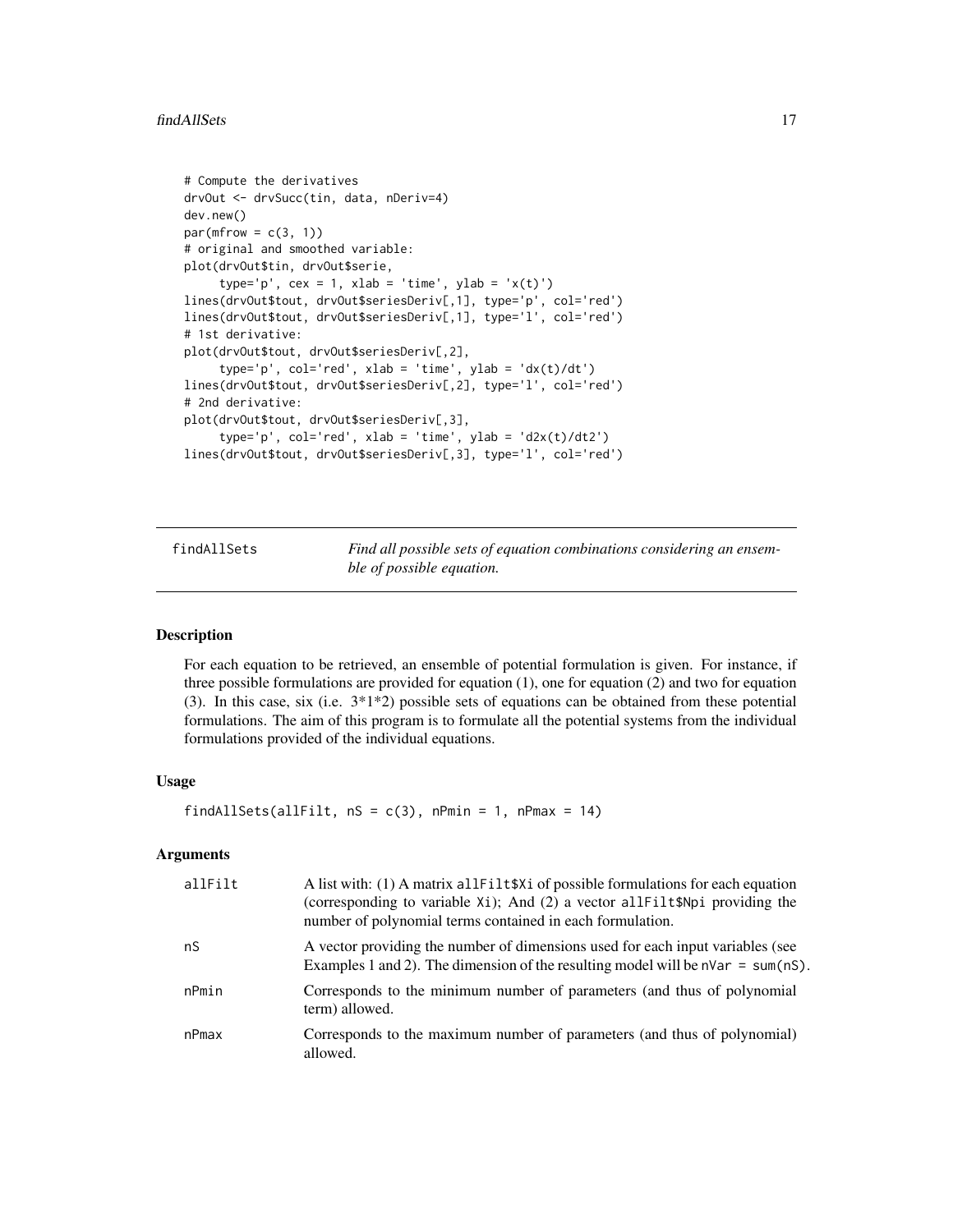#### <span id="page-17-0"></span>Author(s)

Sylvain Mangiarotti

#### See Also

[autoGPoMoSearch](#page-5-1)

## Examples

```
#############
# Example 1 #
#############
# We build an example
allFilt <- list()
# For equation 1 (variable X1)
allFilt$Np1 <- 1 # only one formulation with one single parameter
# For equation 2 (variable X2)
allFilt$Np2 <- c(3, 4) # two potential formulations, with respectively three and four parameters
# For equation 3 (variable X3)
allFilt$Np3 \leq c(2, 4) # two potential formulations, with respectively two and four parameters
# Formulations for variables Xi:
# For X1:
allFilt$X1 <- t(as.matrix(c(0,0,0,1,0,0,0,0,0,0)))
# For X2:
allFilt$X2 <- t(matrix(c(0,-0.85,0,-0.27,0,0,0,0.46,0,0,
                         0,-0.64,0,0,0,0,0,0.43,0,0),
                      ncol=2, nrow=10))
# For X3:
allFilt$X3 <- t(matrix(c(0, 0.52, 0, -1.22e-05, 0, 0, 0.99, 5.38e-05, 0, 0,
                         0, 0.52, 0, 0, 0, 0, 0.99, 0, 0, 0),
                      ncol=2, nrow=10))
# From these individual we can retrieve all possible formulations
findAllSets(allFilt, nS=c(3), nPmin=1, nPmax=14)
# if only formulations with seven maximum number of terms are expected:
findAllSets(allFilt, nS=c(3), nPmin=1, nPmax=7)
```
<span id="page-17-1"></span>

gloMoId *Global Model Identification*

## Description

Algorithm for global modelling in polynomial and canonical formulation of Ordinary Differential Equations. Univariate Global modeling aims to obtain multidimensional models from single time series (Gouesbet & Letellier 1994, Mangiarotti et al. 2012). An example of such application can be found in Mangiarotti et al. (2014) For a multivariate application, see GPoMo (Mangiarotti 2015, Mangiarotti et al. 2016).

Example:

For a model dimension nVar=3, the global model will read: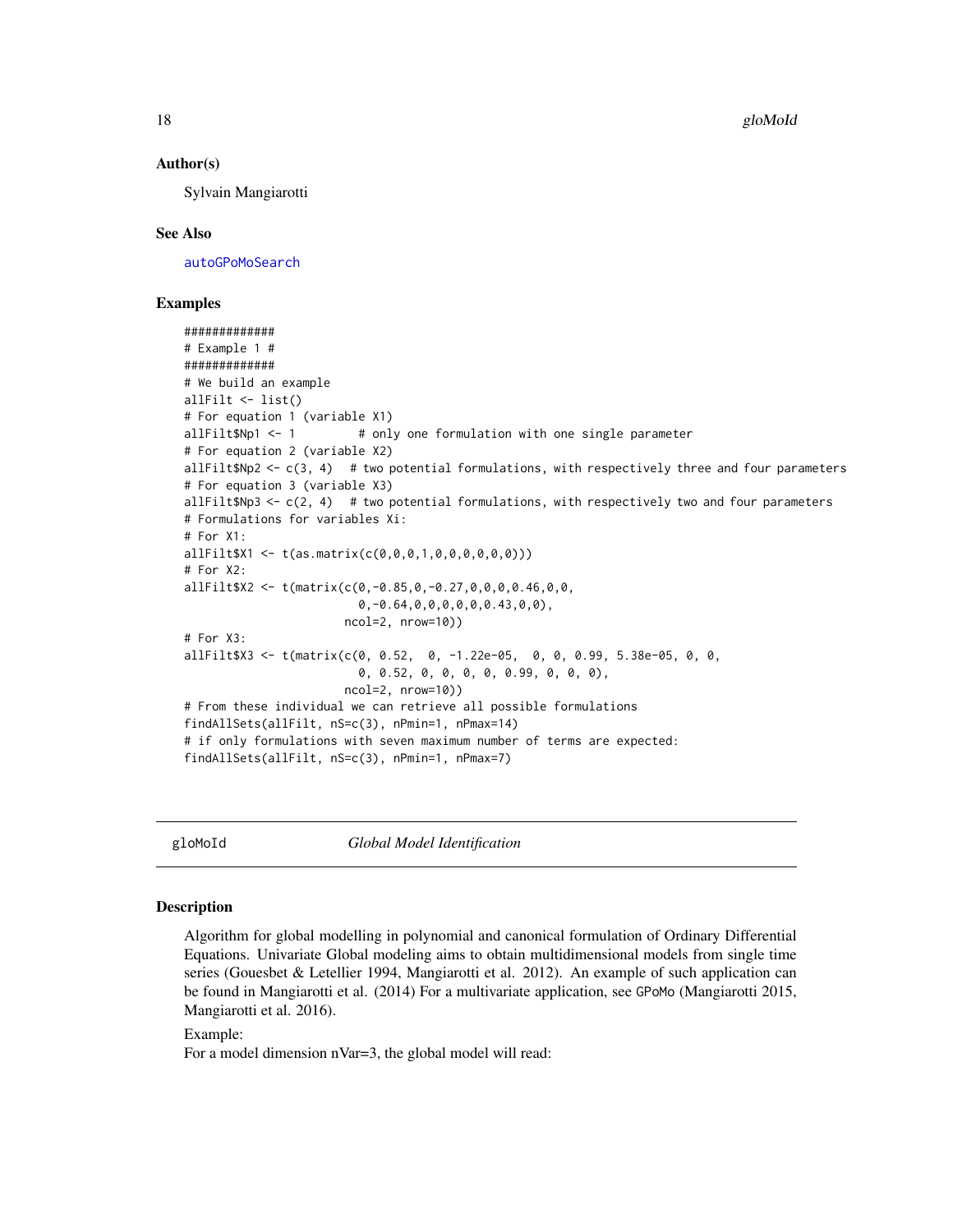#### gloMoId and the set of the set of the set of the set of the set of the set of the set of the set of the set of the set of the set of the set of the set of the set of the set of the set of the set of the set of the set of t

 $dX_1/dt = X_2$  $dX2/dt = X3$  $dX3/dt = P(X1, X2, X3).$ 

## Usage

```
gloMoId(series, tin = NULL, dt = NULL, nVar = NULL, dMax = 1,
 weight = NULL, show = 1, filterReg = NULL, winL = 9)
```
## Arguments

| The original data set: either a single vector corresponding to the original vari-<br>able; Or a matrix containing the original variable in the first column and its<br>successive derivatives in the next columns. In the latter case, for the construc-<br>tion of n-dimensional model, series should have $nVar + 1$ columns since one<br>more derivative will be necessary to identify the model parameters. Variable<br>nVar will be set equal to n. In the former case, that is when only a single vector<br>is provided, the derivatives will be automatically recomputed. Therefore, the<br>dimension nVar expected for the model has to be provided. |  |
|--------------------------------------------------------------------------------------------------------------------------------------------------------------------------------------------------------------------------------------------------------------------------------------------------------------------------------------------------------------------------------------------------------------------------------------------------------------------------------------------------------------------------------------------------------------------------------------------------------------------------------------------------------------|--|
| Input date vector which length should correspond to the input time series.                                                                                                                                                                                                                                                                                                                                                                                                                                                                                                                                                                                   |  |
| Sampling time of the input time series.                                                                                                                                                                                                                                                                                                                                                                                                                                                                                                                                                                                                                      |  |
| Number of variables considered in the polynomial formulation.                                                                                                                                                                                                                                                                                                                                                                                                                                                                                                                                                                                                |  |
| Maximum degree of the polynomial formulation.                                                                                                                                                                                                                                                                                                                                                                                                                                                                                                                                                                                                                |  |
| A vector providing the binary weighting function of the input data series (0 or<br>1). By default, all the values are set to 1.                                                                                                                                                                                                                                                                                                                                                                                                                                                                                                                              |  |
| Provide $(2)$ or not $(0-1)$ visual output during the running process.                                                                                                                                                                                                                                                                                                                                                                                                                                                                                                                                                                                       |  |
| A vector that specifies the template for the equation structure (for one single<br>equation). The convention defined by poLabs is used. Value is 1 if the regressor<br>is available, 0 if it is not.                                                                                                                                                                                                                                                                                                                                                                                                                                                         |  |
| Total number of points used for computing the derivatives of the input time<br>series. This parameter will be used as an input in function drvSucc to compute<br>the derivatives.                                                                                                                                                                                                                                                                                                                                                                                                                                                                            |  |
|                                                                                                                                                                                                                                                                                                                                                                                                                                                                                                                                                                                                                                                              |  |

#### Value

A list of five elements :

\$init The original time series and the successive derivatives used for the modeling.

\$filterReg The structure of the output model. Value is 1 if the regressor is available, 0 if it is not. The terms order is given by function poLabs.

\$K Values of the identified coefficients corresponding to the regressors defined in filterReg.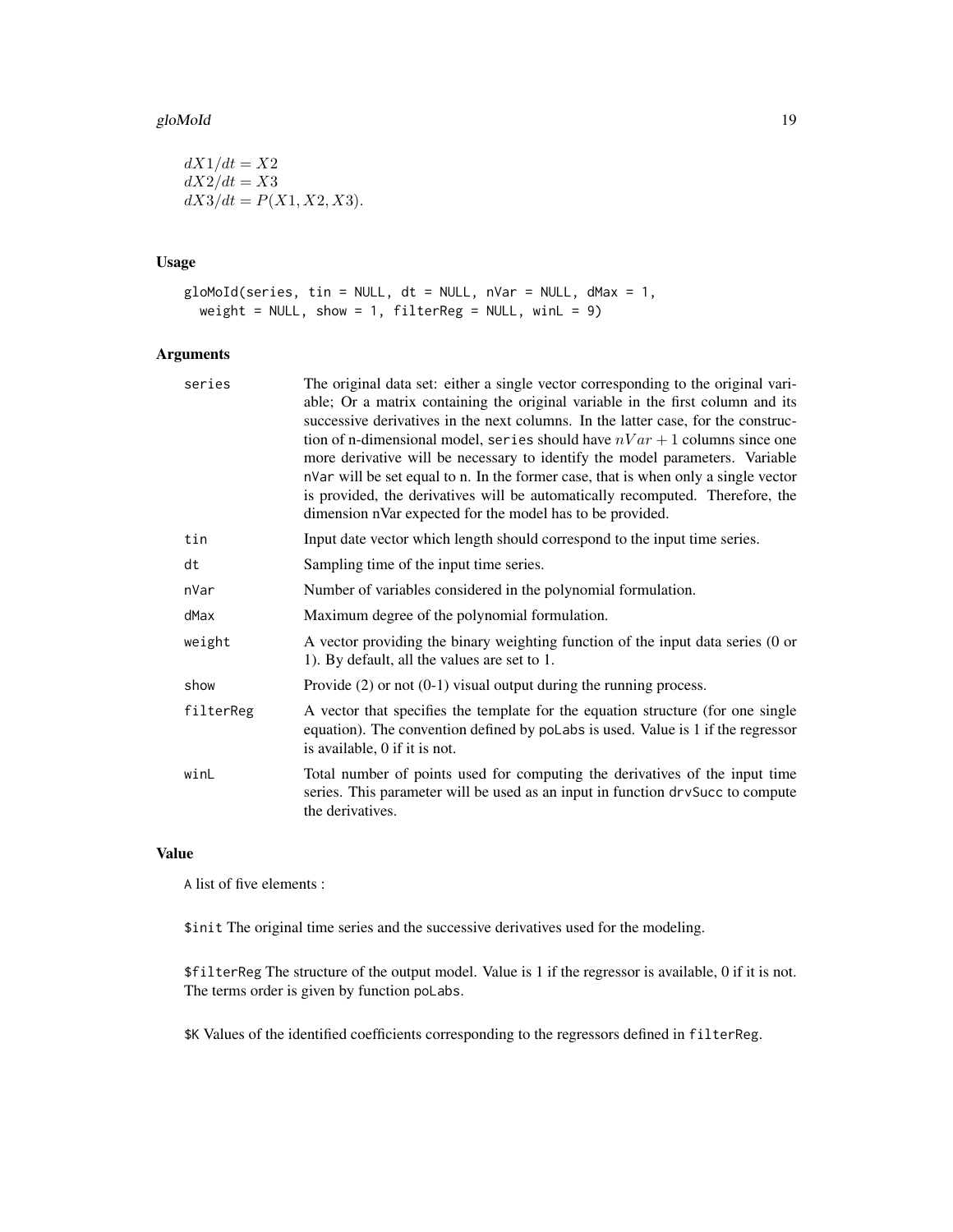#### <span id="page-19-0"></span>20 gloMoId

\$resTot The variance of the residual signal of the model.

\$resSsMod The variance of the residual signal of the closer submodels.

\$finalWeight Weighting series after boundary values were removed.

#### Author(s)

Sylvain Mangiarotti, Laurent Drapeau, Mireille Huc

#### References

[1] Gouesbet G., Letellier C., Global vector-field reconstruction by using a multivariate polynomial L2 approximation on nets, Physical Review E, 49 (6), 4955-4972, 1994.

[2] Mangiarotti S., Coudret R., Drapeau L., & Jarlan L., Polynomial search and global modeling : Two algorithms for modeling chaos, Physical Review E, 86, 046205, 2012.

[3] Mangiarotti S., Drapeau L. & Letellier C., Two chaotic models for cereal crops observed from satellite in northern Morocco. Chaos, 24(2), 023130, 2014.

[4] Mangiarotti S., Low dimensional chaotic models for the plague epidemic in Bombay (1896- 1911), Chaos, Solitons & Fractals, 81(A), 184-196, 2015.

[5] Mangiarotti S., Peyre M. & Huc M., A chaotic model for the epidemic of Ebola Virus Disease in West Africa (2013-2016). Chaos, 26, 113112, 2016.

#### See Also

[gPoMo](#page-20-1), [autoGPoMoSearch](#page-5-1), [autoGPoMoTest](#page-6-1), [poLabs](#page-33-1)

#### Examples

```
#############
# Example 1 #
#############
# load data
data("Ross76")
tin <- Ross76[,1]
data <- Ross76[,2:3]
# Polynomial identification
reg <- gloMoId(data[0:500,2], dt=1/100, nVar=2, dMax=2, show=0)
#############
# Example 2 #
#############
# load data
data(NDVI)
```
# Definition of the Model structure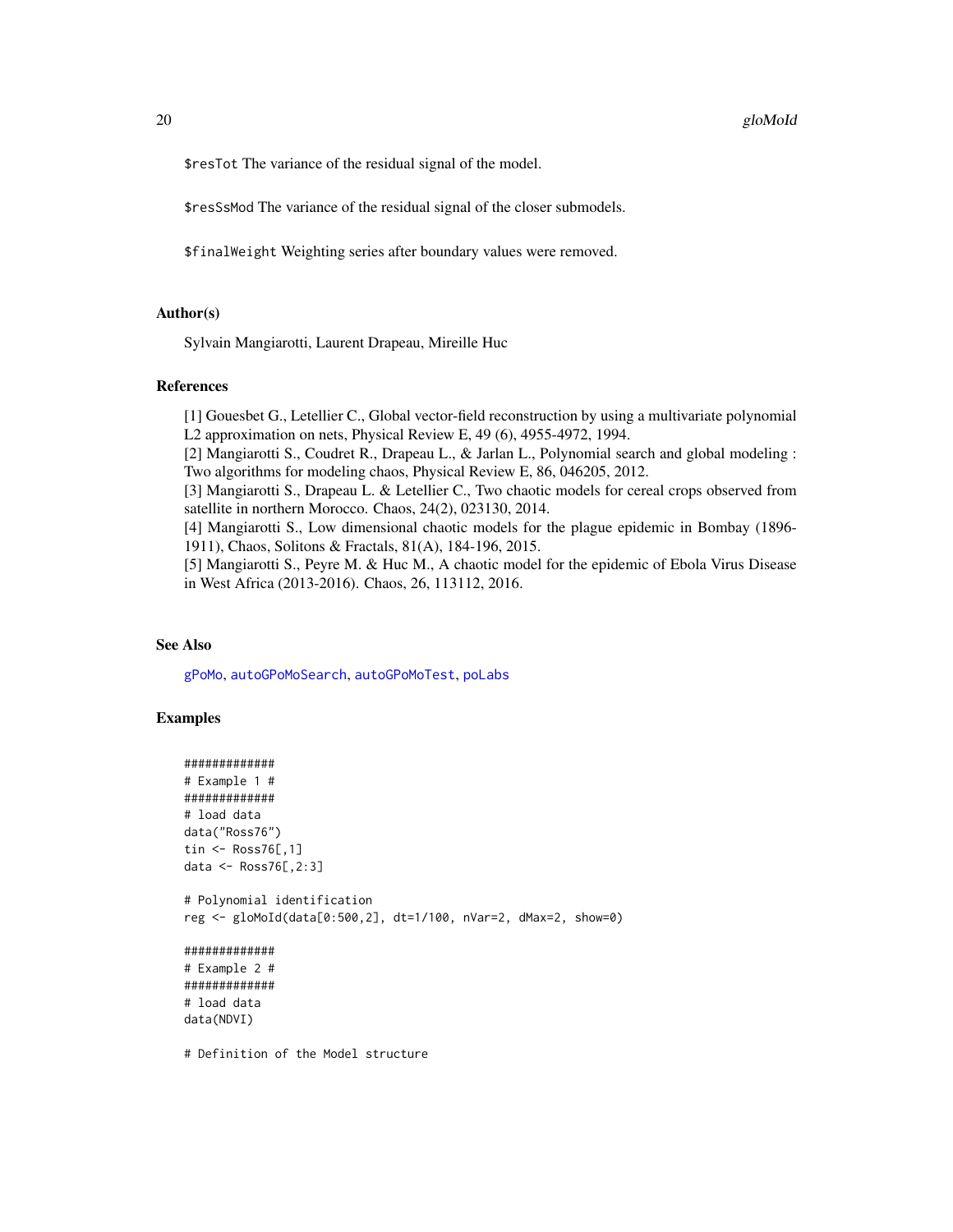#### <span id="page-20-0"></span> $gPoMo$  21

```
terms <- c(1, 0, 0, 0, 1, 1, 1, 1, 0, 1, 1, 1, 0, 1, 1, 1, 1, 1, 1, 1)
poLabs(3,3,terms==1)
reg <- gloMoId(NDVI [,1:1], dt=1/125, nVar=3, dMax=3,
               show=0, filterReg=terms==1)
## Not run:
#############
# Example 3 #
#############
# load data
data("Ross76")
# time vector
tin <- Ross76[1:500,1]
# single time series
series <- Ross76[1:500,3]
# some noise is added
series[1:100] <- series[1:100] + 0.01 * runif(1:100, min = -1, max = 1)
series[301:320] <- series[301:320] + 0.05 * runif(1:20, min = -1, max = 1)
# weighting function
W \leftarrow \text{tin} * 0 + 1W[1:100] <- 0 # the first hundred values will not be considered
W[301:320] <- 0 # twenty other values will not be considered either
reg <- gloMoId(series, dt=1/100, weight = W, nVar=3, dMax=2, show=1)
visuEq(3, 2, reg$K, approx = 4)
# first weight which value not equal to zero:
i1 = which (reg$finalWeight == 1)[1]v0 <- reg$init[i1,1:3]
reconstr <- numicano(nVar=3, dMax=2, Istep=5000, onestep=1/250, PolyTerms=reg$K,
                     v0=v0, method="ode45")
plot(reconstr$reconstr[,2], reconstr$reconstr[,3], type='l', lwd = 3,
                       main='phase portrait', xlab='time t', ylab = 'x(t)', col='orange')
# original data:
lines(reg$init[,1], reg$init[,2], type='l',
      main='phase portrait', xlab='x', ylab = 'dx/dt', col='black')
# initial condition
lines(v0[1], v0[2], type = 'p', col = 'red')
## End(Not run)
```
<span id="page-20-1"></span>

gPoMo *Generalized Polynomial Modeling*

#### Description

Algorithm for a Generalized Polynomial formulation of multivariate Global Modeling. Global modeling aims to obtain multidimensional models from single time series [1-2]. In the generalized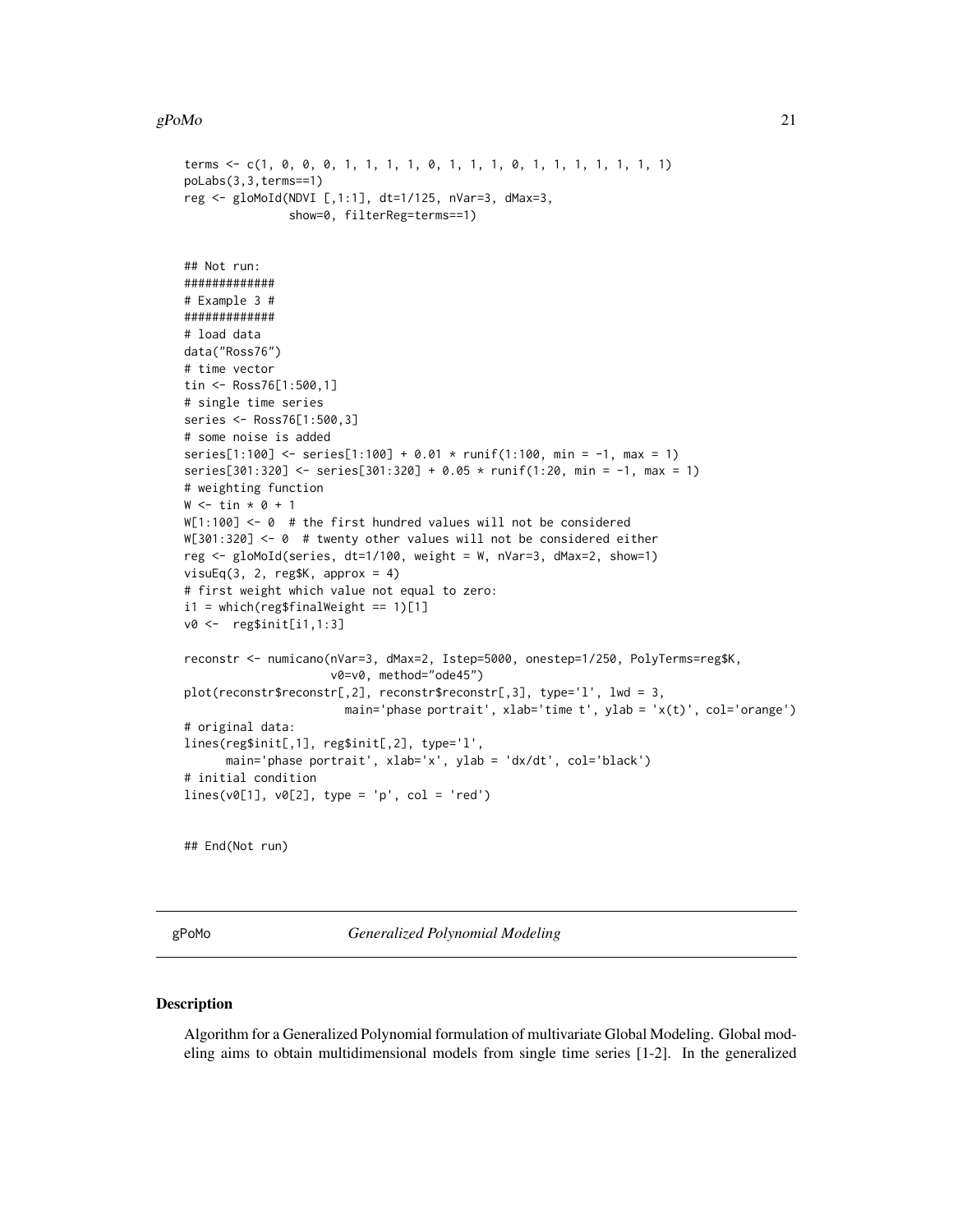(polynomial) formulation provided in this function, it can also be applied to multivariate time series [3-4].

Example:

Note that nS provides the number of dimensions used from each variable

case I

For  $ns=c(2,3)$  means that 2 dimensions are reconstructed from variable 1: the original variable X1 and its first derivative X2), and 3 dimensions are reconstructed from variable 2: the original variable X3 and its first and second derivatives X4 and X5. The generalized model will thus be such as:  $dX_1/dt = X_2$  $dX2/dt = P1(X1, X2, X3, X4, X5)$  $dX3/dt = X4$ 

 $dX4/dt = X5$  $dX5/dt = P2(X1, X2, X3, X4, X5).$ 

#### case II

For nS=c(1,1,1,1) means that only the original variables X1, X2, X3 and X4 will be used. The generalized model will thus be such as:

 $dX1/dt = P1(X1, X2, X3, X4)$  $dX2/dt = P2(X1, X2, X3, X4)$  $dX3/dt = P3(X1, X2, X3, X4)$  $dX4/dt = P4(X1, X2, X3, X4).$ 

#### Usage

```
gPoMo(data, tin = NULL, dffixe = NULL, dMax = 2, ns = c(3), winL = 9,weight = NULL, show = 1, verbose = 1, underSamp = NULL, EqS = NULL,
  IstepMin = 2, IstepMax = 2000, nPmin = 1, nPmax = 14,
 method = "lsoda")
```
#### Arguments

| data   | Input Time series: Each column is one time series that corresponds to one vari-<br>able.                                                                                                                                               |
|--------|----------------------------------------------------------------------------------------------------------------------------------------------------------------------------------------------------------------------------------------|
| tin    | Input date vector which length should correspond to the input time series.                                                                                                                                                             |
| dtFixe | Time step used for the analysis. It should correspond to the sampling time of the<br>input data. Note that for very large and very small time steps, alternative units<br>may be used in order to stabilize the numerical computation. |
| dMax   | Maximum degree of the polynomial formulation.                                                                                                                                                                                          |
| nS     | A vector providing the number of dimensions used for each input variables (see<br>Examples 1 and 2). The dimension of the resulting model will be $n\text{Var} = \text{sum}(n\text{S})$ .                                              |
| winL   | Total number of points used for computing the derivatives of the input time<br>series. This parameter will be used as an input in function drvSucc to compute<br>the derivatives.                                                      |
| weight | A vector providing the binary weighting function of the input data series (0 or<br>1). By default, all the values are set to 1.                                                                                                        |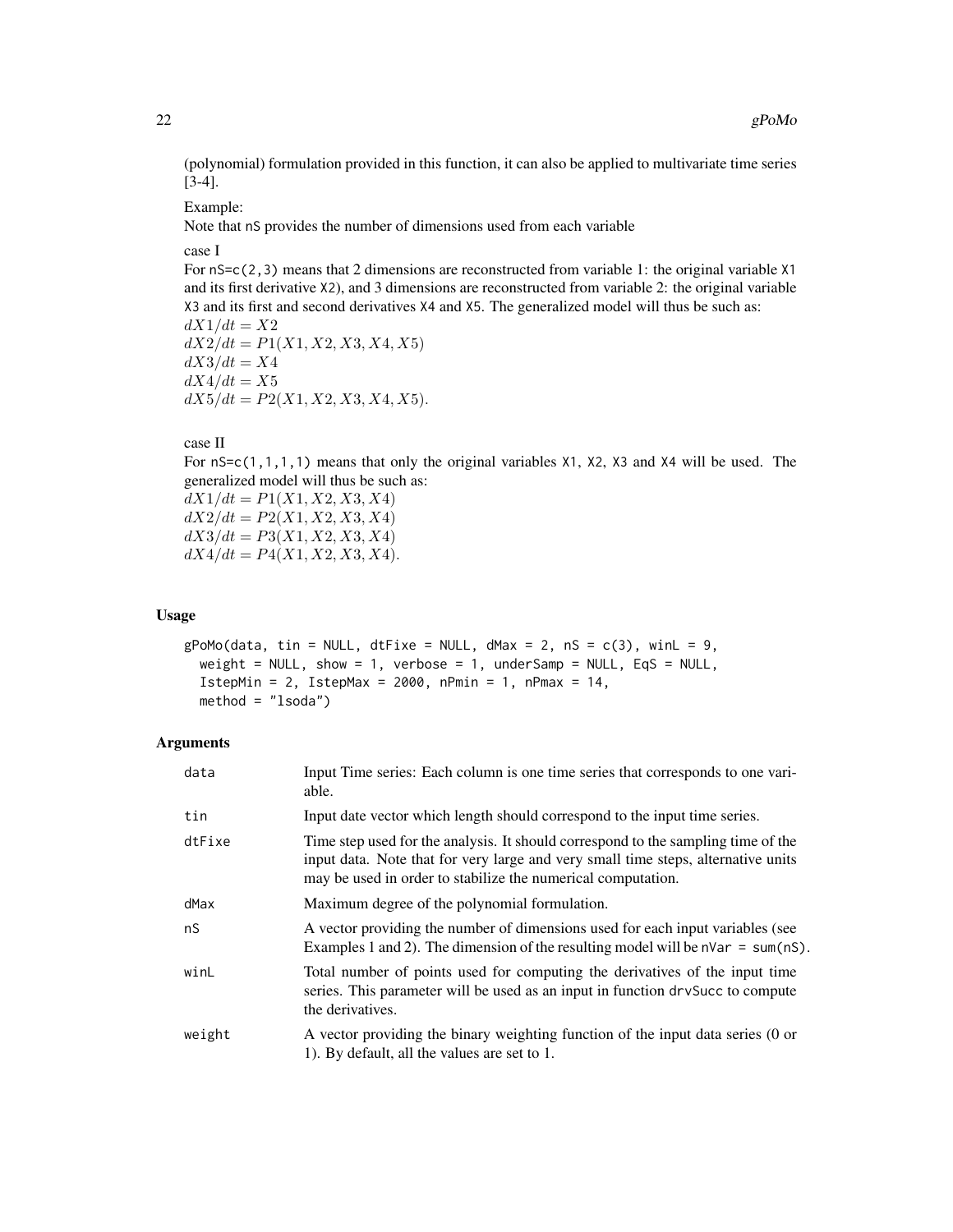#### $gPoMo$  23

| show      | Provide $(2)$ or not $(0-1)$ visual output during the running process.                                                                                                                                                                        |
|-----------|-----------------------------------------------------------------------------------------------------------------------------------------------------------------------------------------------------------------------------------------------|
| verbose   | Gives information (if set to 1) about the algorithm progress and keeps silent if<br>set to $0$ .                                                                                                                                              |
| underSamp | Number of points used for undersampling the data. For undersamp $= 1$ the<br>complete time series is used. For undersamp $= 2$ , only one data out of two is<br>kept, etc.                                                                    |
| EqS       | Model template including all allowed regressors. Each column corresponds to<br>one equation. Each line corresponds to one polynomial term as defined by func-<br>tion poLabs.                                                                 |
| IstepMin  | The minimum number of integration step to start of the analysis (by default<br>$IstepMin = 10$ ).                                                                                                                                             |
| IstepMax  | The maximum number of integration steps for stopping the analysis (by default<br>$IstepMax = 10000$ .                                                                                                                                         |
| nPmin     | Corresponds to the minimum number of parameters (and thus of polynomial<br>term) allowed.                                                                                                                                                     |
| nPmax     | Corresponds to the maximum number of parameters (and thus of polynomial)<br>allowed.                                                                                                                                                          |
| method    | The integration technique used for the numerical integration. By default, the<br>fourth-order Runge-Kutta method (method $=$ 'rk4') is used. Other methods<br>such as 'ode45' or 'lsoda' may also be chosen. See package deSolve for details. |

## Value

A list containing:

\$tin The time vector of the input time series

\$inputdata The input time series

\$tfiltdata The time vector of the filtered time series (boudary removed)

\$filtdata A matrix of the filtered time series with its derivatives

\$okMod A vector classifying the models: diverging models (0), periodic models of period-1 (-1), unclassified models (1).

\$coeff A matrix with the coefficients of one selected model

\$models A list of all the models to be tested \$mToTest1, \$mToTest2, etc. and all selected models \$model1, \$model2, etc.

\$tout The time vector of the output time series (vector length corresponding to the longest numerical integration duration)

\$stockoutreg A list of matrices with the integrated trajectories (variable X1 in column 1, X2 in 2, etc.) of all the models \$model1, \$model2, etc.

## Author(s)

Sylvain Mangiarotti, Flavie Le Jean, Mireille Huc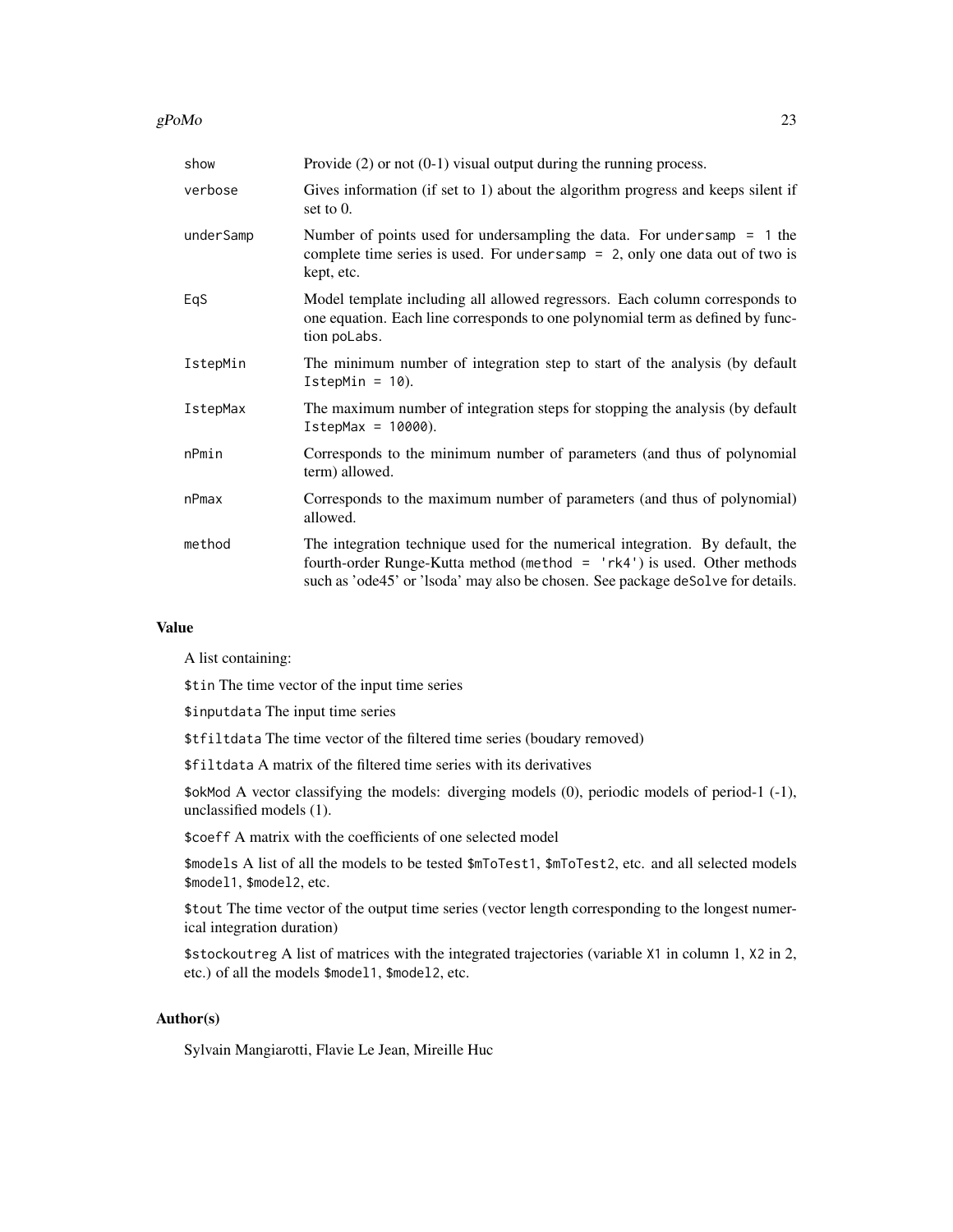#### <span id="page-23-0"></span>References

[1] Gouesbet G. & Letellier C., 1994. Global vector-field reconstruction by using a multivariate polynomial L2 approximation on nets, Physical Review E, 49 (6), 4955-4972.

[2] Mangiarotti S., Coudret R., Drapeau L. & Jarlan L., Polynomial search and Global modelling: two algorithms for modeling chaos. Physical Review E, 86(4), 046205.

[3] Mangiarotti S., Le Jean F., Huc M. & Letellier C., Global Modeling of aggregated and associated chaotic dynamics. Chaos, Solitons and Fractals, 83, 82-96.

[4] S. Mangiarotti, M. Peyre & M. Huc, 2016. A chaotic model for the epidemic of Ebola virus disease in West Africa (2013-2016). Chaos, 26, 113112.

## See Also

[gloMoId](#page-17-1), [autoGPoMoSearch](#page-5-1), [autoGPoMoTest](#page-6-1)

[autoGPoMoSearch](#page-5-1), [autoGPoMoTest](#page-6-1), [visuOutGP](#page-41-1), [poLabs](#page-33-1), [predictab](#page-34-1), [drvSucc](#page-14-1)

```
#Example 1
data("Ross76")
tin <- Ross76[,1]
data <- Ross76[,3]
dev.new()
out1 <- gPoMo(data, tin=tin, dMax = 2, nS=c(3), show = 1,IstepMax = 1000, nPmin = 9, nPmax = 11)
visuEq(3, 2, out1$models$model1, approx = 4)
## Not run:
#Example 2
data("Ross76")
tin <- Ross76[,1]
data <- Ross76[,2:4]
dev.new()
out2 <- gPoMo(data, tin=tin, dMax = 2, nS=c(1,1,1), show = 1,
              IstepMin = 10, IstepMax = 3000, nPmin = 7, nPmax = 8)
# the simplest model able to reproduce the observed dynamics is model #5
visuEq(3, 2, out2$models$model5, approx = 4) # the original Rossler system is thus retrieved
## End(Not run)
## Not run:
#Example 3
data("Ross76")
tin <- Ross76[,1]
data <- Ross76[,2:3]
# model template:
EqS \leq matrix(1, ncol = 3, nrow = 10)
EqS[, 1] \leftarrow c(0, 0, 0, 1, 0, 0, 0, 0, 0, 0)EqS[,2] <- c(1,1,0,1,0,1,1,1,1,1,1)EqS[, 3] \leftarrow c(0,1,0,0,0,0,1,1,0,0)visuEq(3, 2, EqS, substit = c('X','Y','Z'))
```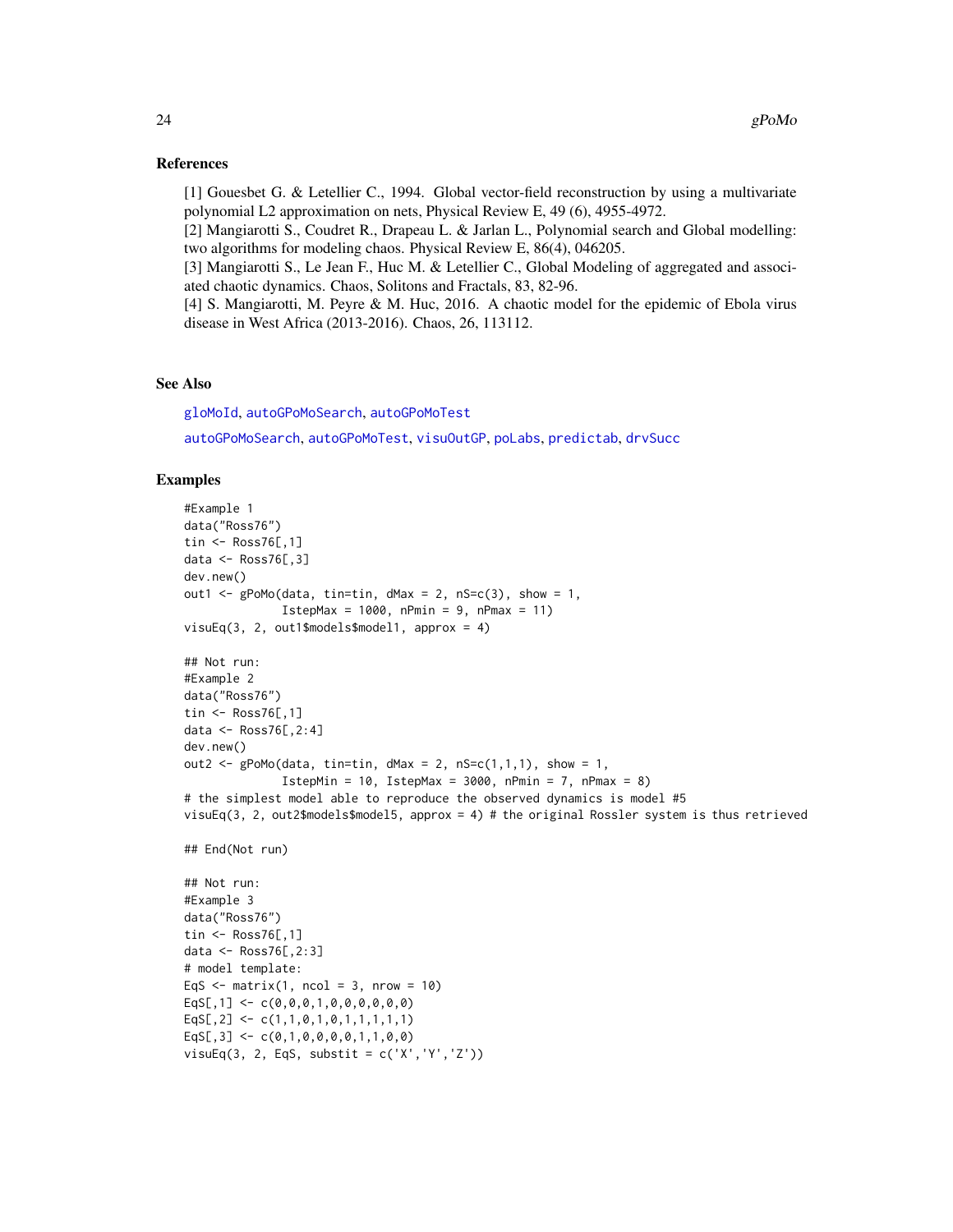#### <span id="page-24-0"></span>GSproc 25

```
dev.new()
out3 <- gPoMo(data, tin=tin, dMax = 2, nS=c(2,1), show = 1,EqS = EqS, IstepMin = 10, IstepMax = 2000,
     nPmin = 9, nPmax = 11## End(Not run)
## Not run:
#Example 4
# load data
data("TSallMod_nVar3_dMax2")
#multiple (six) time series
tin <- TSallMod_nVar3_dMax2$SprK$reconstr[1:400,1]
TSRo76 <- TSallMod_nVar3_dMax2$R76$reconstr[,2:4]
TSSprK <- TSallMod_nVar3_dMax2$SprK$reconstr[,2:4]
data <- cbind(TSRo76,TSSprK)[1:400,]
dev.new()
# generalized Polynomial modelling
out4 <- gPoMo(data, tin = tin, dMax = 2, nS = c(1,1,1,1,1,1),
              show = 0, method = 'rk4',
              IstepMin = 2, IstepMax = 3,
              nPmin = 13, nPmax = 13# the original Rossler (variables x, y and z) and Sprott (variables u, v and w)
# systems are retrieved:
visuEq(6, 2, out4$models$model347, approx = 4,
       substit = c('x', 'y', 'z', 'u', 'v', 'w'))# to check the robustness of the model, the integration duration
# should be chosen longer (at least IstepMax = 4000)
```
## End(Not run)

GSproc *Gram-Schmidt procedure*

#### **Description**

Computes regressors coefficients using the Gram-Schmidt procedure.

#### Usage

```
GSproc(polyK, ivec, weight = NULL)
```
#### Arguments

polyK One list including \$Y and \$phy with: \$Y a matrix for which the ith column will be used to add one orthogonal vector to the (i-1)th vectors of the current orthogonal base; and \$phy such as the current orthogonal base is given by the  $(i-1)$ th first columns of matrix polyK\$phy.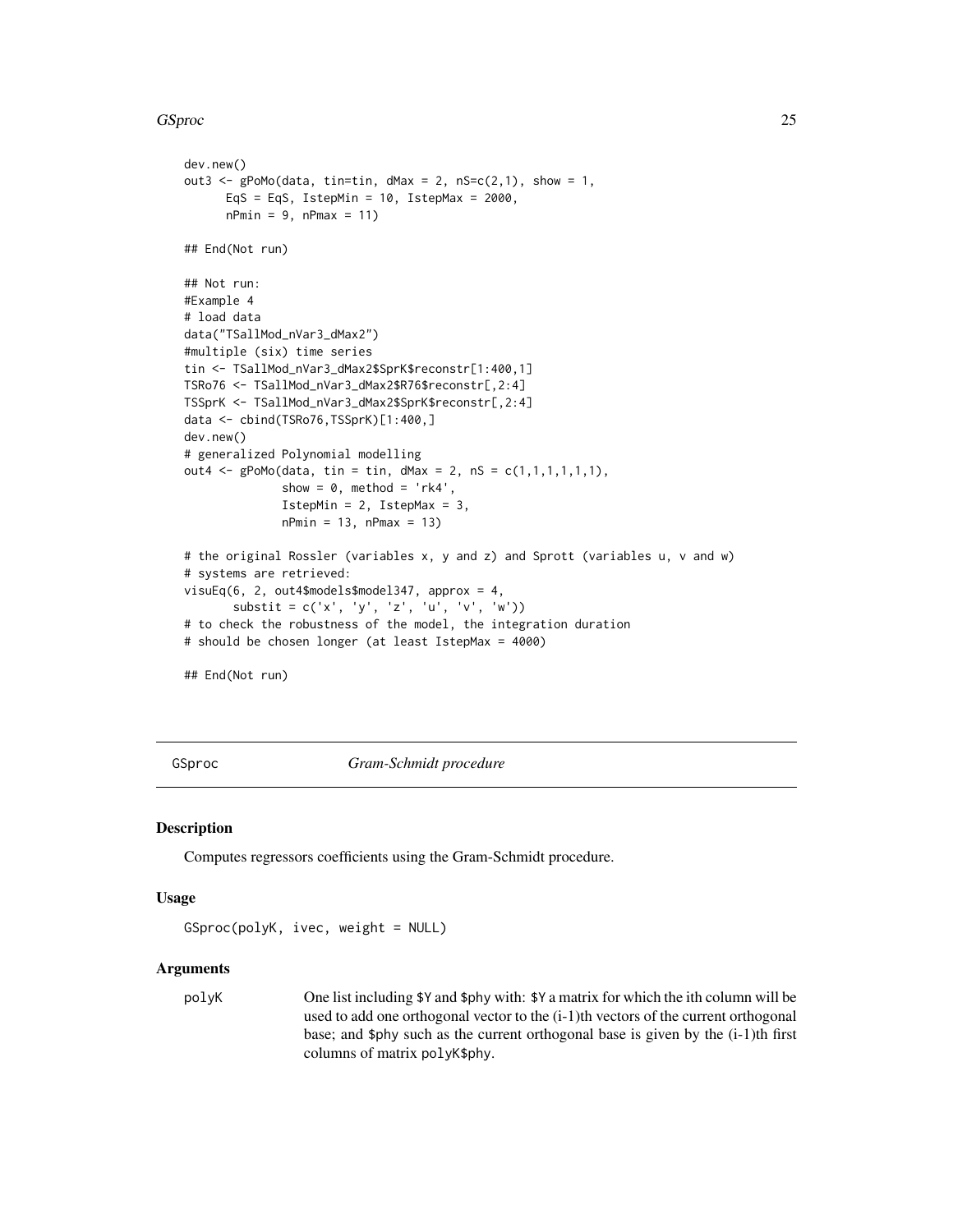<span id="page-25-0"></span>

| 1 vec  | Defines i, the current vector of polyK\$Y and the current orthogonal base of<br>pParam\$phy. |
|--------|----------------------------------------------------------------------------------------------|
| weight | The weighing vector.                                                                         |

## Value

uNew The model parameterization, that is: The residual orthogonal vector that can be included into the current orthogonal base. If the current base is empty, uNew is equal to the input vector of \$Y; if the base is complete, uNew equals 0.

#### Author(s)

Sylvain Mangiarotti

NDVI *A time series of vegetation index measured from satellite*

## Description

A time series of 28 years of Normalized Difference Vegetation Index measured from space by the Advanced Very High Resolution Radiometer (AVHRR) sensor from 1982 to 2008 (see reference [1] for details).

## Usage

NDVI

## Format

An object of class data. frame with 9618 rows and 4 columns.

## Author(s)

Sylvain Mangiarotti, Flavie Le Jean

#### References

[1] Mangiarotti S., Drapeau L. & Letellier C., 2014. Two chaotic models for cereal crops observed from satellite in northern Morocco.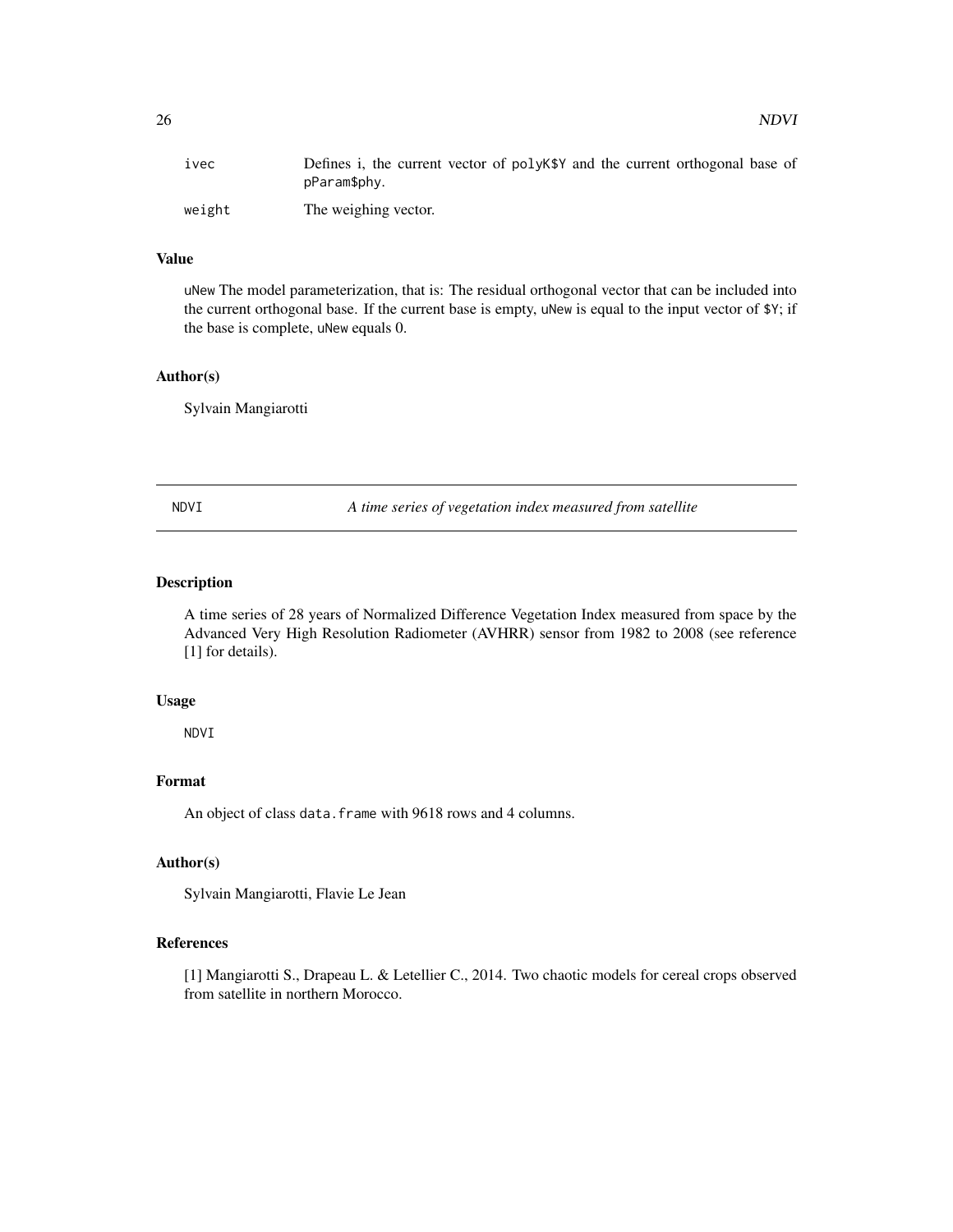<span id="page-26-1"></span><span id="page-26-0"></span>

## Description

Function for the numerical integration of Ordinary Differential Equations of polynomial form.

## Usage

```
numicano(nVar, dMax, Istep = 1000, onestep = 1/125, KL = NULL,
 PolyTerms = NULL, v0 = NULL, method = "rk4")
```
## Arguments

| nVar      | Number of variables considered in the polynomial formulation.                                   |  |
|-----------|-------------------------------------------------------------------------------------------------|--|
| dMax      | Maximum degree of the polynomial formulation.                                                   |  |
| Istep     | The number of integration time steps                                                            |  |
| onestep   | Time step length                                                                                |  |
| <b>KL</b> | Matrix formulation of the model to integrate numerically                                        |  |
| PolyTerms | Vectorial formulation of the model (only for models of canonical form)                          |  |
| v0        | The initial conditions (a vector which length should correspond to the model<br>dimension nVar) |  |
| method    | The integration method (See package deSolve), by default method $=$ 'rk4'.                      |  |
|           |                                                                                                 |  |

## Value

A list of two variables:

\$KL The model in its matrix formulation

\$reconstr The integrated trajectory (first column is the time, next columns are the model variables)

#### Author(s)

Sylvain Mangiarotti

## See Also

[derivODE2](#page-12-1), [numinoisy](#page-28-1)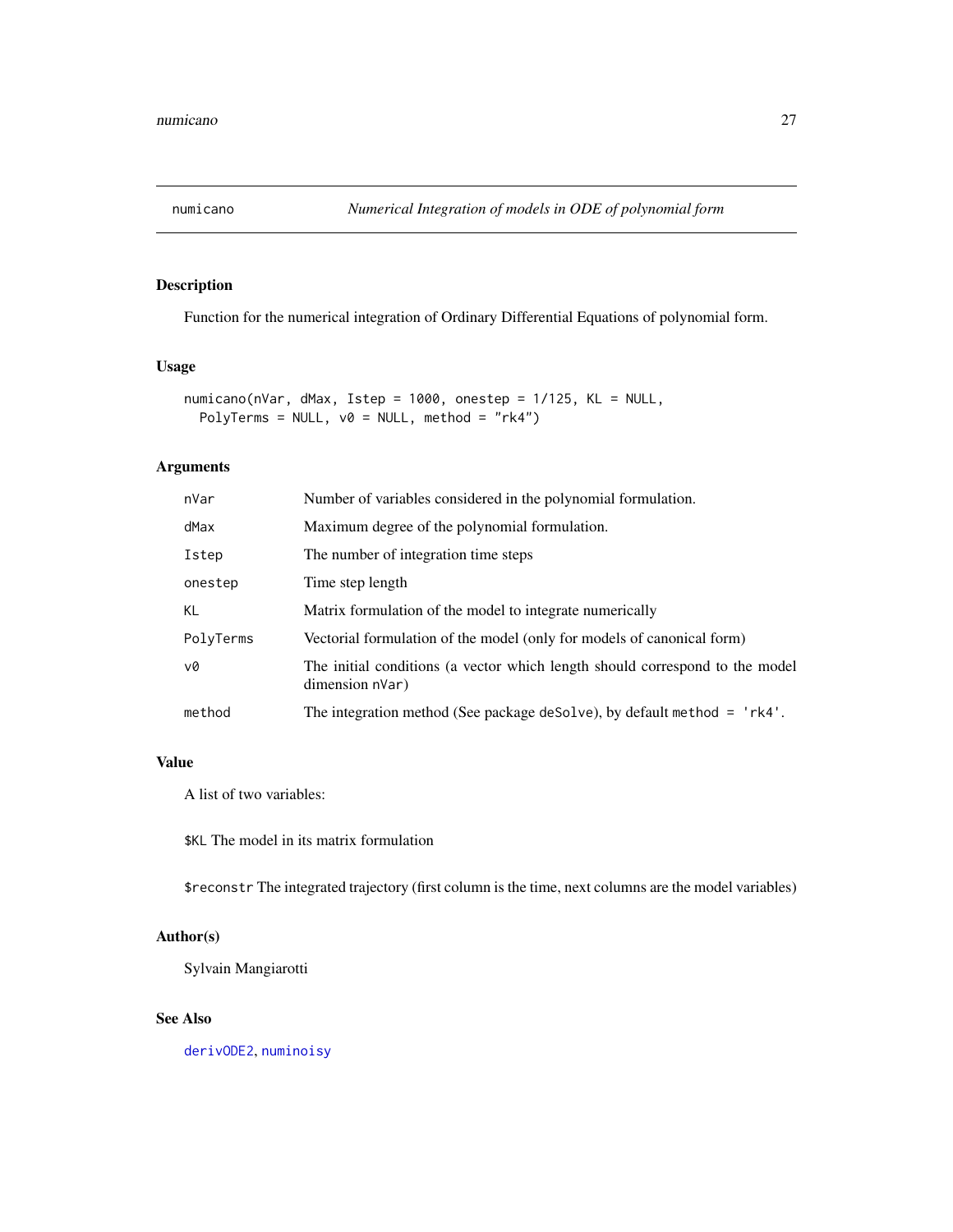28 numicano estableceu e a contra un contra un contra un contra un contra un contra un contra un contra un contra un contra un contra un contra un contra un contra un contra un contra un contra un contra un contra un contr

#### Examples

#############

```
# Example 1 #
#############
# For a model of general form (here the rossler model)
# model dimension:
nVar = 3# maximal polynomial degree
dMax = 2# Number of parameter number (by default)
pMax <- d2pMax(nVar, dMax)
# convention used for the model formulation
poLabs(nVar, dMax)
# Definition of the Model Function
a = 0.520b = 2c = 4Eq1 <- c(0,-1, 0,-1, 0, 0, 0, 0, 0, 0)
Eq2 <- c(0, 0, 0, a, 0, 0, 1, 0, 0, 0)
Eq3 <- c(b,-c, 0, 0, 0, 0, 0, 1, 0, 0)
K \le - cbind(Eq1, Eq2, Eq3)
# Edition of the equations
visuEq(nVar, dMax, K)
# initial conditions
v0 \leq -c(-0.6, 0.6, 0.4)# model integration
reconstr <- numicano(nVar, dMax, Istep=1000, onestep=1/50, KL=K,
                      v0=v0, method="ode45")
# Plot of the simulated time series obtained
dev.new()
plot(reconstr$reconstr[,2], reconstr$reconstr[,3], type='l',
      main='phase portrait', xlab='x(t)', ylab = 'y(t)')## Not run:
#############
# Example 2 #
#############
# For a model of canonical form
# model dimension:
nVar = 4# maximal polynomial degree
dMax = 3# Number of parameter number (by default)
pMax <- d2pMax(nVar, dMax)
# Definition of the Model Function
PolyTerms <- c(281000, 0, 0, 0, -2275, 0, 0, 0, 0, 0, 0, 0, 0, 0, 0, 0,
               861, 0, 0, 0, -878300, 0, 0, 0, 0, 0, 0, 0, 0, 0, 0, 0, 0, 0, 0)
# terms used in the model
poLabs(nVar, dMax, PolyTerms!=0)
# initial conditions
v0 <- c(0.54, 3.76, -90, -5200)
# model integration
```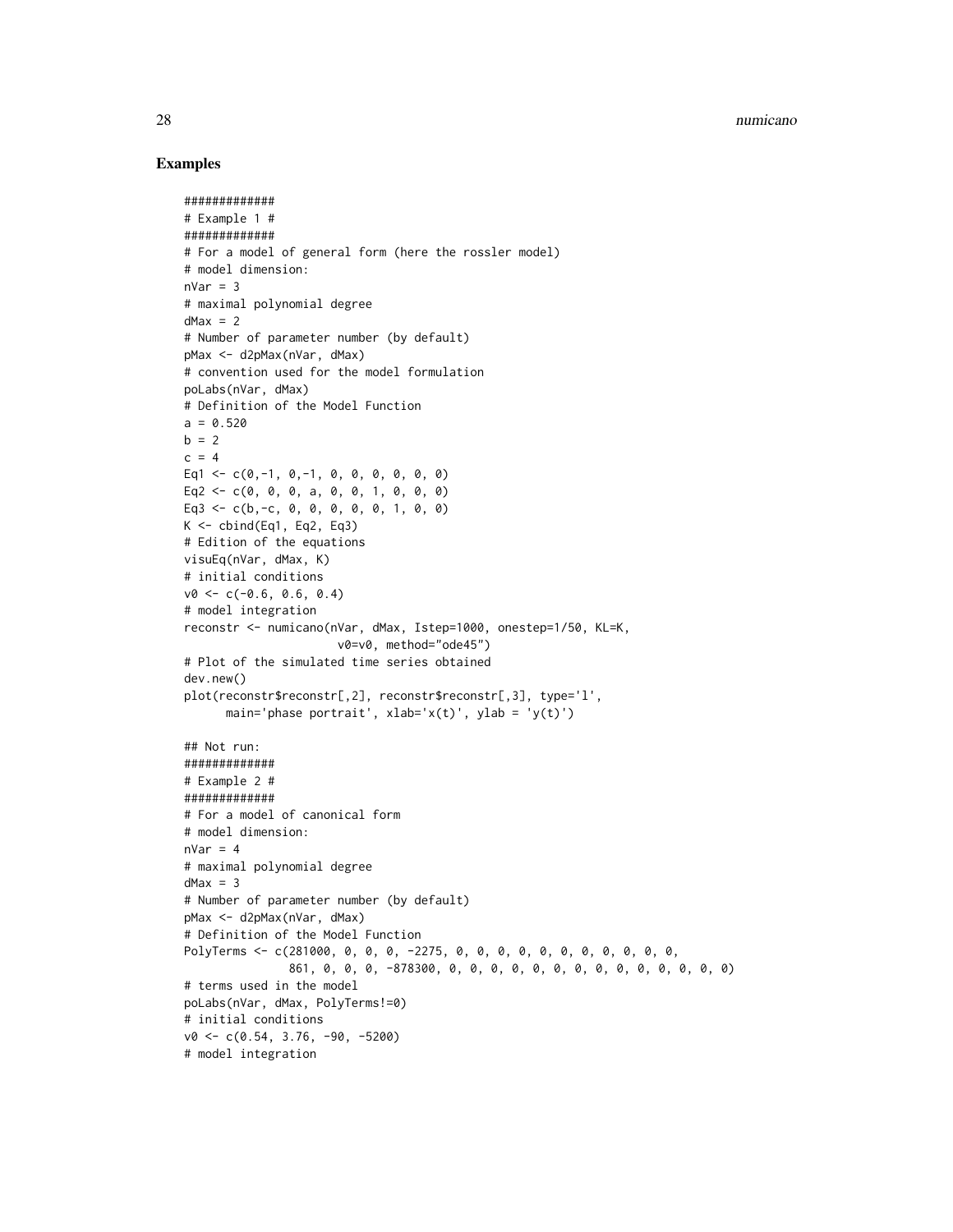## <span id="page-28-0"></span>numinoisy 29

```
reconstr <- numicano(nVar, dMax, Istep=500, onestep=1/250, PolyTerms=PolyTerms,
                     v0=v0, method="ode45")
# Plot of the simulated time series obtained
plot(reconstr$reconstr[,2], reconstr$reconstr[,3], type='l',
     main='phase portrait', xlab='x', ylab = 'dx/dt')
# Edition of the equations
visuEq(nVar, dMax, reconstr$KL)
## End(Not run)
```
<span id="page-28-1"></span>numinoisy *Generates time series of deterministic-behavior with stochatic perturbations (measurement and/or dynamical noise)*

## Description

Generates time series from Ordinary Differential Equations perturbed by dynamical and/or measurement noises

#### Usage

```
numinoisy(x0, t, K, varData = NULL, txVarBruitA = NULL,
  txVarBruitM = NULL, varBruitA = NULL, varBruitM = NULL, taux = NULL,
  freq = NULL, variables = NULL, method = NULL)
```
## Arguments

| x0          | The initial conditions. Should be a vector which size must be equal to the model<br>dimension $dim(K)[2]$ (the number of variables of the model defined by matrix<br>$K$ ).                                                                                      |
|-------------|------------------------------------------------------------------------------------------------------------------------------------------------------------------------------------------------------------------------------------------------------------------|
| t           | A vector providing all the dates for which the output are expected.                                                                                                                                                                                              |
| K           | The Ordinary Differential Equations used to model the dynamics. The number<br>of column should correspond to the number of variables, the number of lines to<br>the number of parameters following the convention defined by poLabs (nVar, dMax).                |
| varData     | A vector of size nVar providing the caracteristic variances of each variable of the<br>dynamical systems in ODE defined by matrix K. If not provided, this variance is<br>automatically estimated.                                                               |
| txVarBruitA | A vector defining the ratio of ADDITIVE noise for each variable of the dynam-<br>ical system in ODE. The additive noise is added at the end of the numerical<br>integration process. The ratio is defined relatively to the signal variance of each<br>variable. |
| txVarBruitM | A vector defining the ratio of DYNAMICAL noise for each variable of the dy-<br>namical system in ODE. This noise is a perturbation added at each numerical<br>integration step. The ratio is defined relatively to the signal variance of each<br>variable.      |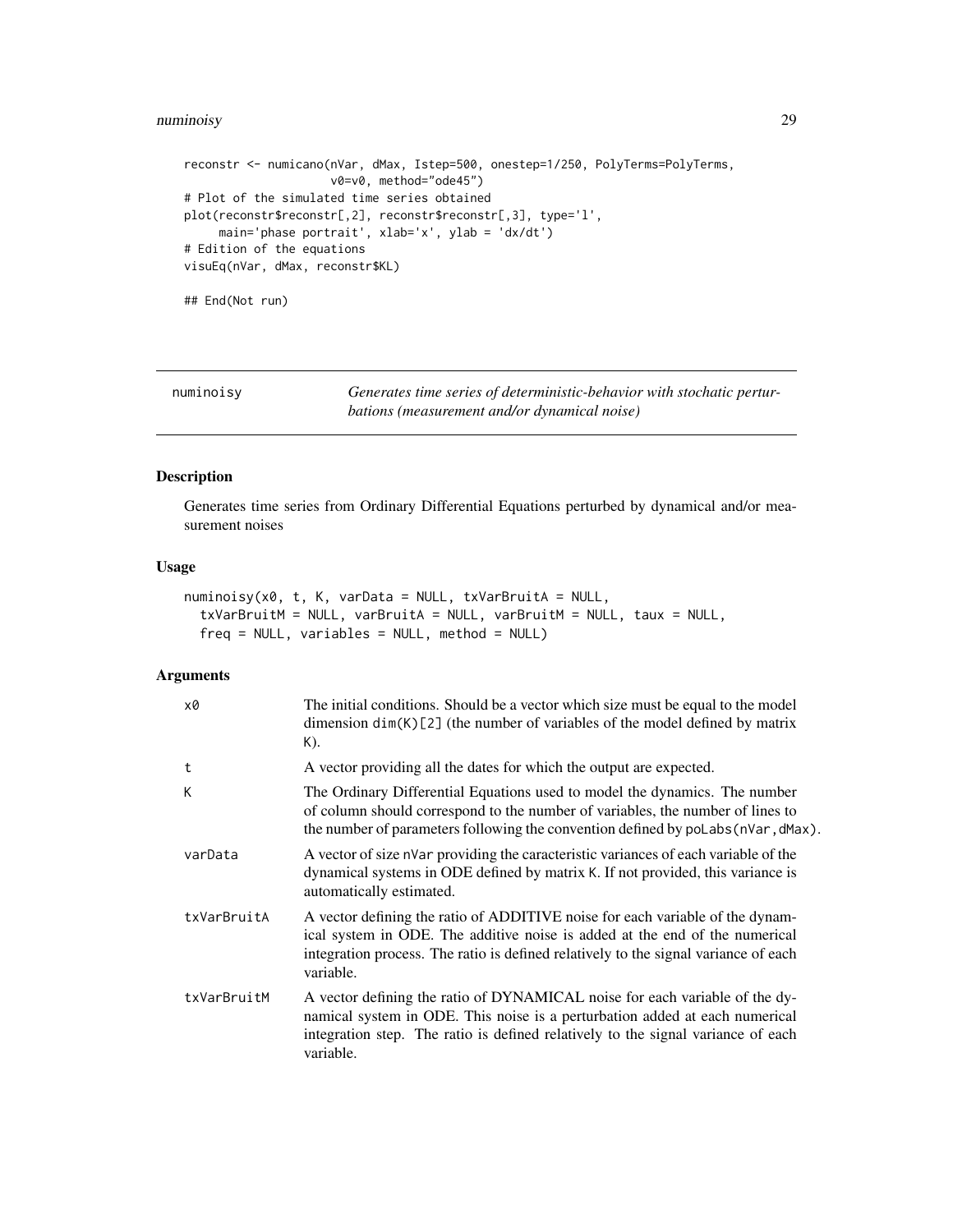| varBruitA | A vector defining the variance of ADDITIVE noise for each variable of the dy-<br>namical system in ODE. The additive noise is added at the end of the numerical<br>integration process.                                                             |
|-----------|-----------------------------------------------------------------------------------------------------------------------------------------------------------------------------------------------------------------------------------------------------|
| varBruitM | A vector defining the variance of DYNAMICAL noise for each variable of the<br>dynamical system in ODE. This noise is a perturbation added at each numerical<br>integration step.                                                                    |
| taux      | Generates random gaps in time series. Parameter taux defines the ratio of data<br>to be kept (e.g. for $taux = 0.75$ , 75 percents of the data are kept).                                                                                           |
| freg      | Subsamples the time series. Parameter freq defines the periodicity of data kept<br>(e.g. for $freq = 3$ , 1 data out of 3 is kept).                                                                                                                 |
| variables | Defines which variables must be generated.                                                                                                                                                                                                          |
| method    | Defines the numerical integration method to be used. The fourth-order Runge-<br>Kutta method is used by default (method $=$ 'rk4'). Other method may be<br>used (such as 'ode45' or 'lsoda'), see function ode from package deSolve<br>for details. |

## Value

A list of two variables:

\$donnees The integrated trajectory (first column is the time, next columns are the model variables)

\$bruitM The level of dynamical noise

\$bruitA The level of additive noise

\$vectBruitM The vector of the dynamical noise used to produce the time series

\$vectBruitA The vector of the additive noise used to produce the time series

\$ecart\_type The level standard deviation

## Author(s)

Sylvain Mangiarotti, Malika Chassan

```
#############
# Example 1 #
#############
# Rossler Model formulation
# The model dimension
nVar = 3# maximal polynomial degree
```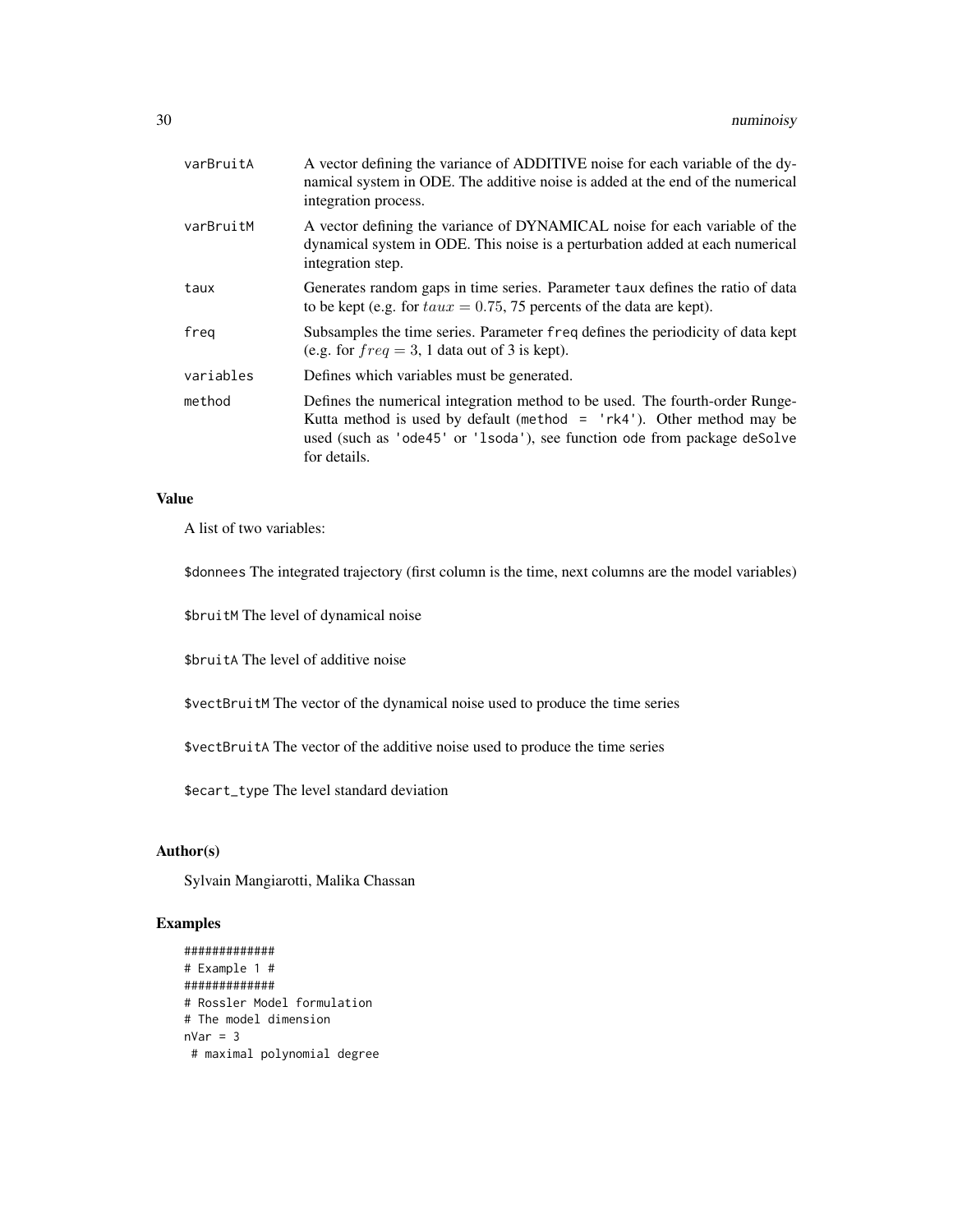#### <span id="page-30-0"></span>odeBruitMult2 31

```
dMax = 2a = 0.520b = 2c = 4Eq1 <- c(0,-1, 0,-1, 0, 0, 0, 0, 0, 0)
Eq2 <- c(0, 0, 0, a, 0, 0, 1, 0, 0, 0)
Eq3 <- c(b,-c, 0, 0, 0, 0, 0, 1, 0, 0)
K \leftarrow \text{cbind}(Eq1, Eq2, Eq3)# Edit the equations
visuEq(nVar, dMax, K)
# initial conditions
v0 \leq -c(-0.6, 0.6, 0.4)# output time required
timeOut = (0:1000)/50# variance of additive noise
varBruitA = c(\theta, \theta, \theta)^2
# variance of multiplitive noise
varBruitM = c(2E-2, 0, 2E-2)^2# numerical integration with noise
intgr \leq numinoisy(v0, timeOut, K, varBruitA = varBruitA, varBruitM = varBruitM, freq = 1)
# Plot of the simulated time series obtained
dev.new()
plot(intgr$donnees[,2], intgr$donnees[,3], type='l',
      main='phase portrait', xlab='x(t)', ylab = 'y(t)')
dev.new()
par(mfrow = c(3, 1))plot(intgr$donnees[,1], intgr$donnees[,2], type='l',
      main='phase portrait', xlab='x(t)', ylab = 'y(t)')
lines(intgr$donnees[,1], intgr$vectBruitM[,2]*10, type='l',
      main='phase portrait', xlab='x(t)', ylab = 'e(t)*10', col='red')
plot(intgr$donnees[,1], intgr$donnees[,3], type='l',
      main='phase portrait', xlab='x(t)', ylab = 'y(t)')
lines(intgr$donnees[,1], intgr$vectBruitM[,3]*10, type='l',
      main='phase portrait', xlab='x(t)', ylab = 'e(t)*10', col='red')
plot(intgr$donnees[,1], intgr$donnees[,4], type='l',
      main='phase portrait', xlab='x(t)', ylab = 'y(t)')
lines(intgr$donnees[,1], intgr$vectBruitM[,4]*10, type='l',
      main='phase portrait', xlab='x(t)', ylab = 'e(t)*10', col='red')
```
odeBruitMult2 *For the numerical integration of ordinary differential equations with dynamical noise.*

## Description

A subfunction for the numerical integration of Ordinary Differential Equations provided in a generic polynomial form. Model formulation follows the convention defined by function poLabs.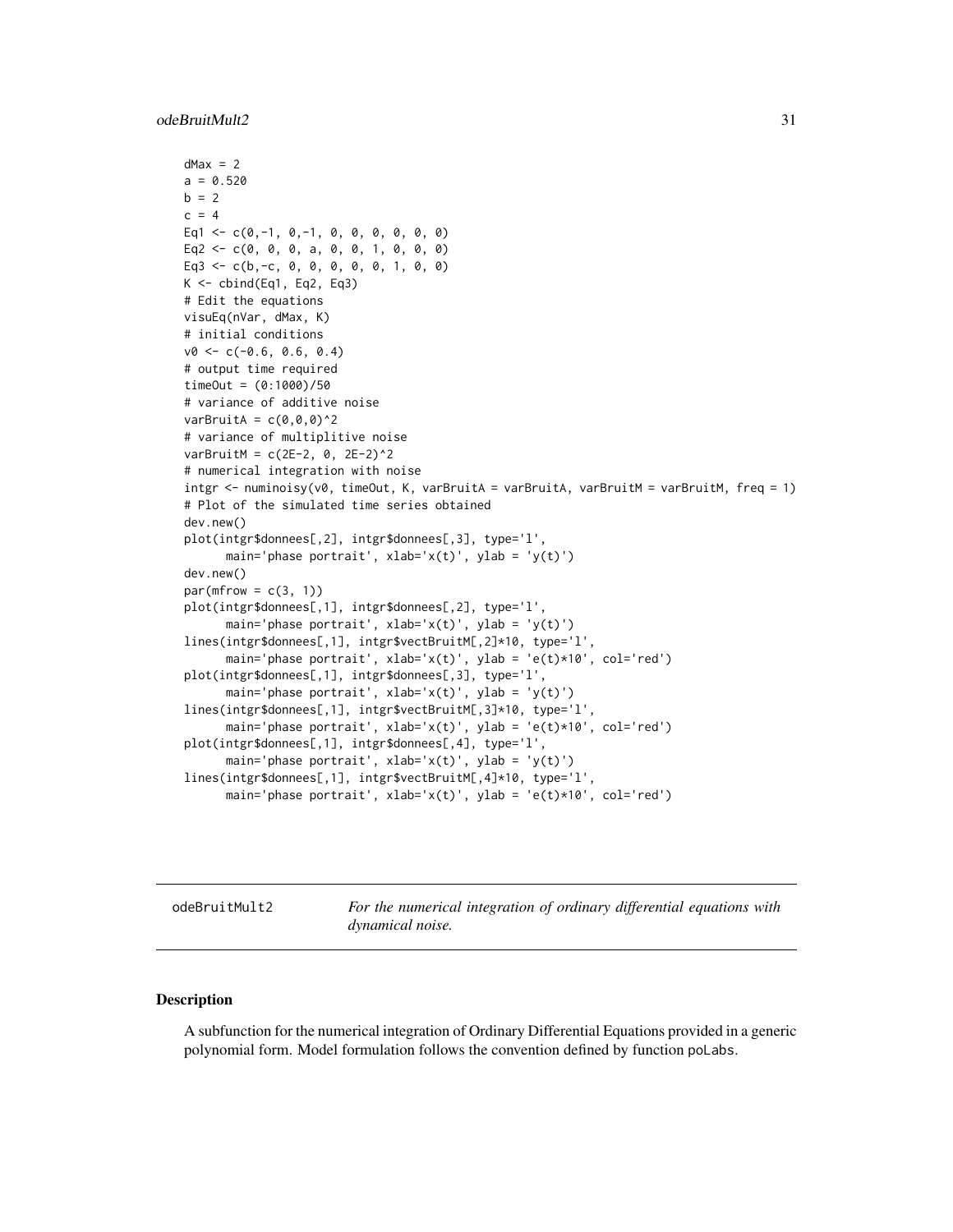## <span id="page-31-0"></span>Usage

```
odeBruitMult2(x0, t, K, varData = NULL, txVarBruitM = NULL,
  varBruitM = NULL, method = NULL)
```
## Arguments

| x0          | Initial conditions                                                                                                                                                                                                                                          |
|-------------|-------------------------------------------------------------------------------------------------------------------------------------------------------------------------------------------------------------------------------------------------------------|
| t           | All the dates for which the result of the numerical integration of the model must<br>be provided                                                                                                                                                            |
| К           | A matrix providing the model description: each column corresponds to one<br>equation which polynomial organisation is following the convention defined by<br>function poLabs.                                                                               |
| varData     | A vector of size nVar providing the caracteristic variances of each variable of the<br>dynamical systems in ODE defined by matrix K. If not provided, this variance is<br>automatically estimated.                                                          |
| txVarBruitM | A vector defining the ratio of DYNAMICAL noise for each variable of the dy-<br>namical system in ODE. This noise is a perturbation added at each numerical<br>integration step. The ratio is defined relatively to the signal variance of each<br>variable. |
| varBruitM   | A vector defining the variance of DYNAMICAL noise for each variable of the<br>dynamical system in ODE. This noise is a perturbation added at each numerical<br>integration step.                                                                            |
| method      | Numerical method used in the integration process. (see ode function in deSolve<br>package for details).                                                                                                                                                     |

## Author(s)

Sylvain Mangiarotti, Malika Chassan

#### See Also

[numinoisy](#page-28-1)

p2dMax *p2dMax : provides the maximum polynomial degree* dMax *given the number of variables* nVar *and the number of possible polynomial terms* pMax*.*

## Description

Find the maximum polynomial degree dMax given the number of polynomial terms pMax and the system dimension nVar.

#### Usage

p2dMax(nVar, pMaxKnown)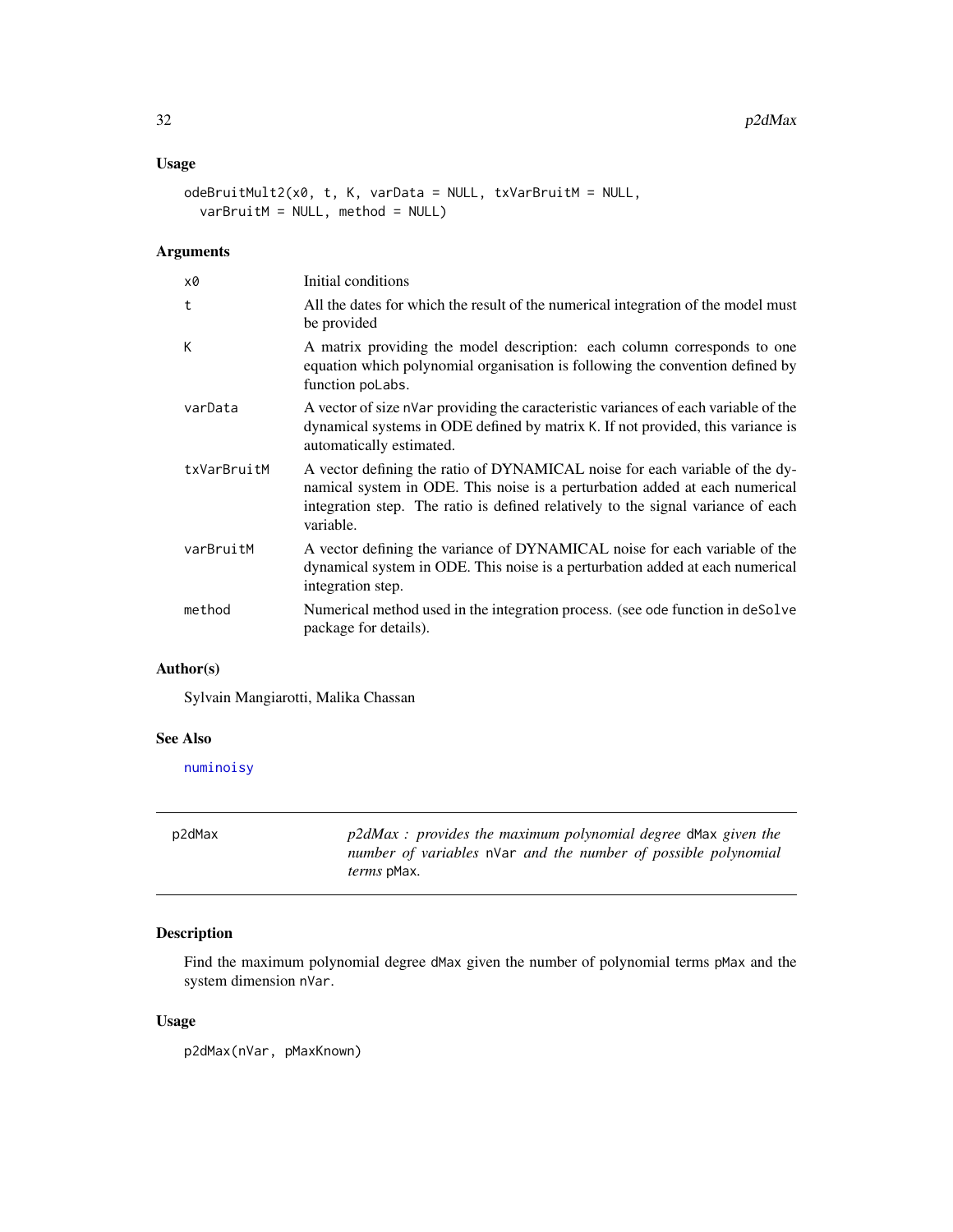#### <span id="page-32-0"></span>paramId 33

## Arguments

| nVar      | Number of variables considered in the polynomial formulation. |
|-----------|---------------------------------------------------------------|
| pMaxKnown | The number of polynomial terms                                |

#### Value

dMax The maximum polynomial degree

#### Author(s)

Sylvain Mangiarotti, Laurent Drapeau

## See Also

[gloMoId](#page-17-1), [gPoMo](#page-20-1), [poLabs](#page-33-1)

## Examples

```
#############
# Example 1 #
#############
# Maximum polynomial degree ?
# number of variables:
nVar < -3# size of the polynomial vector:
pMax <- 10
# The maximal polynomial degree used for coding the polynomial is:
p2dMax(nVar,pMax)
#############
# Example 2 #
#############
# for pMax = 462 and nVar = 6, then dMax is:
p2dMax(6,462)
```
# indeed: length(poLabs(nVar=6, dMax=5))

## paramId *For parameter Identification*

## Description

Estimate the polynomial coefficients.

## Usage

paramId(allForK, drv, weight)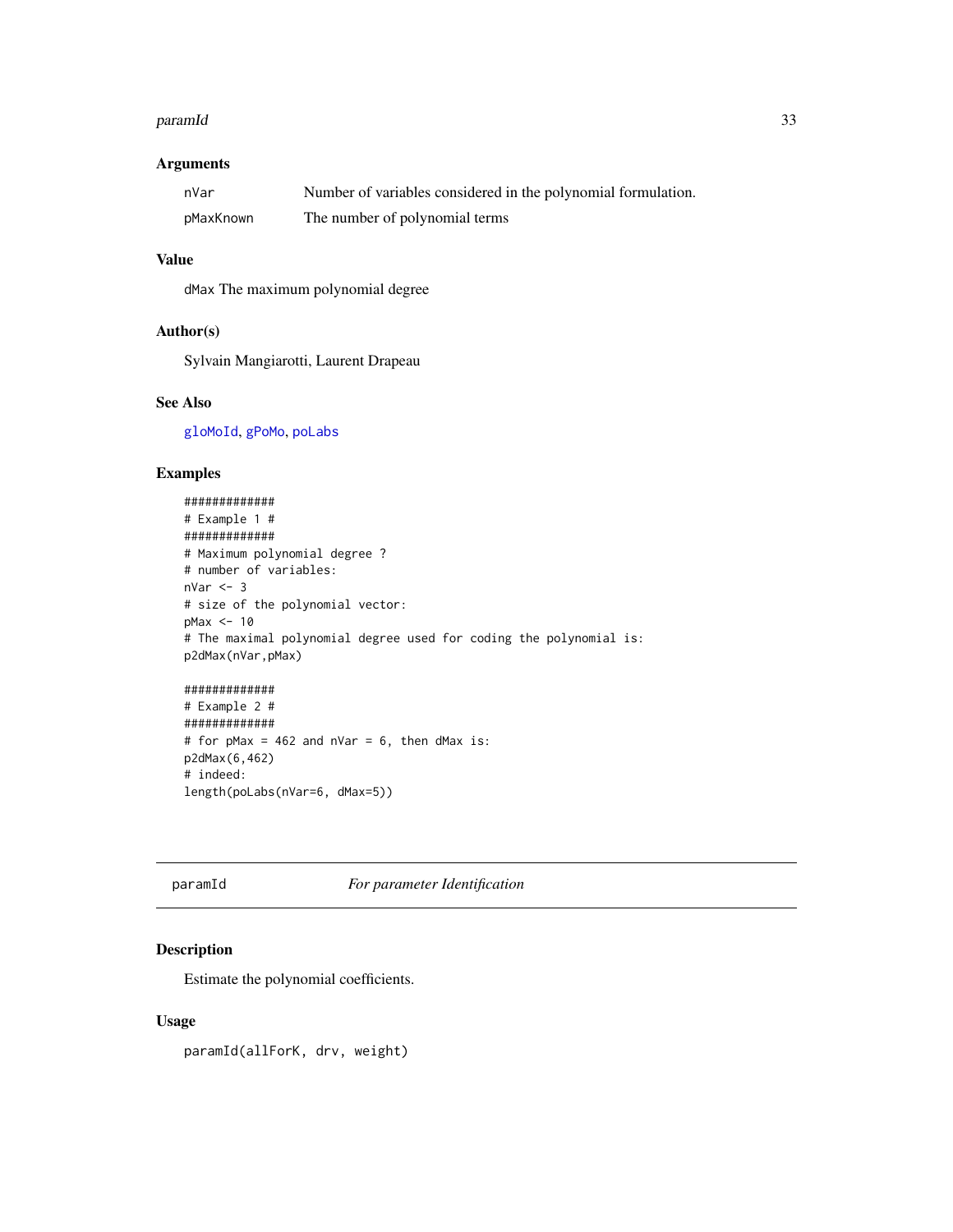<span id="page-33-0"></span>34 poLabs

## Arguments

| allForK | The list of input parameters               |
|---------|--------------------------------------------|
| drv     | The derivative (on the equation left hand) |
| weight  | The weighting series                       |

## Value

allForK The initial list completed with the model parameters.

## Author(s)

Sylvain Mangiarotti

<span id="page-33-1"></span>poLabs *Polynomial labels order*

## Description

Defines the order of the polynomial labels given the number of variables nVar and the maximum polynomial degree dMax.

## Usage

poLabs(nVar, dMax, findIt = NULL, Xnote = "X")

## Arguments

| nVar   | The number of variables                                                          |
|--------|----------------------------------------------------------------------------------|
| dMax   | The maximum degree allowed in the formulation                                    |
| findIt | A vector of selected terms.                                                      |
| Xnote  | Enables to defines the notation used for the variable, by default Xnote $= 'X'.$ |

## Value

lbls A vector of characters. Each element is the expression of one polynomial term, such as  $X_1^2 X_3 X_4$ 

## Author(s)

Sylvain Mangiarotti

## See Also

[visuEq](#page-39-1)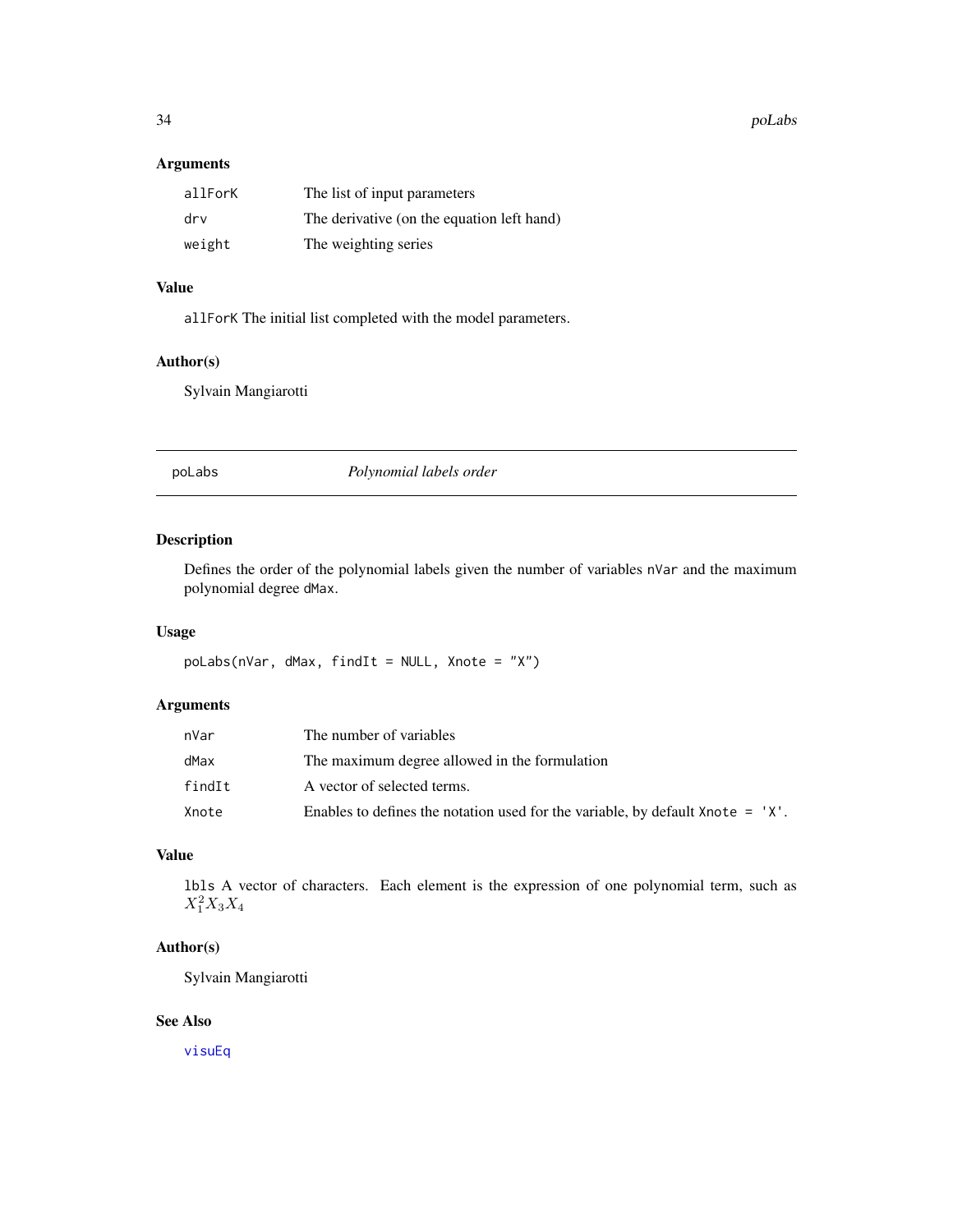#### <span id="page-34-0"></span>predictab 35

#### Examples

```
#Regressor order for three variables \eqn{(X1,X2,X3)} (nVar = 3) for a maximum
#polynomial degree equal to 2 (dMax = 2): poLabs(3,2)
#and for two variables only : poLabs(2,2)
# For a quadratic equation of two variables,
# the polynomial \deqn{P(X1,X2) = 0.5 + 0.3 X1 -0.25 X1 X2}
# could thus be written as a vector Pvec such as:
Pvec = c(0.5, 0, 0, 0.3, -0.25, 0)# considering the convention corresponding to
poLabs(2,2)
# Indeed:
polabs(2, 2, findIt = Pvec!=0)# An alternative notation can be used with parameter Xnote
poLabs(2, 2, findIt = Pvec!=0, Xnote = 'w')
# or also
poLabs(2, 2, findIt = Pvec!=0, Xnote = c('x', 'y'))
```
<span id="page-34-1"></span>predictab *Estimate the models performance obtained with* GPoMo *in term of predictability*

#### Description

The algorithm aims to estimate automatically the forecasting performances of the models obtained with gPoMo.

#### Usage

```
predictab(ogp, fullt = NULL, fulldata = NULL, hp = NULL, Nech = 50,
  show = 1, selecmod = NULL, id = 1, selV = 1, na.rm = FALSE)
```
#### Arguments

| ogp      | The output list obtained from function gPoMo.                                                               |
|----------|-------------------------------------------------------------------------------------------------------------|
| fullt    | Time vector of the data set for which predictability will be tested                                         |
| fulldata | Data set for which predictability will be tested                                                            |
| hp       | Time vector of the horizon of prediction                                                                    |
| Nech     | Number of simulations                                                                                       |
| show     | Provide $(2)$ or not $(0-1)$ visual output during the running process.                                      |
| selecmod | A vector of the model selected.                                                                             |
| id       | The type of model to identify. $id = 1$ corresponds to unidentified models, that<br>is, potentialy chaotic. |
| selV     | Selected variable for the analysis                                                                          |
| na.rm    | Indicates if the NA should be removed ( $na$ . $rm = TRUE$ ) or not ( $na$ . $rm = FALSE$ ).                |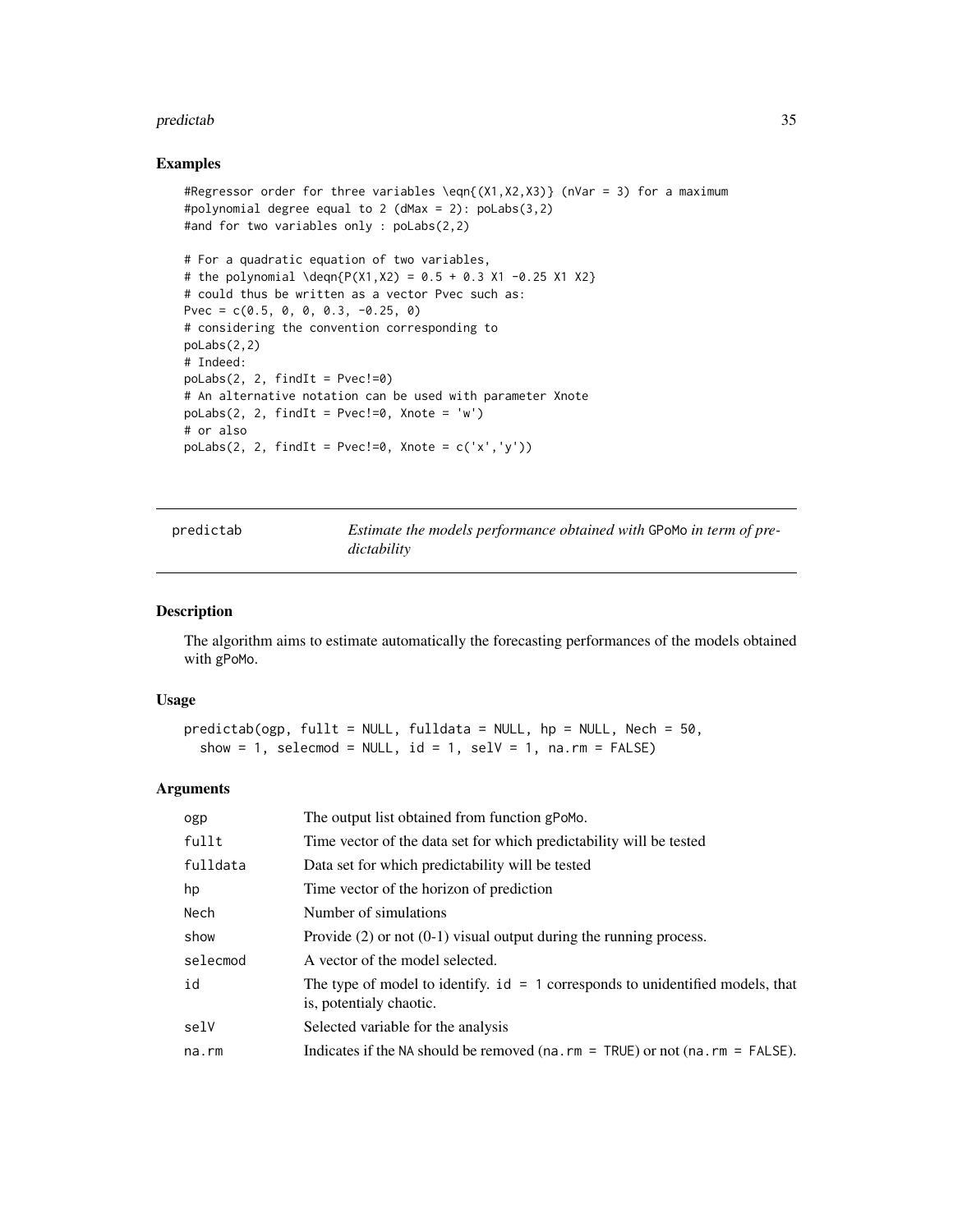## Value

ErrmodAll A list of matrix \$Predmod1, \$Predmod2, etc. and \$Errmod1, \$Errmod2, etc. providing respectively the forecasting and the forecasting error of models 1, 2, etc. Each column corresponds to one simulation starting from a specific initial condition. Each line corresponds to one horizon of prediction. Vectors corresponding to the initial condition time tE and the horizon of prediction hpE are also provided in \$tE and \$hpE, respectively.

## Author(s)

Sylvain Mangiarotti, Mireille Huc

#### Examples

```
# load data
data("Ross76")
# time vector
tin <- Ross76[seq(1, 3000, by = 8), 1]
# single time series
data <- Ross76[seq(1, 3000, by = 8), 3]
# dev.new()
# plot(tin, data, xlab = 'time', ylab = 'y(t)')
# global modelling
# results are put in list outputGPoM
outputGPoM <- gPoMo(data[1:300], tin = tin[1:300], dMax = 2, nS=c(3),show = 0, method = 'rk4',
                    nPmin = 10, nPmax = 12,
                    IstepMin = 150, IstepMax = 151)
#
visuOutGP(outputGPoM)
###########################
# and test predictability #
###########################
outpred <- predictab(outputGPoM, hp = 15, Nech = 30)
# manual visualisation of the outputs (e.g. for model 1):
dev.new()
image(outpred$tE, outpred$hpE, t(outpred$Errmod1),
xlab = 't', ylab = 'hp', main = 'Errmod1')
```
regOrd *Generate the conventional order for polynomial terms in a the polynomial formulation*

<span id="page-35-0"></span>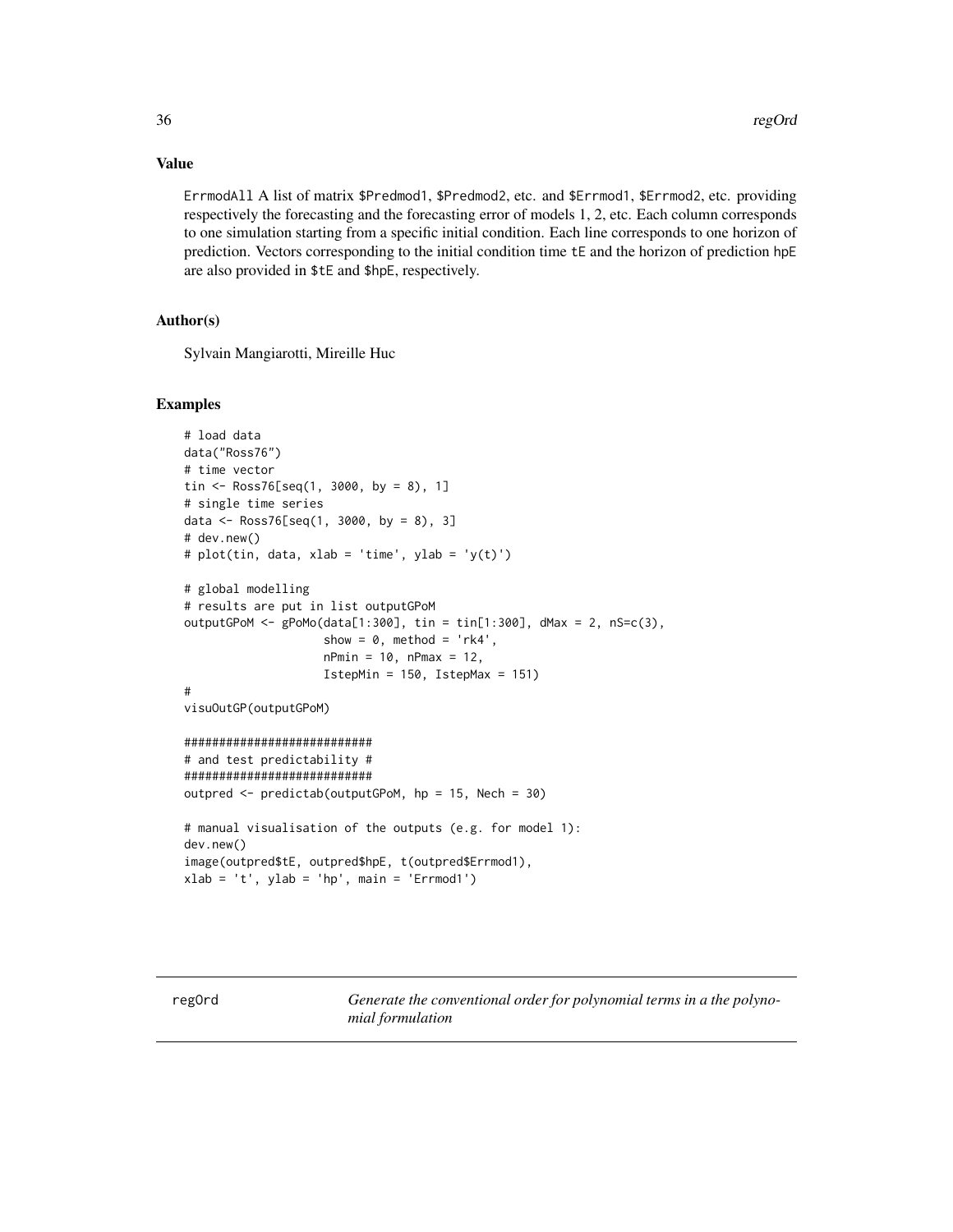#### <span id="page-36-0"></span>regSeries 37

## Description

Generate the conventional order of the polynomial terms for the polynomial description. It is formulated as a matrix of exponents: Each column of the matrix (a,b,c, ...) corresponds to a product of the nVar available variables X1, X2, X3, etc., that is,  $X1^a X2^b X3^c$ , etc.

#### Usage

regOrd(nVar, dMax)

## Arguments

| nVar | The number of variables                       |
|------|-----------------------------------------------|
| dMax | The maximum degree allowed in the formulation |

## Value

A matrix of exponents. Each column corresponds to one polynomial term. Each line correspond to the exponent of one variable. For example, a column of three exponents (0,2,1) corresponds to the monomial  $X1^0 \times X2^2 \times X3^1$ , that is  $X2^2 X3$ .

#### Author(s)

Sylvain Mangiarotti

#### See Also

[poLabs](#page-33-1)

regSeries *Estimates the monomial time series*

## Description

Creates time series by multiplying given time series among them.

## Usage

```
regSeries(nVar, dMax, series, pReg = NULL)
```
## Arguments

| nVar   | Number of variables considered in the polynomial formulation.                                                                      |
|--------|------------------------------------------------------------------------------------------------------------------------------------|
| dMax   | Maximum degree of the polynomial formulation.                                                                                      |
| series | A matrix containing the original time series from which the monomials are built.<br>Each column corresponds to one given variable. |
| pReg   | A matrix filled, for each column, with powers of time series used to create.                                                       |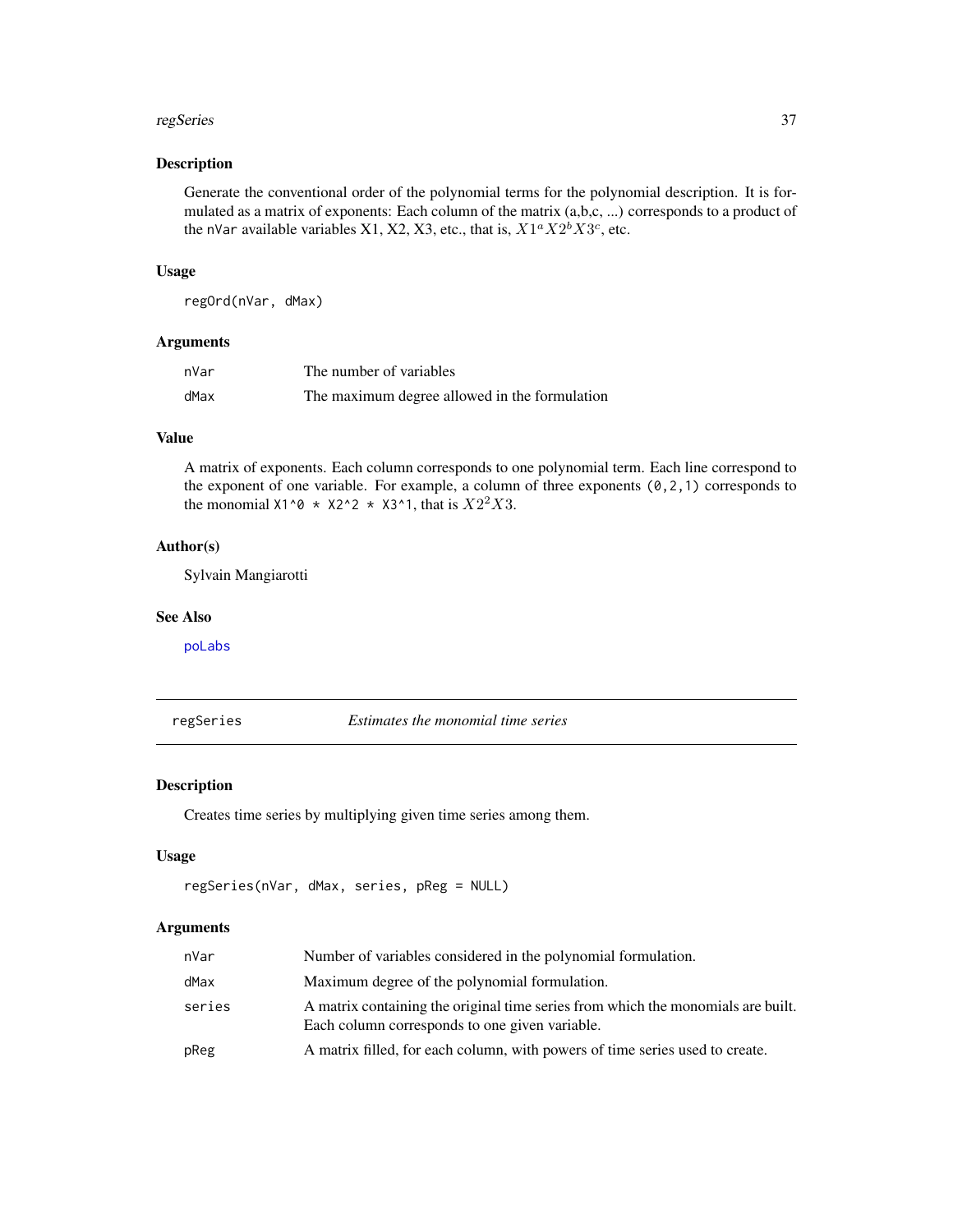rpFull A matrix of time series. Each column corresponds to one regressor such as  $X_1^2 X_3 X_4$ 

#### Author(s)

Sylvain Mangiarotti

## Examples

```
data(TSallMod_nVar3_dMax2)
sprottK <- as.matrix(TSallMod_nVar3_dMax2$SprK$reconstr)[,2:4]
dMax < -2nVar <- dim(sprottK)[2]
#Example 1
polySeries2 <- regSeries(nVar, dMax, sprottK)
#Example 2
p \leftarrow c(1,3,1)polySeries2 <- regSeries(nVar, dMax, sprottK, pReg=p)
```
Rossler-1976 data set *Time series of the Rossler-1976 system*

## Description

The Rössler system is the 3-dimensional chaotic system  $dx/dt = -y - z$  $dy/dt = x + ay$  $dz/dt = b + z(x - c),$ discovered by Otto E. Rössler in 1976 [1]. The following parameters and initial conditions were used to produce the present data set:  $a = 0.520, b = 2, c = 4$ and  $(x0, y0, z0) = (-0.04298734, 1.025536, 0.09057987)$ . The following four columns are provided: (1) time t, (2)  $x(t)$ , (3)  $y(t)$  and (4)  $z(t)$ . For this parameterization, the Rössler system produces a chaotic behavior characterized by a regime non-coherent in phase (oscillations duration can be very different from one oscillation to another).

#### Usage

Ross76

## Format

An object of class deSolve (inherits from matrix) with 4000 rows and 4 columns.

<span id="page-37-0"></span>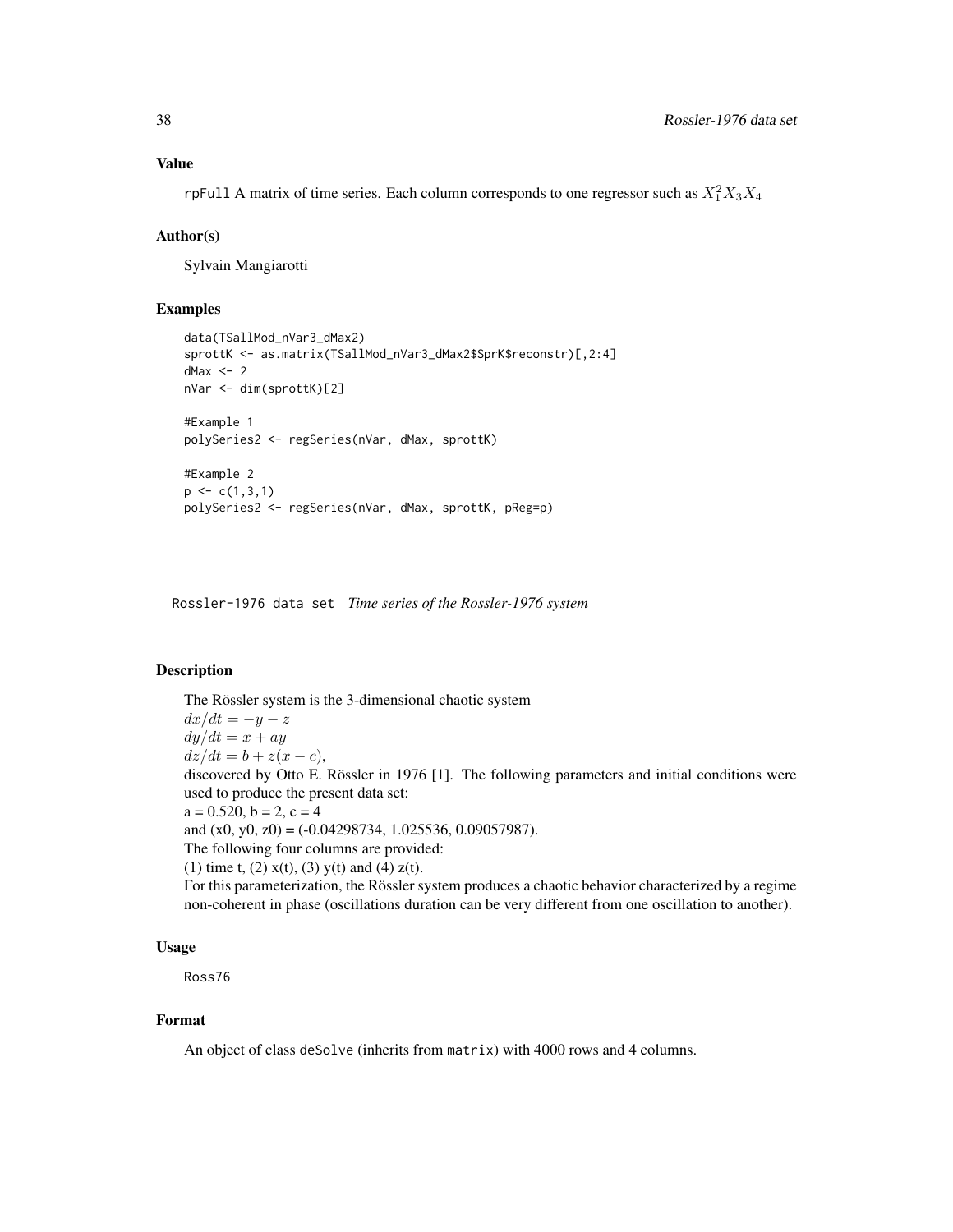#### <span id="page-38-0"></span>Ros Y co and the state of the state of the state of the state of the state of the state of the state of the state of the state of the state of the state of the state of the state of the state of the state of the state of t

#### Author(s)

Sylvain Mangiarotti, Flavie Le Jean, Malika Chassan, Laurent Drapeau, Mireille Huc.

#### References

[1] O. Rössler, 1976. An Equation for Continuous Chaos, Physics Letters, 71A, 2-3, 155-157.

RosYco *Twelve Rossler-1976 time series (exclusively variable* y*)*

## Description

Twelve independant Rossler-1976 time series (variable y). The parameters used to generate the time series correspond to a phase coherent behavior. Details can be found in [1]

## Usage

RosYco

## Format

An object of class matrix with 3000 rows and 12 columns.

## Details

Another set of time series of the Rossler-1976 chaotic system

#### Author(s)

Sylvain Mangiarotti, Flavie Le Jean.

## References

[1] Mangiarotti S., Le Jean F., Huc M. & Letellier C., Global Modeling of aggregated and associated chaotic dynamics. Chaos, Solitons and Fractals, 83, 82-96.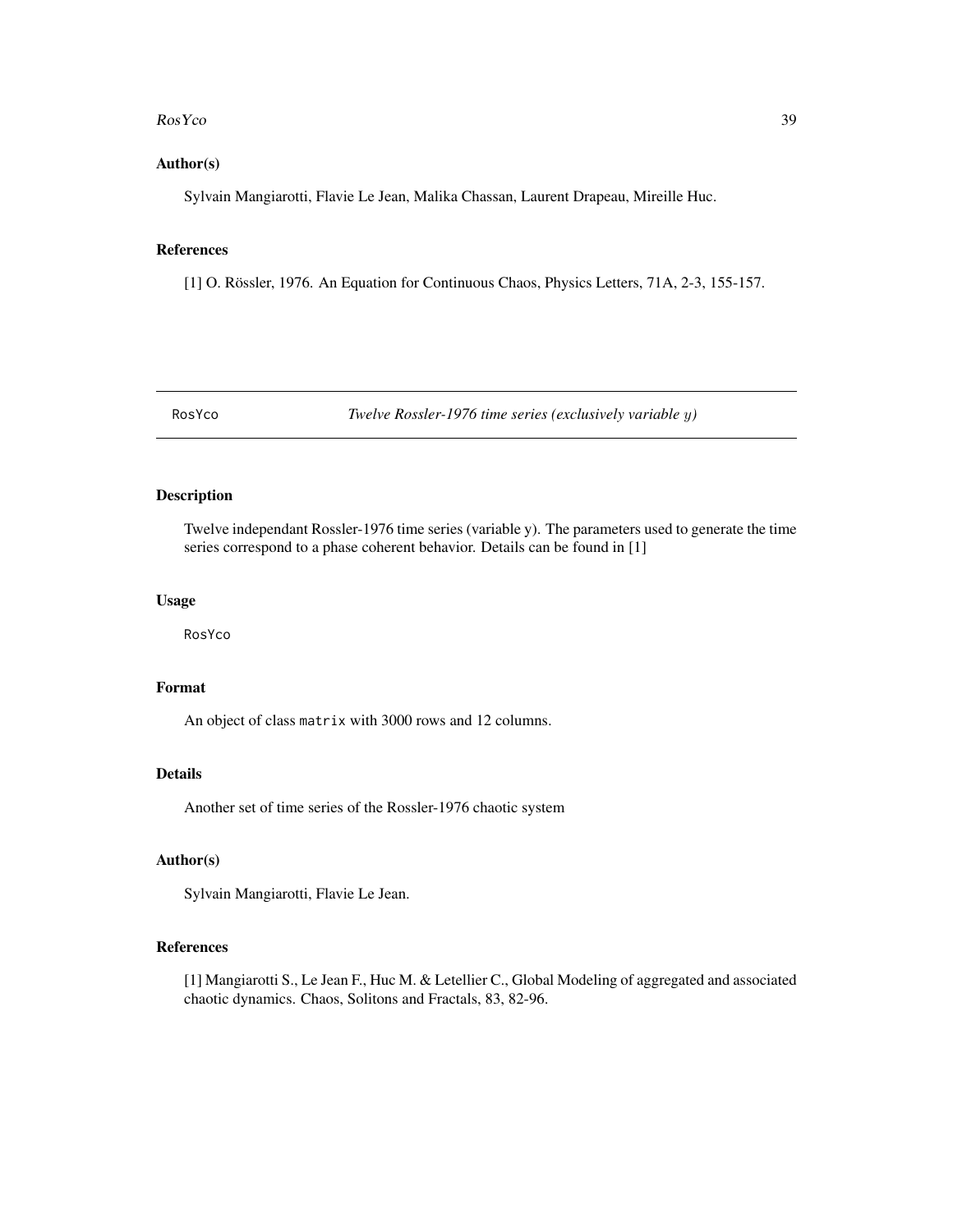<span id="page-39-0"></span>TSallMod\_nVar3\_dMax2 data set

*Time series of three-dimensional chaotic sytems (for vignette* VII\_Retro-Modelling*)*

## Description

A list of matrix providing the time series in a list named TSallMod\_nVar3\_dMax2 of eighteen three-dimensional chaotic systems: Lorenz-1963 (\$L63), Rössler-1976 (\$R76), Burke & shaw 1981 (\$BS81), Lorenz-1984 (\$L84), Nosé & Hooer 1986 (\$NH86), Genesio & Tosi 1992 (\$GT92), Spott systems 1994 (\$SprF, \$SprH, \$SprK, \$SprO, \$SprP, \$SprG, \$SprM, \$SprQ, \$SprS), Chlouverakis & Sprott 2004 (\$CS2004), Li 2007 (\$Li2007) and the Cord system by Aguirre & Letellier 2012 (\$Cord2012). Time series are provided in a matrix in which each column corresponds to one variable of the dynamical systems.

#### Usage

TSallMod\_nVar3\_dMax2

#### Format

An object of class list of length 18.

#### Author(s)

Sylvain Mangiarotti, Mireille Huc.

#### References

References for the systems are provided in vignette 'VII\_retro-modelling'.

<span id="page-39-1"></span>

visuEq *Displays the models Equations*

#### Description

Displays the model equations for a polynomial model which description is provided as a matrix K, each column corresponding to one equation. The coefficients of the polynomial terms are given following the order defined by function poLabs.

#### Usage

```
visuEq(nVar, dMax, K, substit = 0, approx = FALSE)
```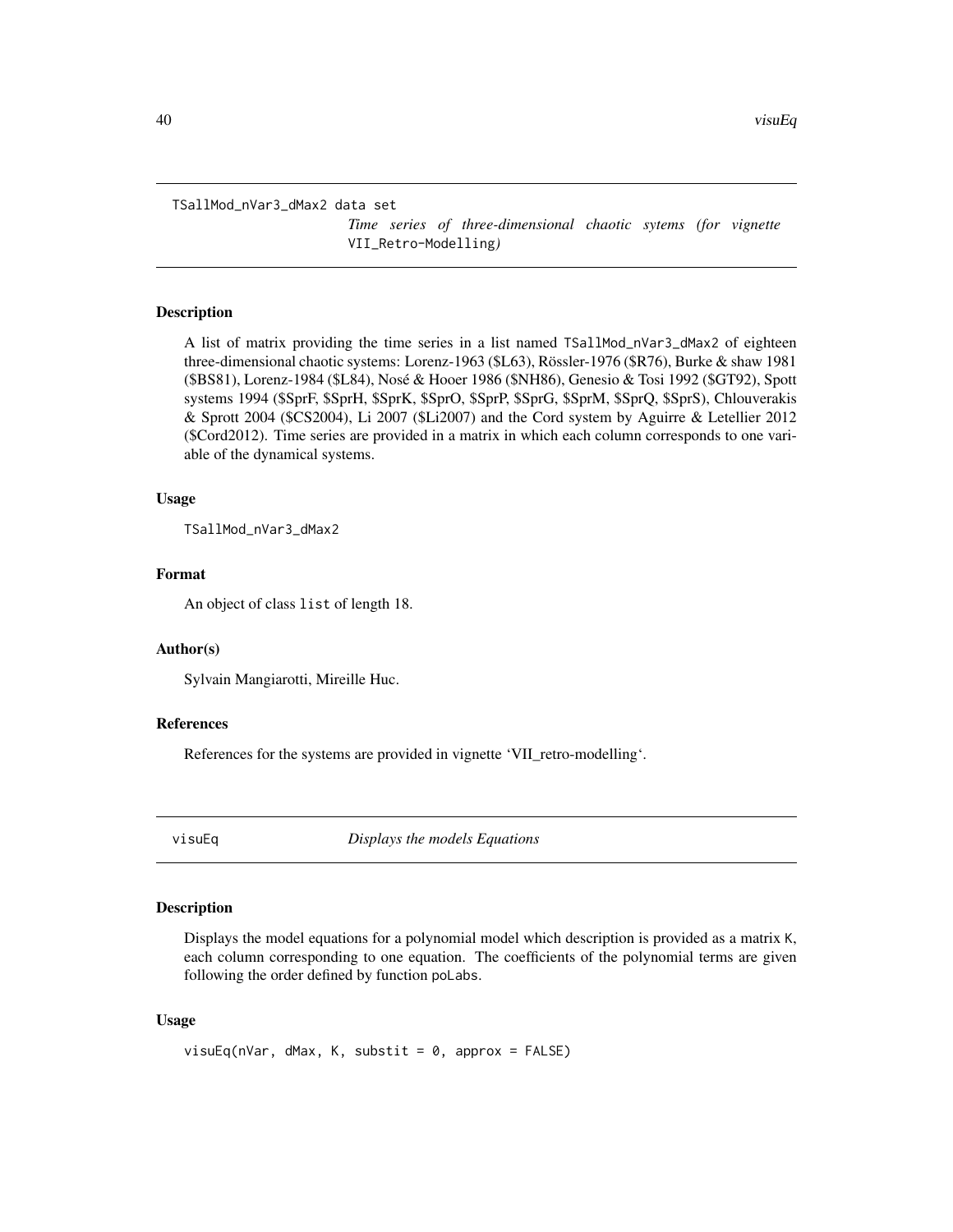#### $v$ isuEq $41$

#### Arguments

| nVar    | The number of variables                                                                                                                                                                                                                                                                                                                                                                                                                                   |
|---------|-----------------------------------------------------------------------------------------------------------------------------------------------------------------------------------------------------------------------------------------------------------------------------------------------------------------------------------------------------------------------------------------------------------------------------------------------------------|
| dMax    | The maximum degree allowed in the formulation                                                                                                                                                                                                                                                                                                                                                                                                             |
| К       | A matrix providing the model description: each column corresponds to one<br>equation which polynomial organisation is following the convention defined by<br>function poLabs.                                                                                                                                                                                                                                                                             |
| substit | Applies subtitutions to the default values: for substit = $\theta$ (default value),<br>variables are chosen as $X1$ , $X2$ ,  for substit = 1, variable $X1$ , $X2$ ,  will<br>be replaced by x, y, z,  for substit = 2, the codes provides a LaTex-like<br>formulation of the model. The variables name can also be defined explicitely as<br>follows: for substit = $c('x', 'H', 'T1'),$ variables $x_1, x_2, x_3 $ will be<br>replaced by x, H and T1. |
| approx  | The number of extra digits to be used: for approx $=$ FALSE (default value)<br>digits are edited with double precision; for approx $=$ TRUE, only the minimum<br>number of digits is edited (in order to have all the terms different from 0) for<br>$approx = 1, 2,$ etc. then respectively 1, 2, etc. digits are added to the minimum<br>number of digits corresponding to approx $=$ TRUE.                                                             |

## Author(s)

Sylvain Mangiarotti

```
#EQUATIONS VISUALISATION
# number of variables:
nVar <- 3
# maximum polynomial degree:
dMax < -2# polynomial organization:
poLabs(nVar,dMax)
# model construction
KL = matrix(0, ncol = 3, nrow = 10)KL[1,1] <- KL[2,2] <- 1
KL[4, 1] <- -1
KL[5,3] <- -0.123456789
# Equations visualisation:
# (a) by default, variables names X1, X2, X3 are used
visuEq(nVar, dMax, KL)
# (b) for susbstit=1, variables names x, y, y are used instead
visuEq(nVar, dMax, KL, approx = TRUE, substit=1)
# (c) the name of the variables can also be chosen manualy
visuEq(nVar, dMax, KL, approx = 3, substit=c('U', 'V', 'W'))
# A canonical model can be provided as a single vector
polyTerms <- c(0.2,0,-1,0.5,0,0,0,0,0,0)
```

```
visuEq(3,2,KL)
```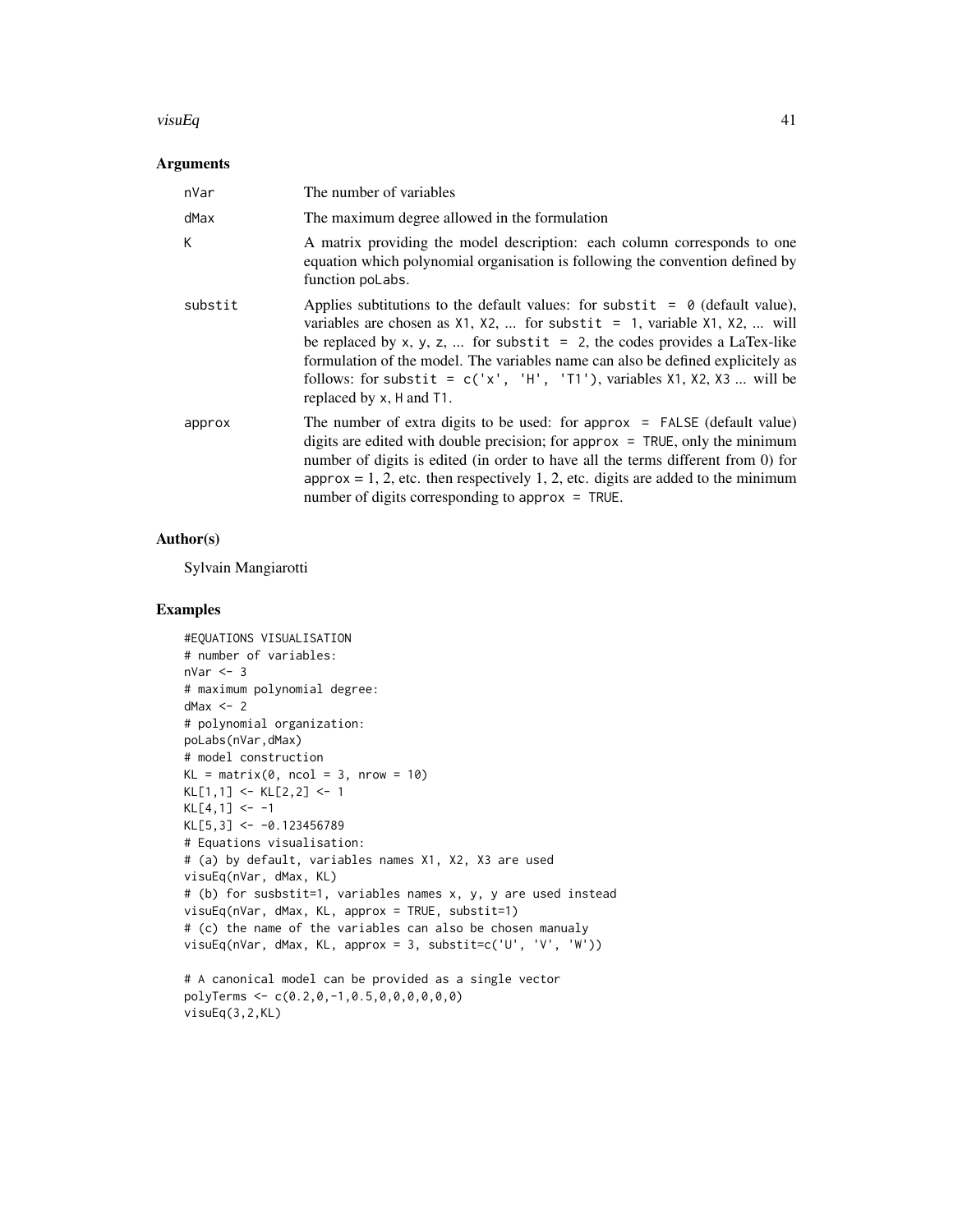<span id="page-41-1"></span><span id="page-41-0"></span>

#### Description

The algorithm aims to get a quick information about the outputs obtained with gPoMo.

## Usage

```
visuOutGP(ogp, selecmod = NULL, id = 1, prioMinMax = "data",
 opt3D = "TRUE")
```
## Arguments

| ogp        | The output list obtained from gPoMo.                                                                                    |
|------------|-------------------------------------------------------------------------------------------------------------------------|
| selecmod   | A vector of the selected model. Maximum 24 models can be presented at the<br>same time.                                 |
| id         | The type of model to identify. $id = 1$ corresponds to the unidentified models,<br>that is, potentialy chaotic models). |
| prioMinMax | Gives the priority for the plots among: "data", "model", "dataonly" and<br>"modelonly".                                 |
| opt3D      | Provides a 3D plot $(x,y,z)$ when opt = 'TRUE' (the rg1 library is required).                                           |

#### Value

A Matrix describing the terms composing each model by row. The first row corresponds to the model detection (1 unclarified, 2 diverging, 0 is fixed point, -n with n an integer, is period-n cycle' )

#### Author(s)

Sylvain Mangiarotti

```
# load data
data("Ross76")
# # time vector
tin <- Ross76[seq(1, 3000, by = 8), 1]
# single time series
data <- Ross76[seq(1, 3000, by = 8), 3]
dev.new()
plot(tin, data, type = 'l')
# global modelling
# results are put in list outputGPoM
outputGPoM <- gPoMo(data, tin=tin, dMax = 2, nS=c(3), show = 0,nPmin = 9, nPmax = 12, method = 'rk4',
                    IstepMin = 200, IstepMax = 201)
visuOutGP(outputGPoM)
```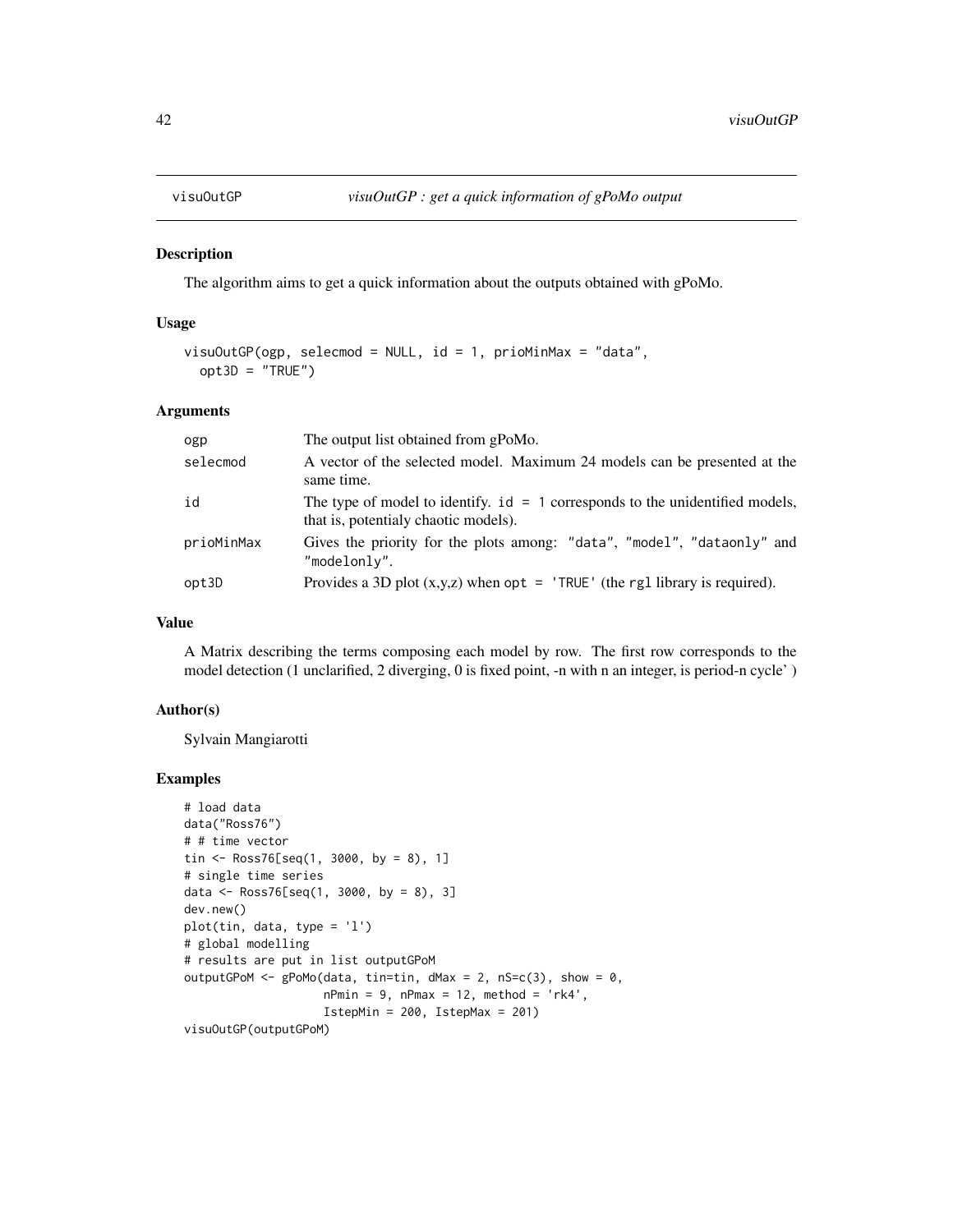<span id="page-42-0"></span>

## Description

Computes weighted inner products.

## Usage

wInProd(A1, A2, weight = NULL)

## Arguments

| A1     | The input matrix 1.   |
|--------|-----------------------|
| A2     | The input matrix 2.   |
| weight | The weighting vector. |

## Value

inP The weighted inner product.

```
############
#Example 1 #
############
A1 = c(0,1,2,0,1,3)A2 = c(1, 2, 0, 0, 4, 1)wInProd(A1, A2)
############
#Example 2 #
############
A1 = c(0,1,2,0,1,3)A2 = c(1, 2, 0, 0, 4, 1)w = c(0, 0, 0, 1, 1, 1)wInProd(A1, A2, weight = w)
```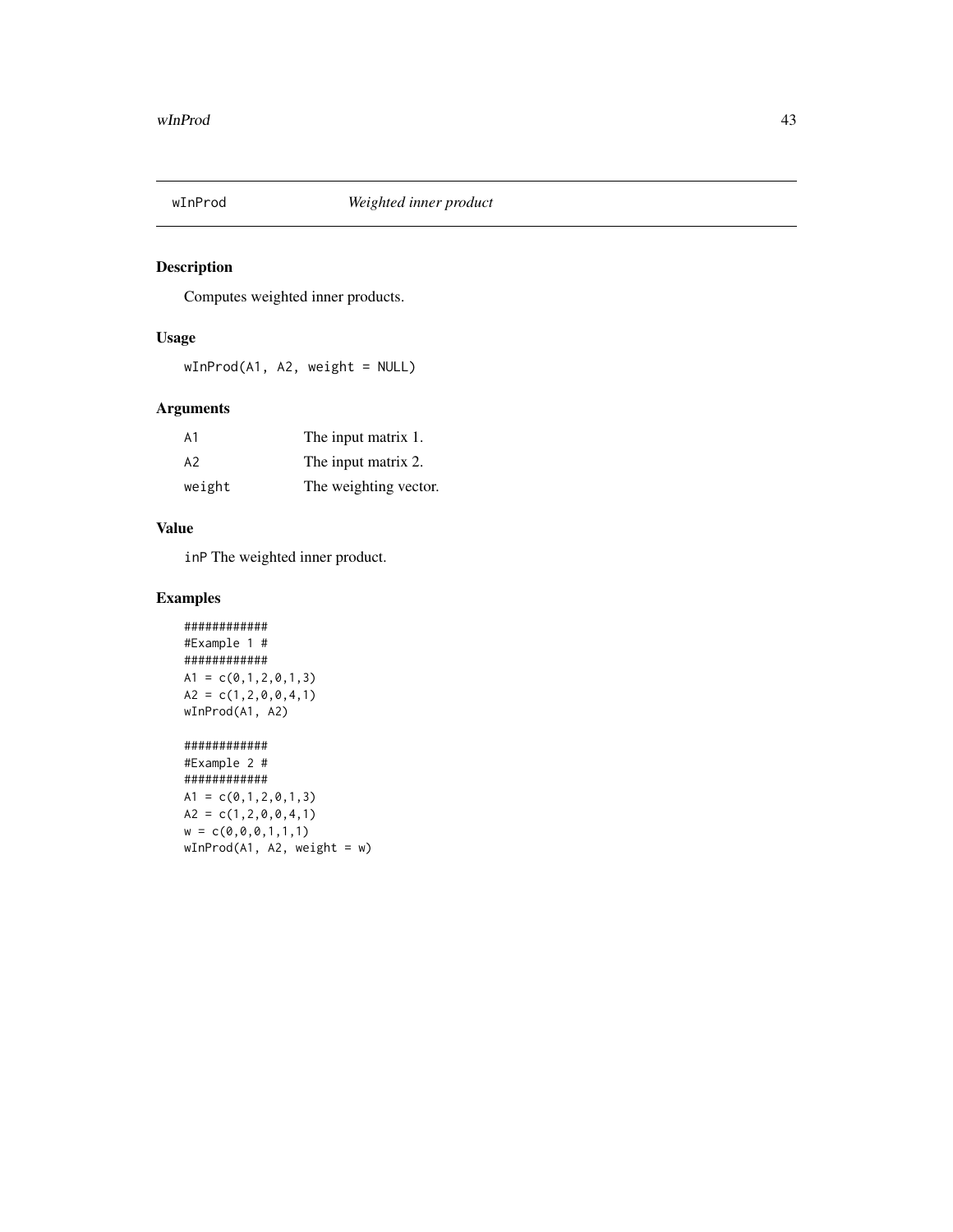# <span id="page-43-0"></span>**Index**

∗Topic analysis, GPoM-package, [2](#page-1-0) ∗Topic causal GPoM-package, [2](#page-1-0) ∗Topic chaos, GPoM-package, [2](#page-1-0) ∗Topic data allMod\_nVar3\_dMax2 data set, [4](#page-3-0) allToTest, [5](#page-4-0) data\_vignetteIII data set, [12](#page-11-0) data\_vignetteVI data set, [12](#page-11-0) data\_vignetteVII data set, [13](#page-12-0) GPoM-package, [2](#page-1-0) NDVI, [26](#page-25-0) Rossler-1976 data set, [38](#page-37-0) RosYco, [39](#page-38-0) TSallMod\_nVar3\_dMax2 data set, [40](#page-39-0) ∗Topic dynamical GPoM-package, [2](#page-1-0) ∗Topic global GPoM-package, [2](#page-1-0) ∗Topic inference, GPoM-package, [2](#page-1-0) ∗Topic learning GPoM-package, [2](#page-1-0) ∗Topic modeling, GPoM-package, [2](#page-1-0) ∗Topic nonlinear GPoM-package, [2](#page-1-0) ∗Topic series GPoM-package, [2](#page-1-0) ∗Topic systems, GPoM-package, [2](#page-1-0) ∗Topic time GPoM-package, [2](#page-1-0) allMod\_nVar3\_dMax2 *(*allMod\_nVar3\_dMax2 data set*)*, [4](#page-3-0) allMod\_nVar3\_dMax2 data set, [4](#page-3-0) allToTest, [5](#page-4-0)

autoGPoMoSearch, [6,](#page-5-0) *[8](#page-7-0)*, *[18](#page-17-0)*, *[20](#page-19-0)*, *[24](#page-23-0)* autoGPoMoTest, *[7](#page-6-0)*, [7,](#page-6-0) *[15](#page-14-0)*, *[20](#page-19-0)*, *[24](#page-23-0)* bDrvFilt, [9](#page-8-0) cano2M, [9](#page-8-0) compDeriv, [10,](#page-9-0) *[16](#page-15-0)* d2pMax, [11](#page-10-0) data\_vignetteIII *(*data\_vignetteIII data set*)*, [12](#page-11-0) data\_vignetteIII data set, [12](#page-11-0) data\_vignetteVI *(*data\_vignetteVI data set*)*, [12](#page-11-0) data\_vignetteVI data set, [12](#page-11-0) data\_vignetteVII *(*data\_vignetteVII data set*)*, [13](#page-12-0) data\_vignetteVII data set, [13](#page-12-0) derivODE2, [13,](#page-12-0) *[27](#page-26-0)* detectP1limCycl, [14](#page-13-0) drvSucc, *[10](#page-9-0)*, [15,](#page-14-0) *[24](#page-23-0)* findAllSets, *[7](#page-6-0)*, [17](#page-16-0) gloMoId, *[11](#page-10-0)*, *[16](#page-15-0)*, [18,](#page-17-0) *[24](#page-23-0)*, *[33](#page-32-0)* GPoM-package, [2](#page-1-0) gPoMo, *[7,](#page-6-0) [8](#page-7-0)*, *[10,](#page-9-0) [11](#page-10-0)*, *[16](#page-15-0)*, *[20](#page-19-0)*, [21,](#page-20-0) *[33](#page-32-0)* GSproc, [25](#page-24-0) NDVI, [26](#page-25-0) numicano, *[14](#page-13-0)*, [27](#page-26-0) numinoisy, *[14](#page-13-0)*, *[27](#page-26-0)*, [29,](#page-28-0) *[32](#page-31-0)* odeBruitMult2, [31](#page-30-0) p2dMax, [32](#page-31-0) paramId, [33](#page-32-0) poLabs, *[7,](#page-6-0) [8](#page-7-0)*, *[10,](#page-9-0) [11](#page-10-0)*, *[16](#page-15-0)*, *[20](#page-19-0)*, *[24](#page-23-0)*, *[33](#page-32-0)*, [34,](#page-33-0) *[37](#page-36-0)* predictab, *[24](#page-23-0)*, [35](#page-34-0) regOrd, [36](#page-35-0)